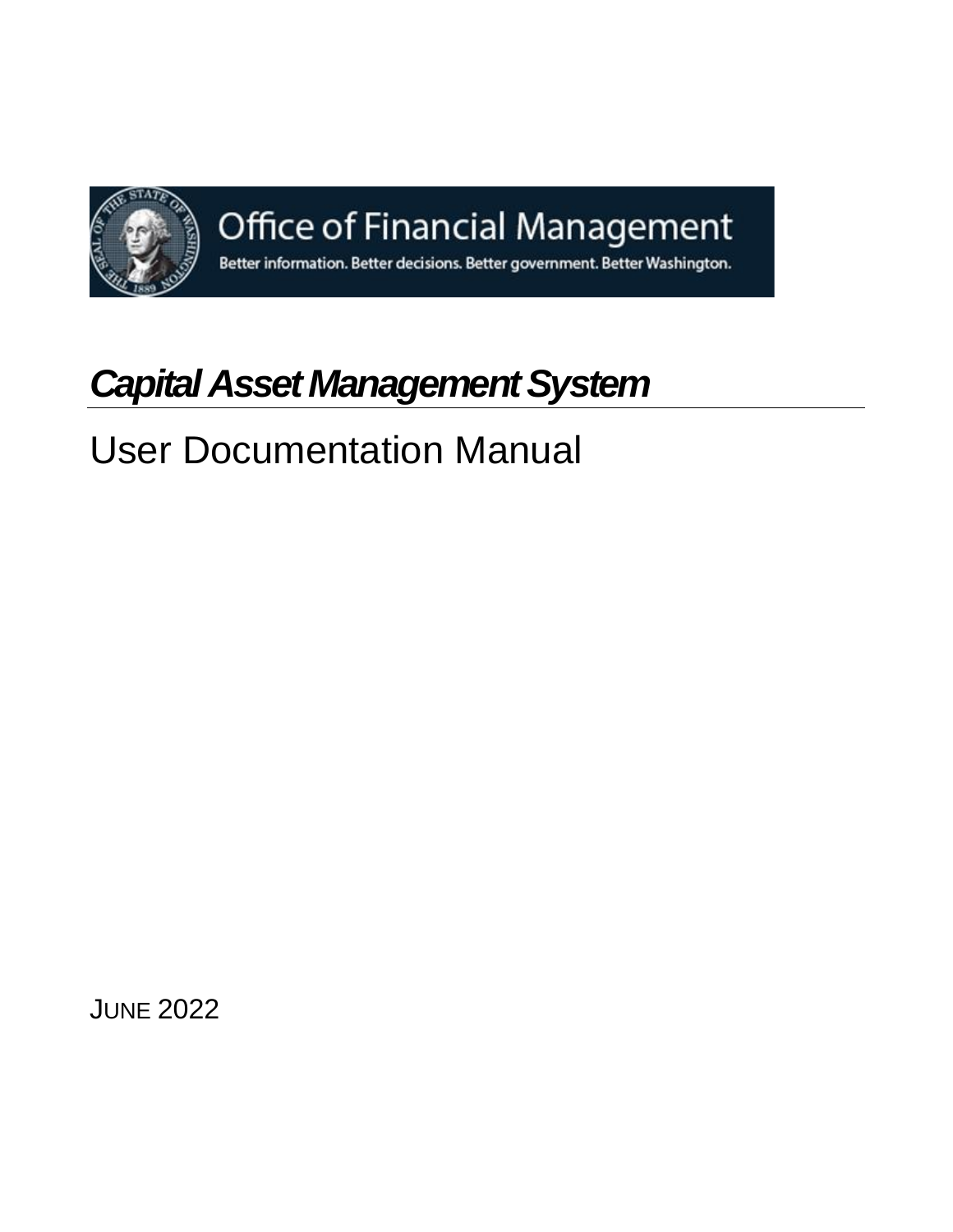# **TABLE OF CONTENTS**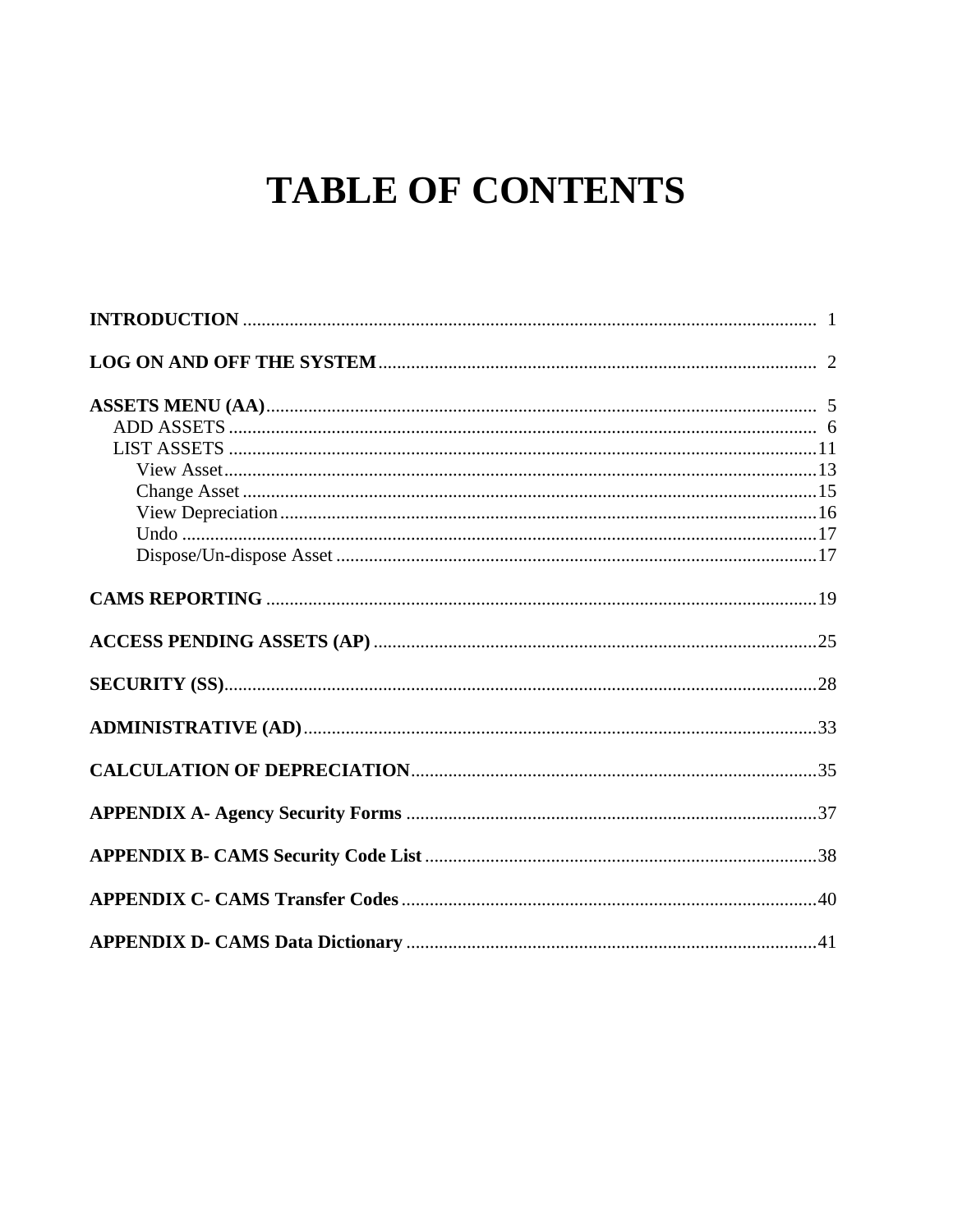# **INTRODUCTION**

Welcome to the Capital Asset Management System (CAMS). The CAMS is a mainframe computer based capital asset accounting system used by most state agencies to account for their capital assets. The purpose of CAMS is to provide control of and accountability for capital assets, to provide information needed for the preparation of management reports and financial statements, and to monitor the physical condition of capital assets.

CAMS is used to account for capital assets that meet the state's capitalization policy listed in the State Administrative and Accounting Manual (SAAM 30.20.20). See the following table:

| <b>Asset</b>                                                     | <b>Cost</b> (including ancillary costs) |
|------------------------------------------------------------------|-----------------------------------------|
| Land, highway systems                                            | All                                     |
| Infrastructure                                                   | > \$100,000                             |
| Buildings, other improvements, leasehold improvements            | > \$100,000                             |
| Intangible assets                                                | > \$1,000,000                           |
| Capital assets acquired thru Certificates of Participation (COP) | All                                     |
| Capital assets acquired with a capital lease (30.20.40)          | When the capitalization policy is met.  |
| All other capital assets                                         | Unit $cost > $5,000$                    |

CAMS may also be used to inventory small and attractive assets. Assets classified as small and attractive are defined at the Agency level, except that all "weapons, firearms, signal guns, and accessories" are classified as small and attractive. Refer to SAAM 30.40.20 for information on small and attractive assets.

The Office of Financial Management (OFM) is responsible for establishing accounting and reporting requirements for all state agencies. The policies for capital assets are in SAAM Chapter 30: Capital Assets. Agencies are required to use CAMS unless a written waiver is obtained from OCIO (SAAM 30.40.30). For small and attractive assets agencies may use either CAMS or an alternate in-house system without OCIO approval.

The CAMS uses real time activity and is maintained and operated by the Office of Financial Management IT Staff (OFM). This means that when you add, change, or dispose of a record, the result of your action is immediate.

CAMS has a number of functions that you can use to maintain your capital asset information. For example you can: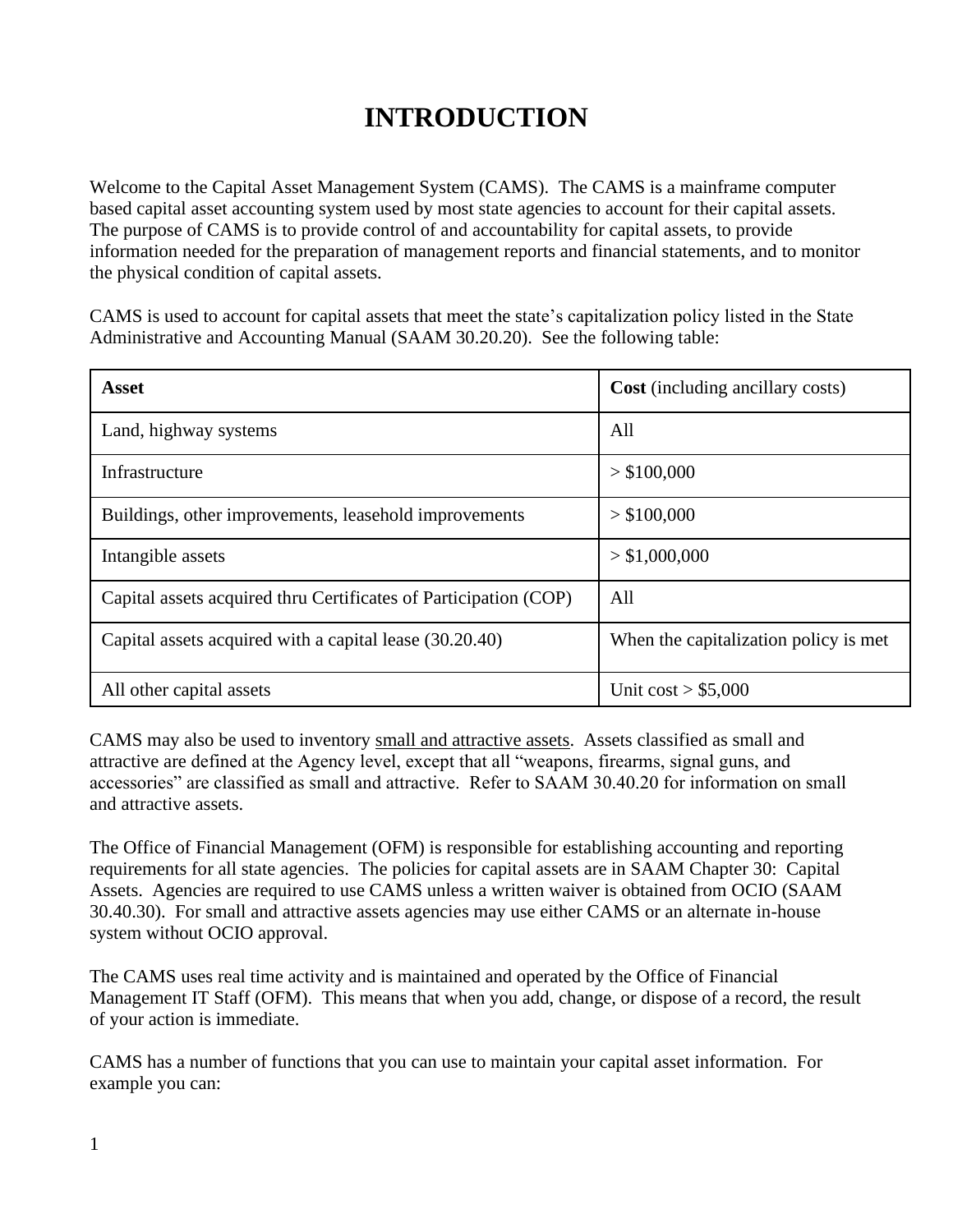- Add, undo add, change, dispose/reverse dispose, or browse assets.
- View depreciation and months left to depreciate.
- Do administrative functions such as maintain agency security, class codes.

# **LOG ON AND OFF THE SYSTEM**

```
 >>>>>@ CA - TPX @<<<<< REL 5.3/00
            STATE OF WASHINGTON - AUTHORIZED USE ONLY
   This site contains government information. Your use may be monitored.
Unauthorized use is subject to civil, criminal, and/or administrative action.
       If you are AUTHORIZED, type in your USERID and PASSWORD.
              Unicenter CA-TPX Session Management
       Copyright (c) 2003 COMPUTER ASSOCIATES INTERNATIONAL, INC.
 Userid: (or LOGOFF) 11:53:50
  Password: 11/13/19
 New Password: N NTV10EDE
 Account: 3278-2A
  Transfer: SMRTTV
  PF1=Help PF3=Logoff
```
The first step is to log on to the mainframe through TPX, as shown on the mainframe screen above, and press Enter.

| $Cmdkey=PF12/24$ | Jump=PA2   | Menu=PA1                         | Terminal - NTV10EDE<br>$-3278-2A$<br>Model |
|------------------|------------|----------------------------------|--------------------------------------------|
| $Print = PF22$   | $Cmdchar=$ | $Logoff=/K$                      | - NTPXVU<br>System                         |
| Sessid           | Sesskey    | Session Description              | Status                                     |
| S CICP3          | PF 3       | Statewide Financial/Payroll Sys. |                                            |
| TSOV1            | $PF$ 4     | TSO ON V1RA                      |                                            |
| CICX1            | PF 5       | CICX1 TEST                       |                                            |
| CICX2            | PF 6       | CICS/ESA TEST2                   |                                            |
| CICOA            | PF 9       | CICS/ESA OUALA                   |                                            |
| CICOE            | PF 10      | CICOE OUAL                       |                                            |
| OFMVM1           | PF         | DYNAMICALLY ADDED SESSION        |                                            |
| TSOV11           | PF         | TSO ON V1RA                      |                                            |
| TSOV3            | PF         | TSO ON V3HC                      |                                            |

TPX menu appears. Select CICP3 or type CICP3 in the command line.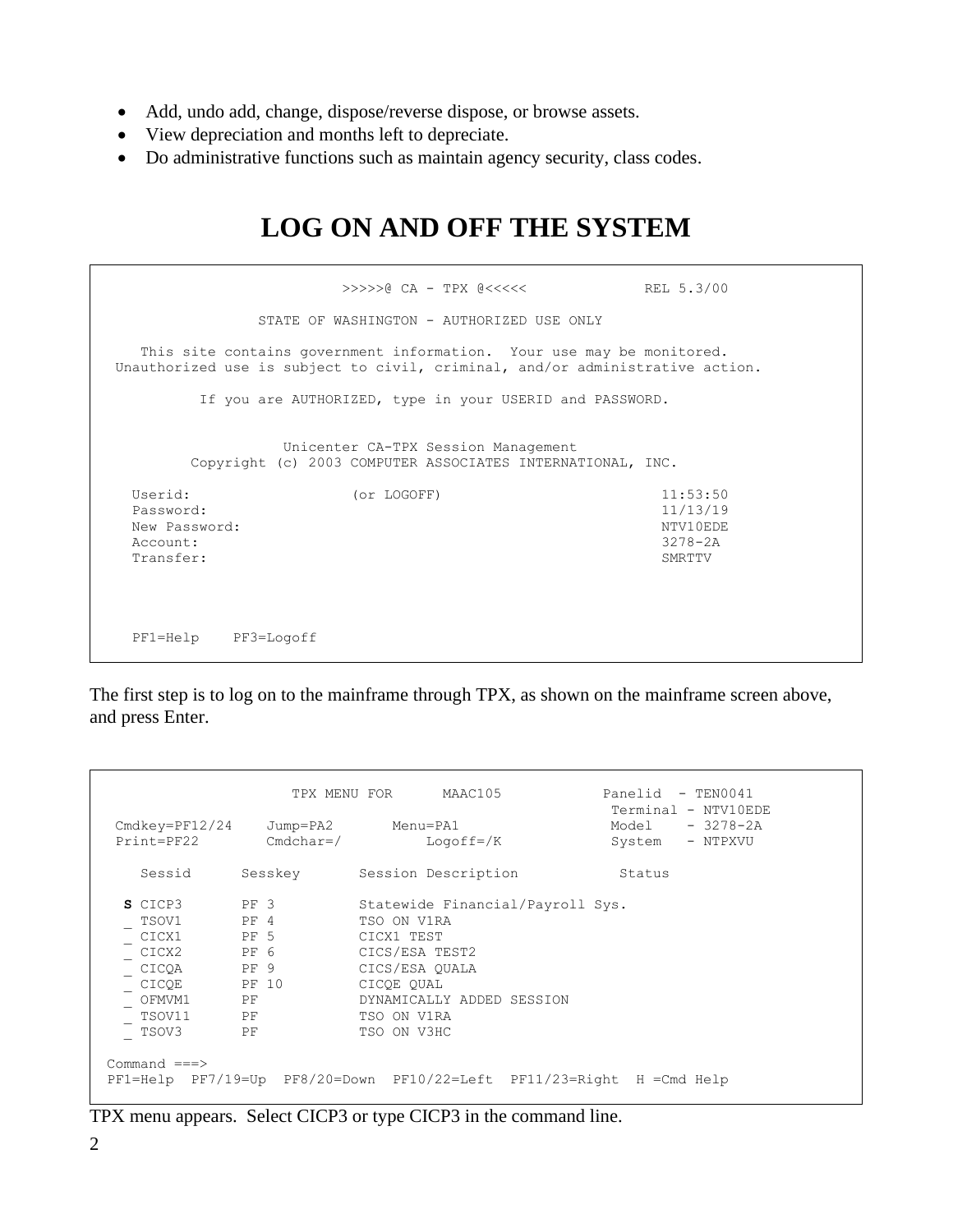```
 01/22/2014 CICS Application ID: NCICP3 12:12:20
                 STATE OF WASHINGTON - AUTHORIZED USE ONLY
    This site contains government information. Your use may be monitored.
 Unauthorized use is subject to civil, criminal, and/or administrative action.
           If you are AUTHORIZED, type in your USERID and PASSWORD.
                           USERID dbac105
                         PASSWORD xxxxxxxx
                      NEW PASSWORD
              CONFIRM NEW PASSWORD
                 Press ENTER to process or PF3 to END
```
Type your logon id and password and press Enter.



Type in 'FC00' and press Enter. (NOTE: it is FC zero, zero, not FC alpha OO.)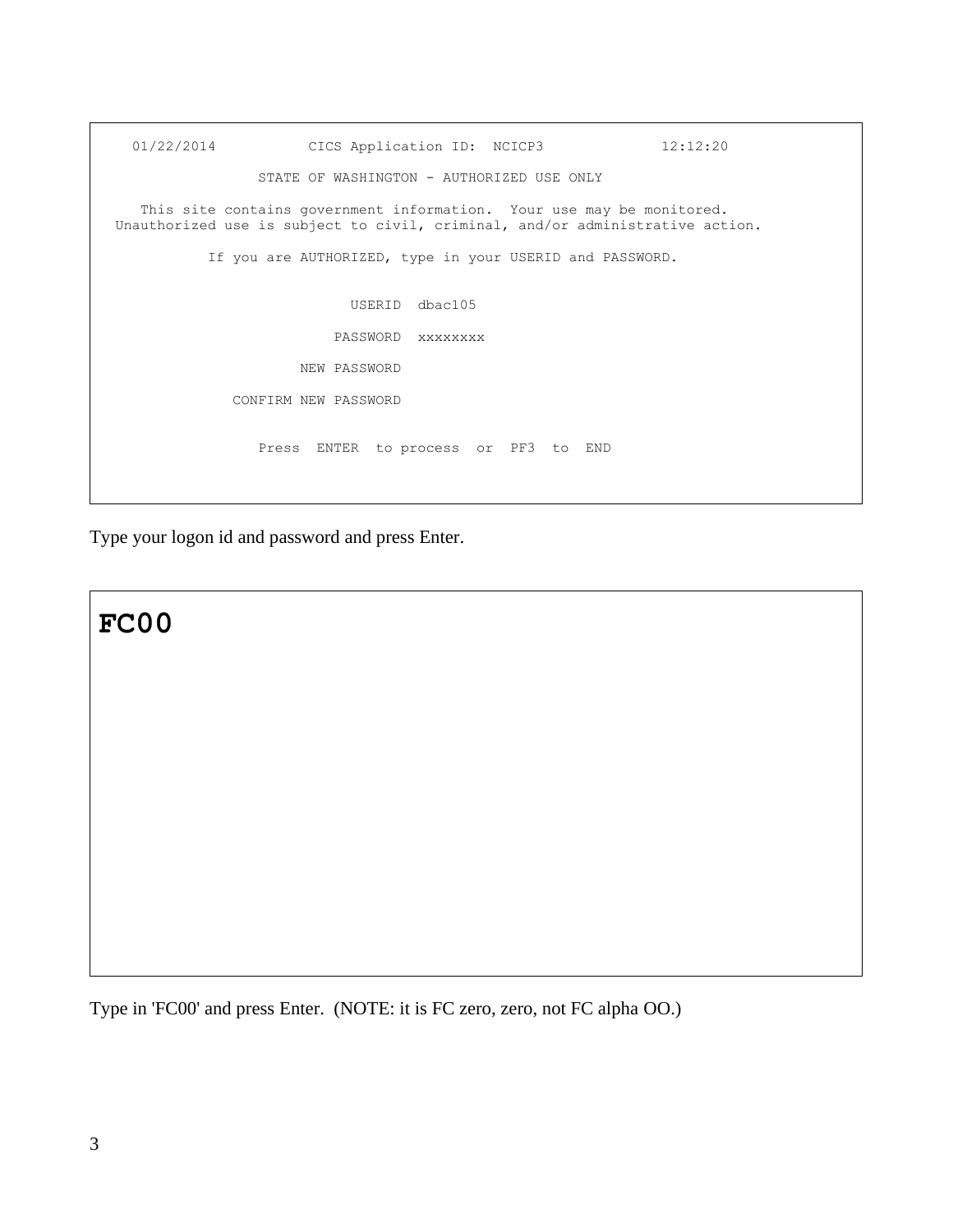================================================================== C105C000 === CCCCCC AAAAAA MM MM SSSSSS CAMS OPERATING HOURS CC AA AA MMM MMM SS SS MON-FRI 6:30AM TO 7:30PM CC AA AA MM M MM SS SAT 7:00AM TO 7:30PM CC AAAAAAAA MM M MM SSSSSSS SOUN 7:00AM TO 1:00PM CC AA AA MM MM SS HELPLINE:(360) 407-9100 CC AA AA MM MM SS SS MON-FRI 7:00AM TO 5:30PM CCCCCC AA AA MM MM SSSSSSS EMAIL:HERETOHELP@OFM.WA.GOV NEWS MESSAGE AS OF DATE: 3/04/20 TIME: 15:30 WECOME TO CAMS \*GET THE LATEST CAMS DOCUMENTATION: HTTPS://WWW.OFM.WA.GOV/IT-SYSTEMS/CAPITAL-ASSET-MANAGEMENT-SYSTEM-CAMS ENTER=AGENCY MENU OR BROADCAST MSG 2, F3=RETURN, PAUSE/BREAK=EXIT

The first CAMS screen is the message screen. This screen is used by to post important messages. Read this screen before pressing Enter to go to the next screen. A message can stay on this screen for months because it doesn't need changes very week. The date/time on the screen shows you if any changes have been posted. Also, be aware that messages can overflow to a second screen. Just press Enter until you have read all of the message screens and have reached the agency menu screen.

=== CAMS ======================= AGENCY MENU ===================== C105C022 === TYPE IN YOUR AGENCY NUMBER AND PRESS ENTER AGENCY: 9990 ENTER=CONTINUE, F3=RETURN, F12=MESSAGE, PAUSE/BREAK=EXIT

This screen requires your agency number (9990 is the test agency). Type in your four-digit agency number and press Enter.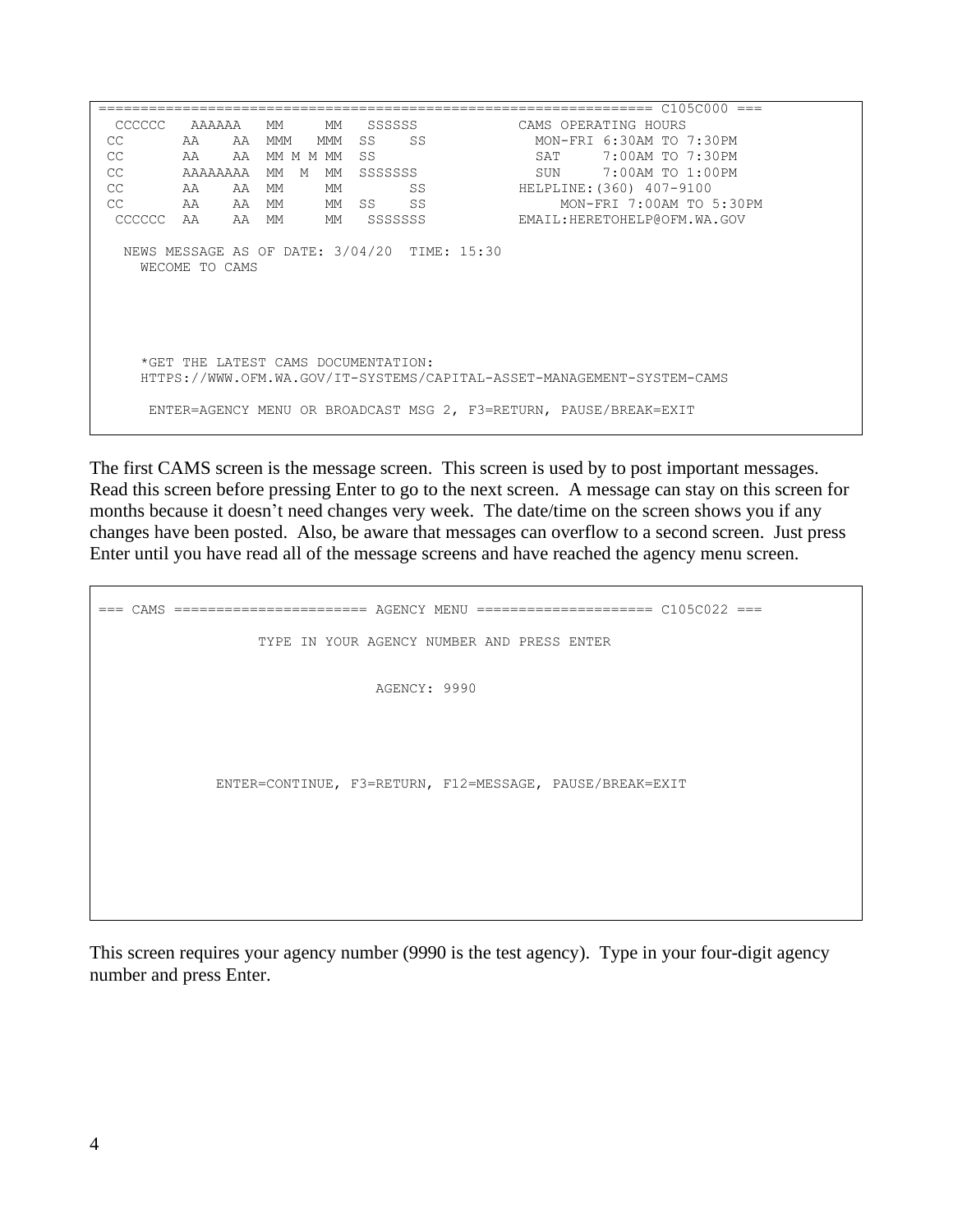```
=== CAMS ======================= PRIMARY MENU ==================== C105C001 ===
AGENCY: 9990
                    1. -- ASSETS (AA)
                    2. -- ACCESS PENDING ASSETS (AP)
                    3. -- SECURITY (SS)
                    4. -- ADMINISTRATIVE (AD)
                    FUNCTION: 1
                    F3=RETURN, F12=MESSAGE, PAUSE/BREAK=EXIT
```
This screen is the Primary Menu Screen. Select **1** and press Enter to access the Asset menu screen.

# **ASSETS MENU (AA)**

| TR:<br>AGENCY: 9990 | === CAMS = (AA) =============== ASSETS MENU ======================            C105C003 ===                                           |
|---------------------|--------------------------------------------------------------------------------------------------------------------------------------|
|                     | FUNCTION: 1                                                                                                                          |
|                     | $1. - -$ ADD ASSET<br>2. -- LIST BY START SEARCH<br>REFERENCE: *<br>(DEFAULT)<br>LOCATION:<br>CLASS CODE:                            |
|                     | 1. THE 'ADD ASSET' FUNCTION INCLUDES:<br>-- VIEW (AFTER SUCCESSFUL ADD)                                                              |
| 2.                  | THE 'LIST BY' FUNCTION INCLUDES (IF YOU HAVE SECURITY):<br>-- VIEW (ASSET OR DEPRECIATION)<br>$--$ CHANGE<br>-- DISPOSE OR UNDISPOSE |
|                     | F1=HELP, F3=RETURN, F12=MESSAGE, PAUSE/BREAK=EXIT                                                                                    |

Г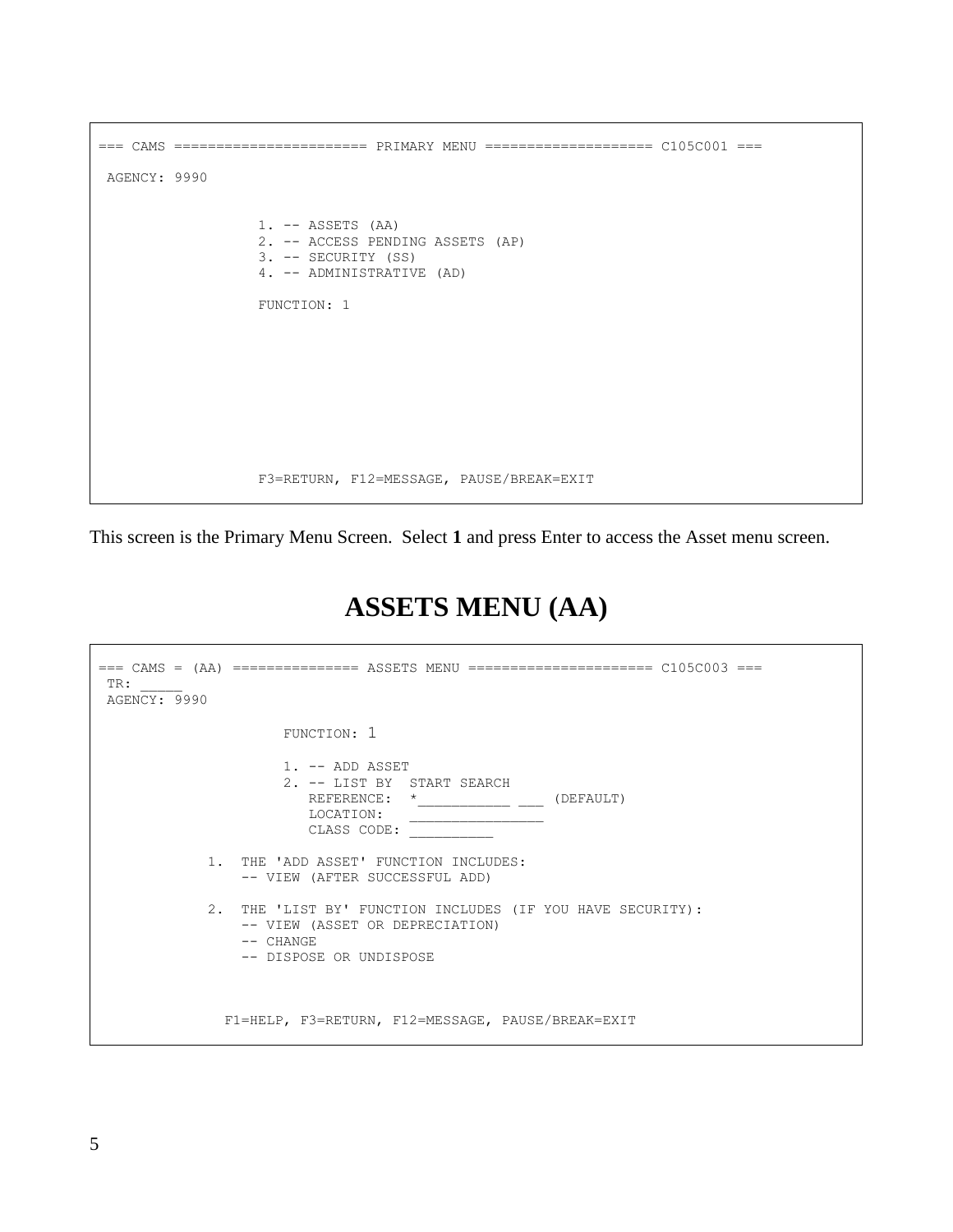This selection allows user to:

- 1. Add a new asset.
- 2. List asset by:
	- a. Reference b. Location c. Class Code

**ADD ASSET** – Allows user to add assets into the system**.** Select function **1** and press Enter to access the ADD ASSET menu screen.

| AGENCY: 9990 REF: FEATURE NO: ROLL: DIV: ORG IDX: | FUNCTION: A (A=ADD, R=ADD / RETAIN DATA, F=REFRESH, V=VIEW SCREEN (AFTER ADD) |                                     |           |  |         |            |
|---------------------------------------------------|-------------------------------------------------------------------------------|-------------------------------------|-----------|--|---------|------------|
| TAG NO: MANU SERIAL NO:                           |                                                                               |                                     |           |  | LIC NO: |            |
| MANU :                                            |                                                                               |                                     | DESC:     |  |         |            |
| CLASS:                                            | LOC:                                                                          |                                     | ACQ DATE: |  |         | FMBI: USE: |
| DEP: 1 OTY:                                       | 1.0 COND: LOANED: F-ORDER:                                                    |                                     |           |  | DOC NO: |            |
| VENDOR:                                           |                                                                               | EX: _ S-F: SPECIAL USE:             |           |  |         |            |
| SLVAGE:                                           |                                                                               | OWN: LEASE: PRD REST MAINT: PRD AMT |           |  |         |            |
| TOT COST:                                         |                                                                               | .01 LEASING AGENT:                  |           |  | ORGCTL: |            |
| COST:                                             |                                                                               | $.01$ FUND: $PI:$ OPT1:             |           |  | OPT2:   |            |
|                                                   |                                                                               |                                     |           |  |         |            |
|                                                   |                                                                               |                                     |           |  |         |            |
|                                                   |                                                                               |                                     |           |  |         |            |
|                                                   |                                                                               |                                     |           |  |         |            |
|                                                   |                                                                               |                                     |           |  |         |            |
|                                                   |                                                                               |                                     |           |  |         |            |
|                                                   |                                                                               |                                     |           |  |         |            |
|                                                   |                                                                               |                                     |           |  |         |            |
|                                                   |                                                                               |                                     |           |  |         |            |
|                                                   |                                                                               |                                     |           |  |         |            |
| ADD DATE:                                         |                                                                               |                                     |           |  |         |            |

- 1. **Function Field. A** is the default function. The function remains the same for subsequent entries and can be changed for each entry. The function codes are as follows:
	- **A = ADD.** Allows user to add an asset
	- **R = ADD/RETAIN DATA.** Enter an '**R**' to add new asset with data in selected fields being retained. For all agencies except for DOC, six (6) fields will clear. All other fields will retain the data that was entered for the prior asset.

The six (6) fields that will be cleared are:

REF: FEATURE NO: TAG NO MANU SERIAL NO: LIC NO:

LOC: This field does not clear for DOC

**F** = **REFRESH.** Clears or blanks all coding elements from the previous screen.

 $V = VIEW ASSET (AFFTER ADD).$  Allows user to view a just added asset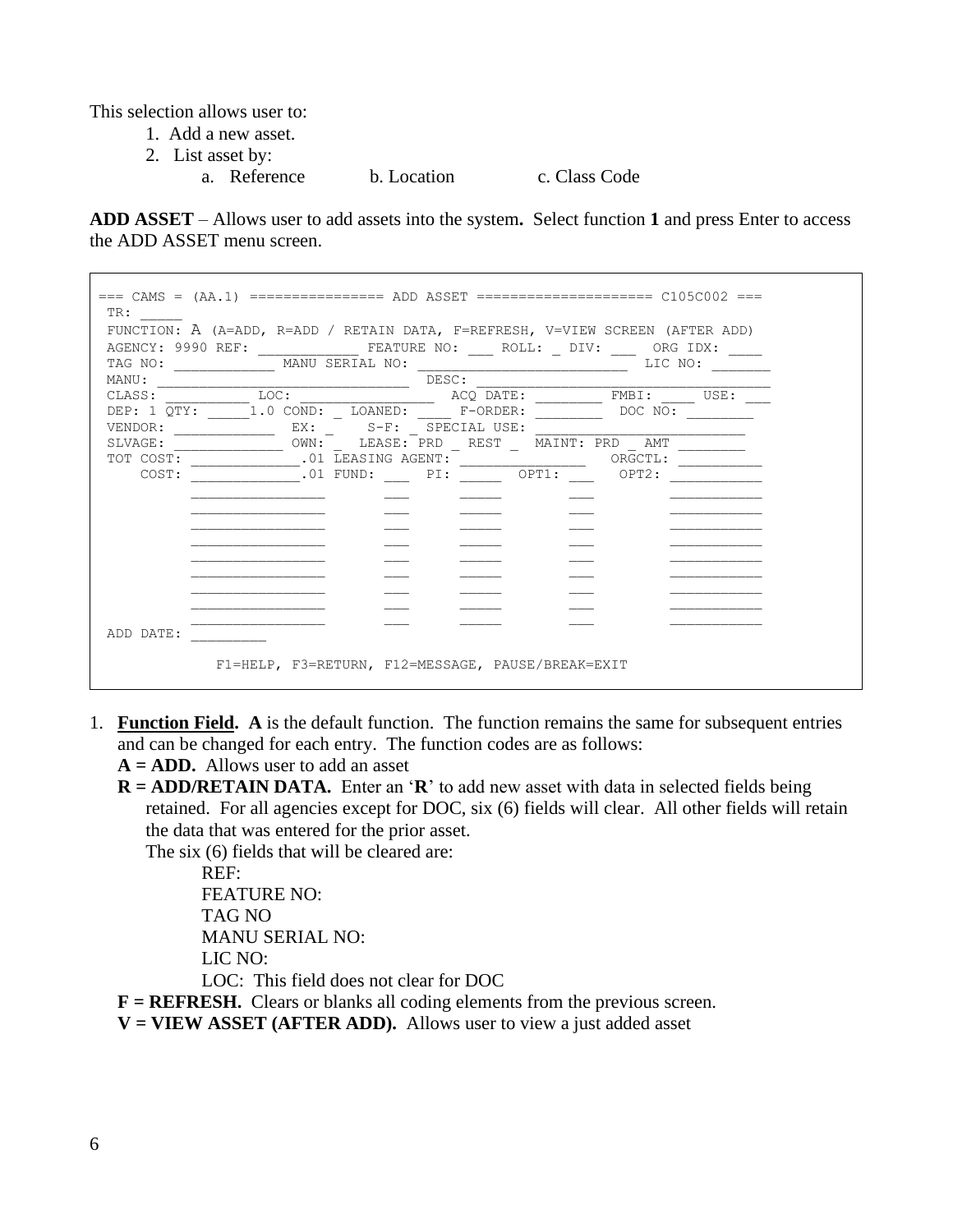2. **Required Fields.** The following fields are the minimum required for function A(dd):

**REF.** The Reference Number is the main key that identifies your asset. It is recommended that you use the tag number of the asset as the Reference Number.

A few agencies enter the REF: so that it is right justified. Most agencies find it easier to enter the REF: so that it is left justified. That is, the first significant character starts in the first position of the REF: field. That way you do not have to remember if your REF: has 2, 3, 5, or 6 leading zeros. You will not have to enter as many characters if you left justify because the system will zero fill the rest of the field.

**TAG NO.** Tag Number is the Washington State asset control number that is affixed (in most cases) to the asset. If you leave this field blank, the REF number: will automatically be put into this field when you press Enter.

This field can be formatted. For example, you have tag numbers 565750, 565751, and 565768.

A. The following is what you will get if you enter the REF: and leave the TAG NO blank.

| ENTER  | <b>ENTER</b> | <b>RESULTS</b> | <b>RESULTS</b> |
|--------|--------------|----------------|----------------|
| REF    | TAG NO       | REF            | TAG NO         |
| 565750 |              | 565750000000   | 565750000000   |
| 565751 |              | 565751000000   | 565751000000   |

B. The following is what you will get if you enter the REF: and enter the TAG NO as shown:

| <b>ENTER</b> | <b>ENTER</b> | <b>RESULTS</b> | <b>RESULTS</b> |
|--------------|--------------|----------------|----------------|
| REF          | TAG NO       | REF:           | TAG NO         |
| 565750       | 565750       | 565750000000   | 565750         |
| 565751       | 565751       | 565751000000   | 565751         |

Notice that the TAG NO is easier to read in example B. This is because the TAG NO does not zero fill whereas the REF: does. In example A, the REF: zero fills and because the TAG NO is blank, the zero filled REF: is placed into the TAG NO field. In example B the REF: zero fills, but because you have entered the TAG NO the zero filled REF: is not placed into the TAG NO field.

**MANU SERIAL NO**: This is the Manufacturer's assigned Serial Number or VIN numbers for vehicles. If you do not know the serial number, you will have to enter some characters like 'UNKNOWN' or 'N/A' in the field.

**DESC**: Description of the asset.

**CLASS:** Class is a two part field. The first four (4) characters are the OFM class code that most closely describes the asset. The next six (6) characters are used by the agency to further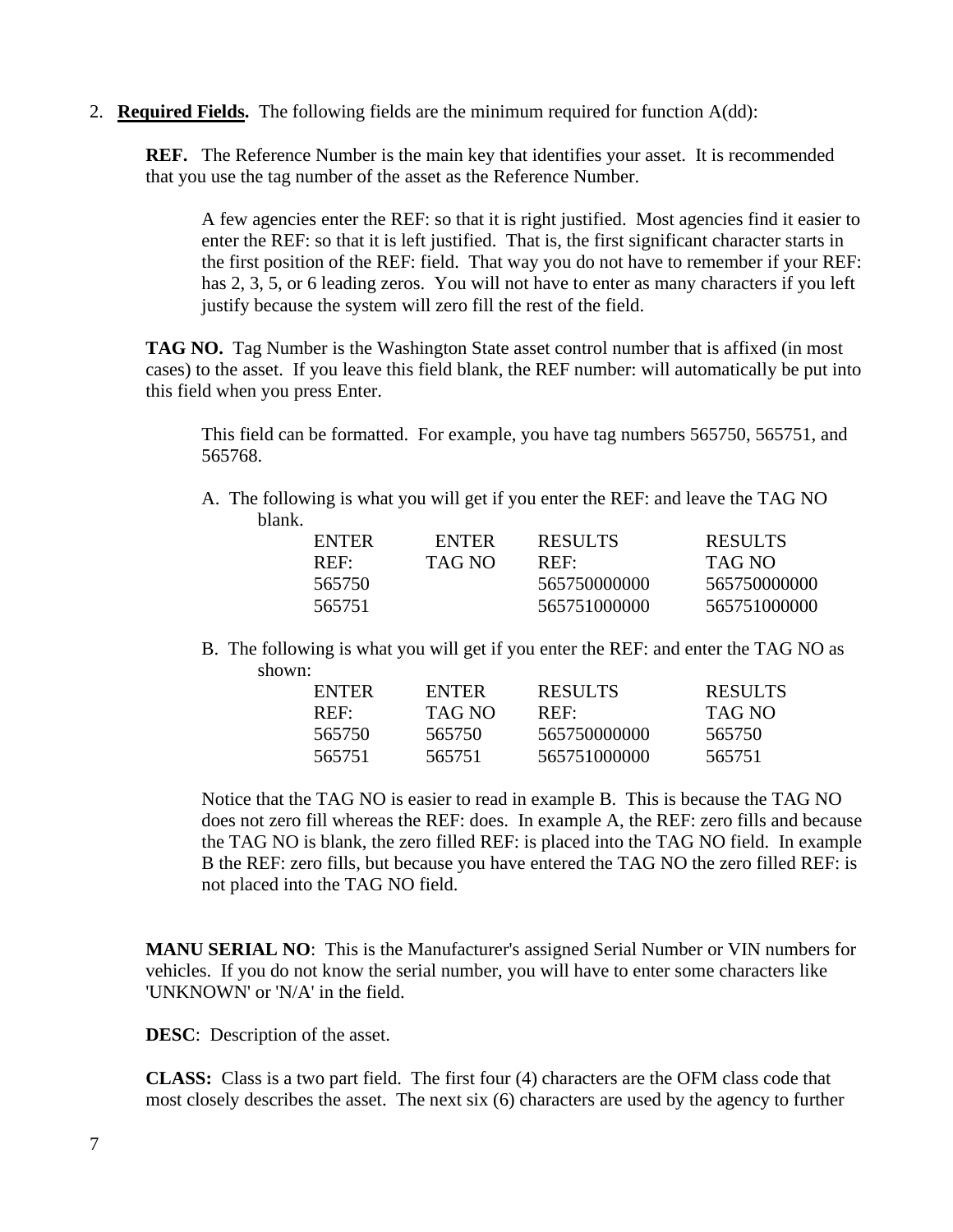define the classification of the asset. The class code to use is found in the OFM SAAM, Chapter 30.50.10. Sample below:

| 70 |      | <b>Information Technology (IT) Equipment</b> |         |
|----|------|----------------------------------------------|---------|
|    | 7010 | Main Frame Computer Systems                  | 5 Years |
|    | 7011 | Servers                                      | 5 Years |
|    | 7012 | Desktop Computers (PCs)                      | 4 Years |

Class codes can be changed on fully depreciated assets but it will not change the Use Life. On partially depreciated assets: CAMS allows Class Code changes, but those will change the Use Life only if the Use Life from the Class Code Table is greater than the number of months already depreciated.

**LOC**: Location is a two part field. The first two (2) characters are the county code. The code you use is found in the SAAM, Chapter 30.50.20. Valid county codes (Ex: 01 – Adams) are also contained in the AFRS Descriptor Table 37. The next fourteen (14) characters are used by the agency to further define where the asset is located.

**ACQ DATE**: The Acquisition Date is the date the agency takes title to, or assumes responsibility for, an asset. All dates in CAMS have the same format (MMDDCCYY). Ex: 12232019 is Dec 23, 2019.

**USE**: The Depreciable Useful Life is automatically entered into the field based upon the class code entered in the CLASS field. For new assets, the useful life is listed in SAAM. These codes can be found in the SAAM, Chapter 30.50.10.

There are three exceptions to the automatic entry of the useful life edit:

- When an asset is degraded somehow, enter the character "O" in the asset condition field (**COND**) and entering the OFM approved months of asset life.
- When an asset is purchased used (not new or original condition), enter the character "U" in the asset condition field (**COND**) and the enter the approved use life of the asset.
- When an asset is leased, enter "L" in the **OWN** field and make he use life of the asset equal the length of the lease.

**F-ORDER**: Field Order Number. The field order number used to purchase the asset. Note that while the field is required, there are no edits to which field order numbers are used.

**S&A:** Code for Small and Attractive assets. Default is N. Use Y for yes on assets that don't meet the threshold levels (\$5,000 for most assets).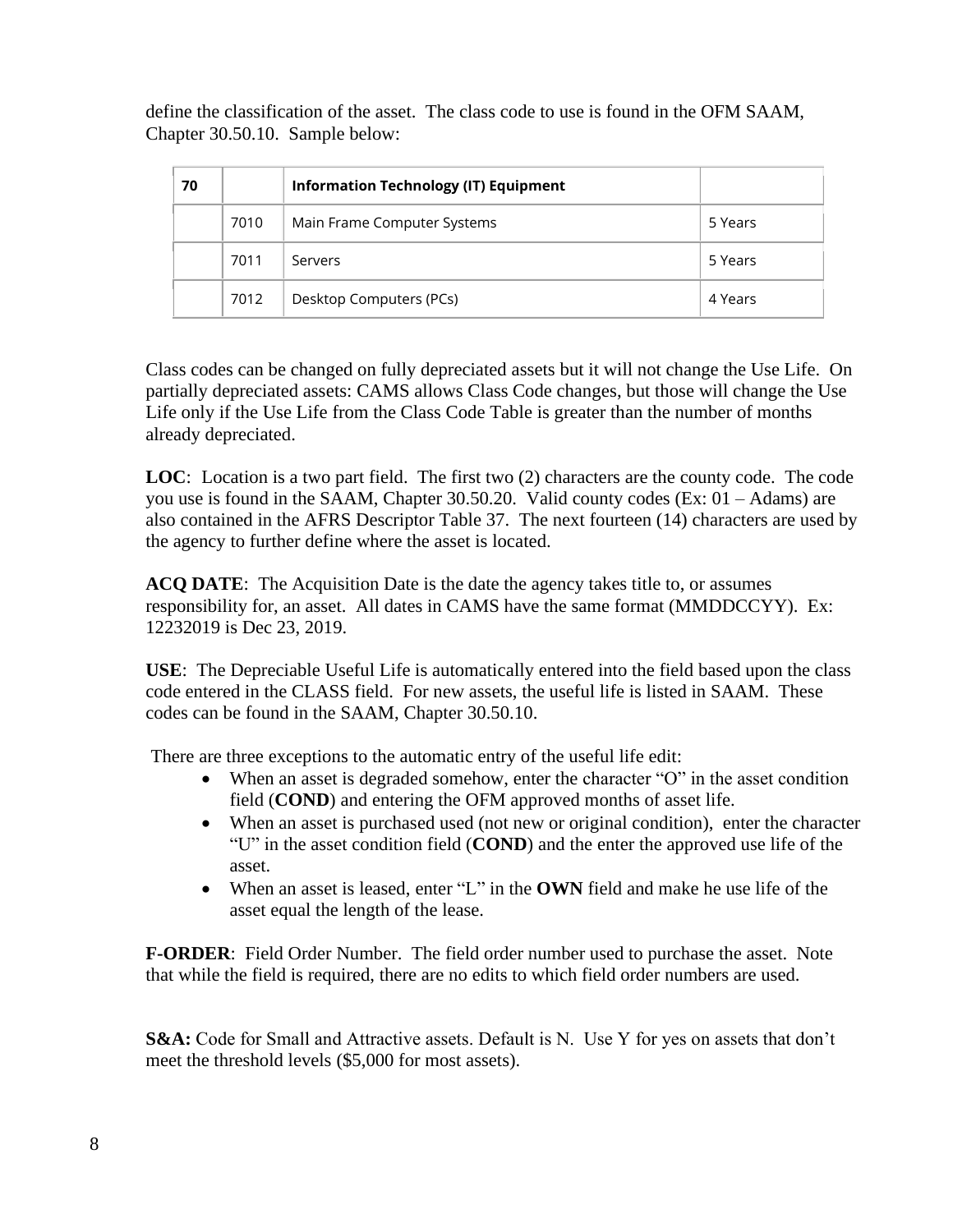**S-F:** State-Federal Code. This code is used to indicate who paid for the asset and may want it returned on disposal. The system will only allow the codes listed below:

- 1. State
- 2. Federal
- 3. Local
- 4. State/Federal
- 5. State/Local
- 6. Federal/Local
- 7. Other
- 8. Donated

**OWN:** Ownership of asset. The system will not allow codes other than those listed below:

- S. State owned
- C. Capitalized lease (the capital lease would meet the state capitalization threshold).
- L. Operating lease (no depreciation calculated)
- P. Certificate of Participation. (All COP assets are capitalized/depreciated)

#### **See USE section for two other codes with used or non-governmental assets.**

**TOT COST**: This is the total cost of the asset, including all appropriate ancillary cost. The system has a default value of \$0.01.

Examples of how to correctly enter amounts in this field are as follows: AMOUNTS WITH .00 CENTS. (Amount is \$5,432.00).

| <b>ENTER</b> | Clear field?       | <b>RESULTS</b> |
|--------------|--------------------|----------------|
| 5432         | no                 | 5,432.01       |
| 543200       | before or after \$ | 5,432.00       |
| 5432.00      | before or after \$ | 5,432.00       |

#### AMOUNTS WITH OTHER THAN .00 CENTS. (Amount is \$76,841.83).

| <b>ENTER</b> | Clear field?       | <b>RESULTS</b> |
|--------------|--------------------|----------------|
| 7684183      | before \$          | 76,841.83      |
| 7684183      | no                 | 7,684,183.01   |
| 7684183      | before or after \$ | 76,841.83      |
| 76841.83     | before \$          | 76,841.83      |

**TOT COST:** The total of all costs to place an asset in service. **COST**: The breakdown of the total cost associated with a fund or other coding. Note that there are 10 lines available but they must equal the **TOT COST** entered for the asset.

**FUND**: Fund (account) from which the asset was originally purchased, or, for proprietary type funds, the fund (account) in which the asset is being utilized. The fund (account) used must be valid for your agency (D22 in AFRS).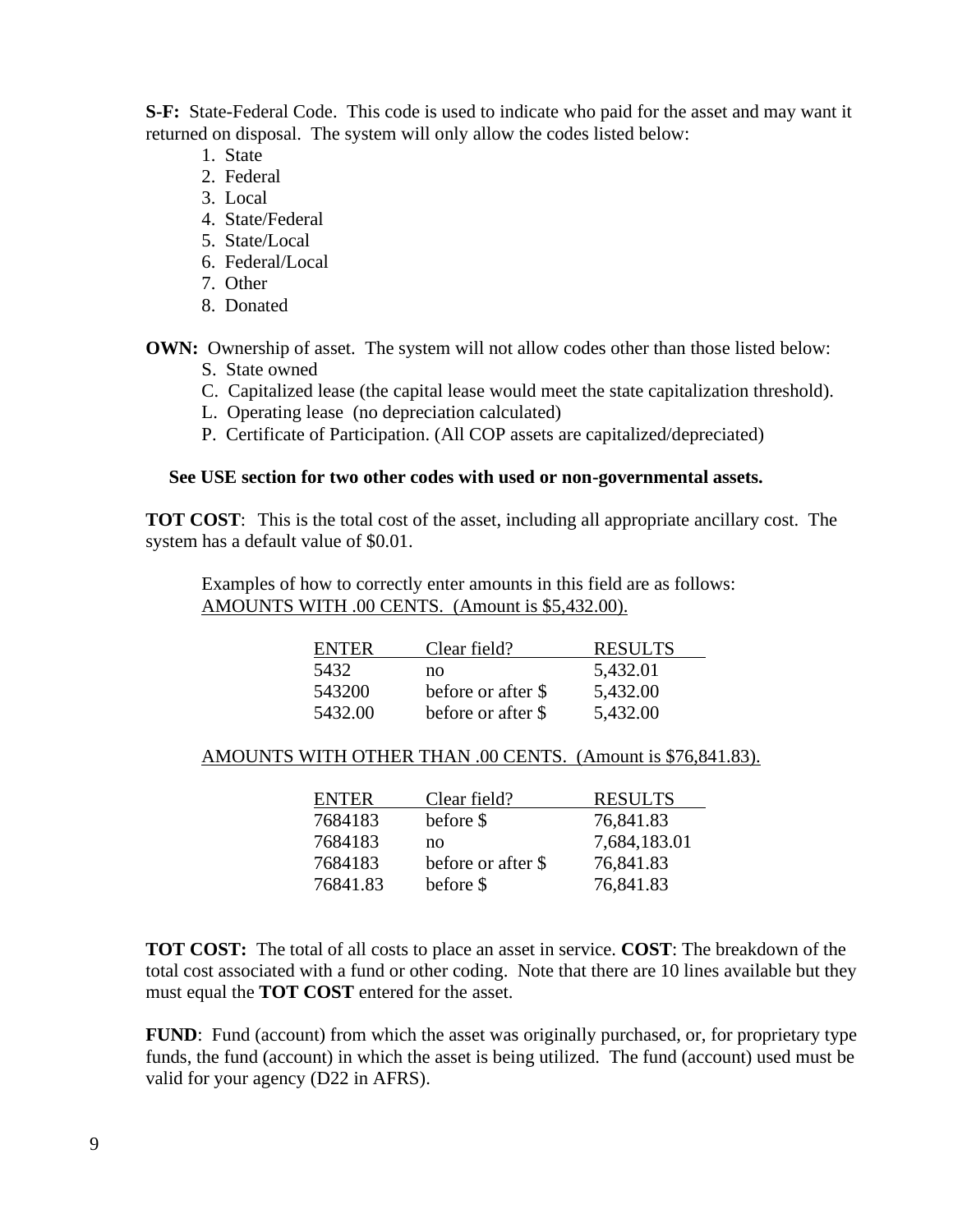3. **Optional Fields.** Description of the other asset fields can also be found in Appendix D, page 42 of this documentation.

**FEATURE NO**: The Feature Number is an identifier to allow enhancements to an asset. If left blank, it will zero fill. You need to enter this field if you have enhancements to an asset. Hint: Do not use letters as the system has sorting problems with alpha and numeric suffixes.

The following three examples explain the use of the FEATURE NO field.

1. You have 16 enhancements for assets with tag number D001063. You would code each enhancement as follows:

| REF     | <b>FEATURE NO</b> | TAG NO. |
|---------|-------------------|---------|
| D001063 | 001               | D001063 |
| D001063 | 002.              | D001063 |
|         | <b>THROUGH</b>    |         |
| D001063 | 016               | D001063 |

2. You purchase a \$126,000 asset on January 5, 2015 and have an addition of \$13,500. to the asset on Jan 10, 2020. If you change the cost of the original asset from \$126,000 to \$139,500 you lose your audit trail. The addition takes the acquisition date of January 5, 2015 and you can no longer run reports that show all of your additions for the fiscal year 2015. If you record the new addition as a new FEATURE NO, then you will always be able to tell what happened historically. You should record the transactions as follows:

| REF:    | FEA NO | TAG NO. | <b>ACQ DATE</b> | <b>COST</b> |
|---------|--------|---------|-----------------|-------------|
| D001063 | (1)(1) | D001063 | 01/05/2015      | \$126,000   |
| D001063 | 001    | D001063 | 01/10/2020      | \$13,500    |

3. You purchase a \$126,000 asset on April 5, 2018 with a depreciation life of 84 months (7 years). You then have an addition of \$13,500.00 to the asset on Jan 10, 2020. If you change the cost of the original asset from \$126,000 to \$139,500 you will have the full \$13,500 depreciated in the month that you changed the original cost. The addition takes the acquisition date of April 5, 2018 and depreciates the \$13,500 from the 2018 date, not the 2020 date. If you record the new addition as a new FEATURE NO, then the depreciation will be calculated correctly. You should record the transactions as follows:

| REF:    | FEA. NO | TAG NO. | ACQ DATE COST |           |
|---------|---------|---------|---------------|-----------|
| D001063 | (000)   | D001063 | 4/05/2018     | \$126,000 |
| D001063 | (101)   | D001063 | 1/10/2020     | \$13,500  |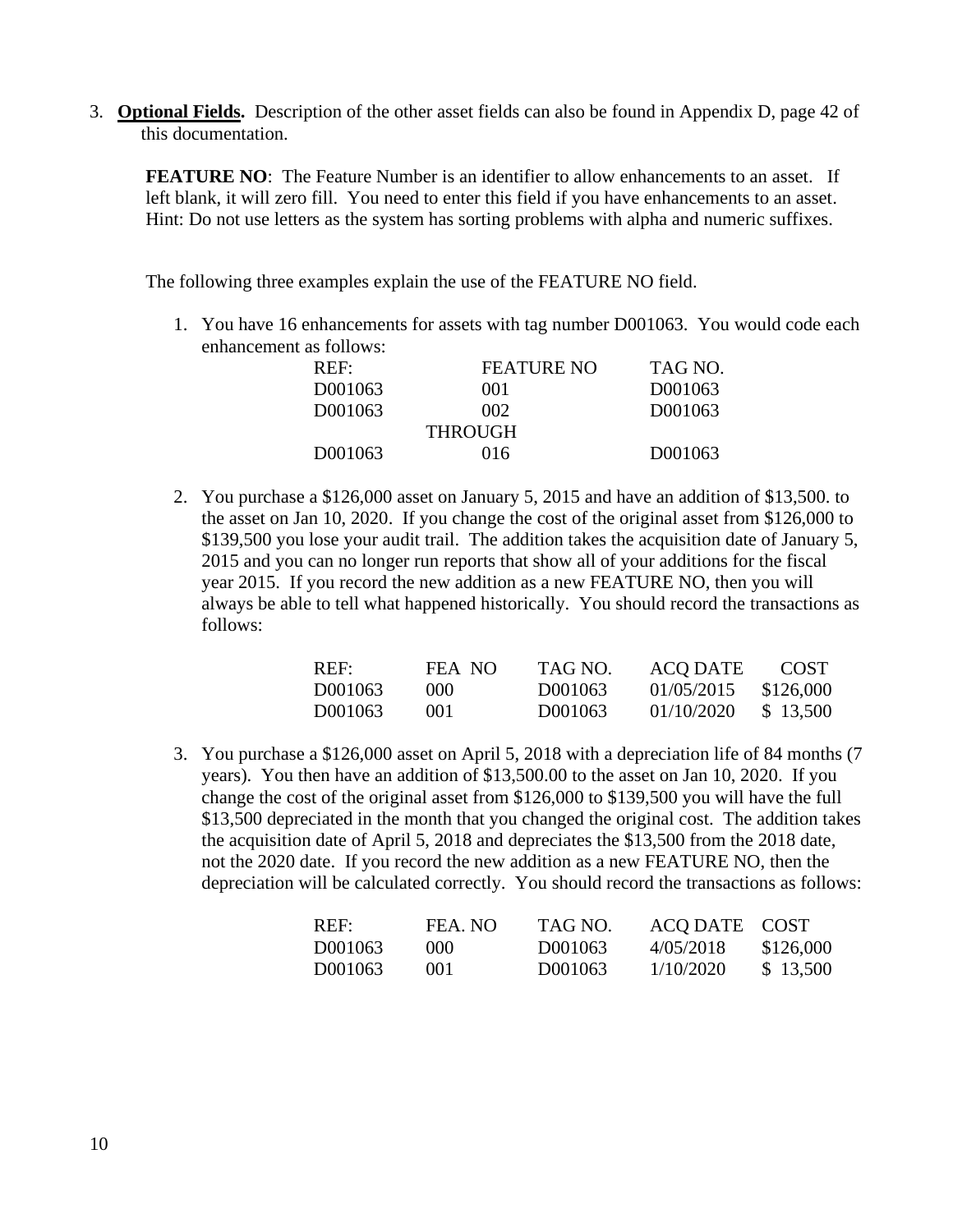**LIST ASSETS** – Function allows user to list assets by:

- Reference System default (\*) unless another selection is made.
- Location County number plus optional codes agency defines
- Class Code 1-4 digits of the SAAM codes for assets
	- $\circ$  You can only select one of the above. You may type an asterisk  $(*)$  or a part of the characters of your selection or a specific reference, location or class code. When you type a partial character, the system will display the first record that is the closest to the characters you entered.

```
=== CAMS = (AA) =============== ASSETS MENU ====================== C105C003 ===
TR: _____
AGENCY: 9990
                          FUNCTION: 2
                          1. -- ADD ASSET
                          2. -- LIST BY START SEARCH
                             \begin{tabular}{ccccc} { \bf {REFERENCE:}} & $\star_{\text{}}$ & $\text{}} & $\text{}} \end{tabular}LOCATION: ________________
                            CLASS CODE:
               1. THE 'ADD ASSET' FUNCTION INCLUDES:
                    -- VIEW (AFTER SUCCESSFUL ADD)
                2. THE 'LIST BY' FUNCTION INCLUDES (IF YOU HAVE SECURITY):
                    -- VIEW (ASSET OR DEPRECIATION)
                    -- CHANGE
                   -- DISPOSE OR UNDISPOSE
                  F1=HELP, F3=RETURN, F12=MESSAGE, PAUSE/BREAK=EXIT
```
Select function **2** (or select another list option and enter characters) and press Enter to access the BROWSE MENU screen.

```
=== CAMS = (AA.2) =============== BROWSE MENU ==================== C105C010 ===
TR: TREERENCE NUMBER
AGENCY: 9990
SELECT FUNCTION: (V=VIEW, C=CHANGE, D=VIEW DEPRECIATION, U=UNDO, X=DISPOSE(UN))
  REFERENCE-FEA DESCRIPTION ACQ-DATE LOCATION CLASS COST OWN D
_ A00000000000-001 ROOF_______ 03122008 17__________ 0520___ ______20000.00 S D
_ BLDG00000000-001 ROOF_______ 10122009 34_OLYMPIS__ 0510___ ______50000.00 S D
_ B00000000000-000 LAPTOP_____ 03112008 34__________ 7310___ _______1500.00 S D
_ E00000000000-000 NOTEBOOK___ 11082009 17_KENT_____ 7013___ ________900.00 S _
_ GG0000000000-000 DESK_______ 11052009 17__________ 2310___ _______1000.00 S _
_ TEST00000000-000 121________ 04302010 14__________ 7310___ __________0.01 L _
 F1=HELP, F3=RETURN, F7=UP, F8=DOWN, F12=MESSAGE, PAUSE/BREAK=EXIT
                  CLOSEST RECORD DISPLAYED
```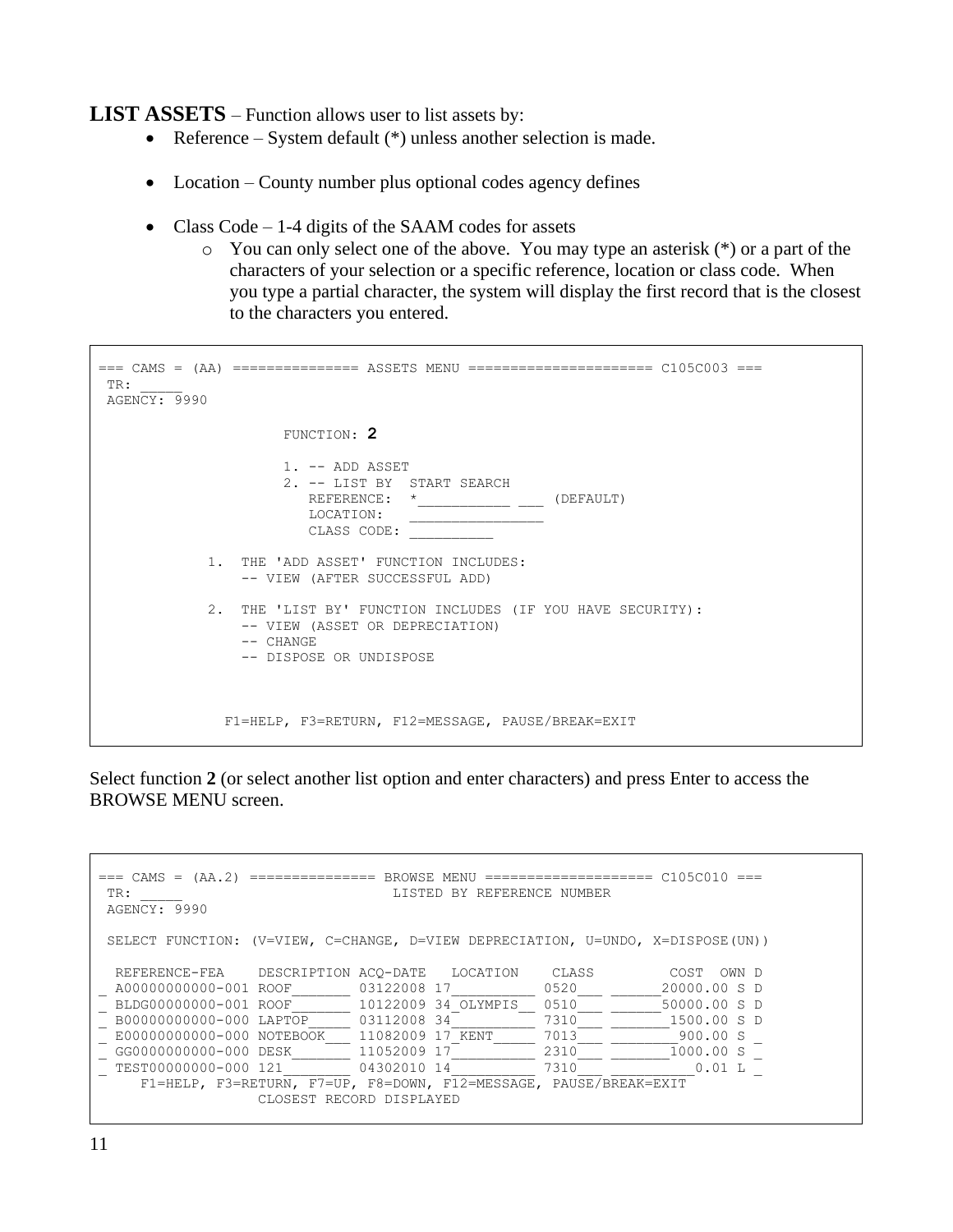#### **Functions**:

**V = VIEW.** Allow users to view detailed information about a specific asset.

**C = CHANGE.** Allow users to make changes to a specific asset.

**D** = **VIEW DEPRECIATION.** Allow users to display depreciation information of a specific asset. **U = UNDO.** Allow users to delete asset record only when no depreciation has been recorded for the asset (which will run the first day of the month for the prior month).

**X = DISPOSE/UNDISPOSE.** Allow users to dispose or un-dispose a specific asset.

```
=== CAMS = (AA.2) =============== BROWSE MENU ==================== C105C010 ===
 TR: TR: TRESPONDING THE LISTED BY REFERENCE NUMBER
 AGENCY: 9990
 SELECT FUNCTION: (V=VIEW, C=CHANGE, D=VIEW DEPRECIATION, U=UNDO, X=DISPOSE(UN))
  REFERENCE-FEA DESCRIPTION ACQ-DATE LOCATION CLASS COST OWN D
_ 270000000000-000 FORD_______ 06152018 27__________ 2310___ ______55000.00 S _
D00025700000-000 MUSTANG, PU 02012014 27 BLDG 34 2310 45000.01 S
v DT1235000000-000 F150_PICKUP 02122014 27_BLDG_34__ 2310___ ______29000.00 S _
_ D00002560000-000 F-150_PICKU 02012014 27_BLDG_34__ 2310___ ______29000.00 S _
\_ D00305050000-000 FORD_PICKUP 02012014 27_BLDG_34__ 2310___ _____29000.00 S
\frac{1}{2} D00012300000-000 F150_PICKUP 02012014 27_BUILDING 2310 \frac{2310}{100} 29000.01 S
\frac{1}{2} D00542600000-000 F150_P/U_-_ 02012014 27_CM_ST_MAI 2310___ ______29000.00 S _<br>ECC00DKM0000-002 LIGHT FIXTU 03252015 27_ECC_______ 6210___ ________4500.00 S _
\frac{2}{\pi} ECC00DKM0000-002 LIGHT_FIXTU 03252015 27 ECC \frac{2}{\pi} 6210 \frac{2}{\pi} \frac{4500.00 \text{ s}}{750000.00 \text{ s}}\frac{1}{2} ECC001630000-000 BLDG_14_EVE 04012015 27_ECC_________ 0540______
\frac{2}{1} ECC001790000-000 EVERETT_CAM 04012015 27_ECC_______ 0540___ _____750000.00 S _
\frac{2}{\sqrt{2}} ECC124562500-000 2015_TRUCK, 07232015 27_ECC_______ 2310___ ________38000.00 S _
      F1=HELP, F3=RETURN, F7=UP, F8=DOWN, F12=MESSAGE, PAUSE/BREAK=EXIT
```
Type in **"V"** beside a specific asset record and press Enter to access the VIEW ASSET menu screen.

Hint: F8 gets to the next screen and F7 brings the previous screen.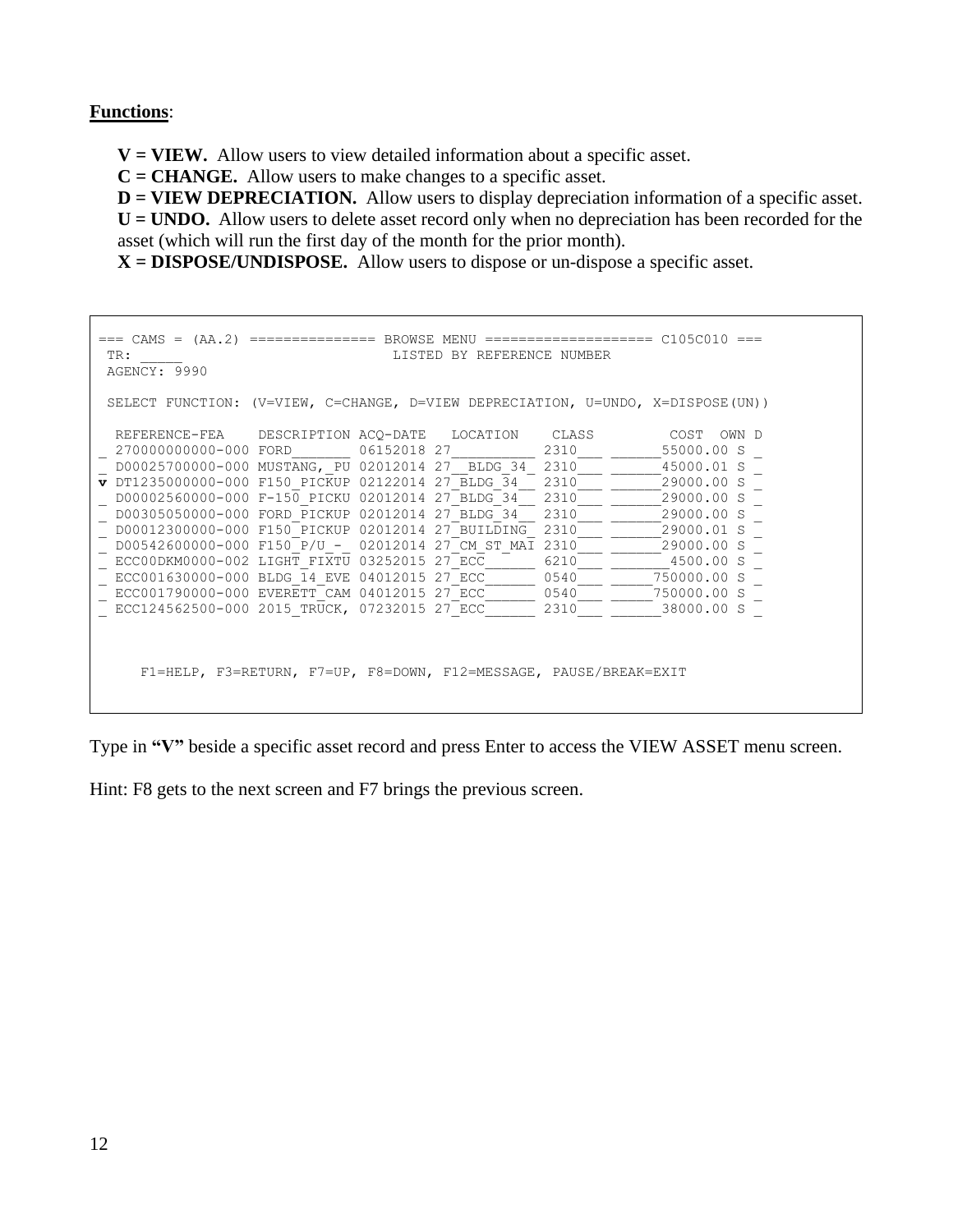| $==$ CAMS                                                             |
|-----------------------------------------------------------------------|
| TR:                                                                   |
| FUNCTION: D (D=DEPRECIATION SCREEN, C=CHANGE SCREEN, U=UNDO)          |
| AGENCY: 9990 REF: DT1235000000 FEATURE NO: 000 ROLL: N DIV: ORG IDX:  |
| TAG NO: DT1235000000 MANU SERIAL NO: FMABNRK1235<br>LIC NO:           |
| DESC: F150 PICKUP, WHITE 4WE<br>MANU: FORD                            |
| LOC: 27 BLDG 34 ACQ DATE: 02122014 FMBI: 1408 USE: 060<br>CLASS: 2310 |
| DEP: 1 QTY: 1.0 COND: LOANED: F-ORDER: F140825 DOC NO:                |
| VENDOR: LONGVEW FORD S&A: N EX: S-F: 1 SPECIAL USE:                   |
| 500.00 OWN: S LEASE: PRD REST MAINT: PRD AMT<br>.00<br>SLVAGE:        |
| 29,000.00 LEASING AGENT:<br>TOT COST:<br>ORGCTL:                      |
| 29,000.00 FUND: 001 PI: OPT1:<br>COST:<br>OPT2:                       |
|                                                                       |
|                                                                       |
|                                                                       |
|                                                                       |
|                                                                       |
|                                                                       |
|                                                                       |
|                                                                       |
| DISP AUTH:<br>DISP DATE:                                              |
| LAST CHNG: 04112019<br>ADD DATE: 04112019                             |
| F1=HELP, F3=RETURN, F4=ASSET MENU, F12=MESSAGE, PAUSE/BREAK=EXIT      |

**VIEW ASSETS -** function takes you to the VIEW ASSET screen where you can perform the following functions:

- **D** = **VIEW DEPRECIATION.** See Section on View Depreciation.
- **C** = **CHANGE SCREEN.** Upon enter, this takes the users to the CHANGE MENU screen where changes can be made to the asset. See Section on Change Asset.
- **U** = **UNDO.** Upon enter, this deletes the asset record from the system, this can only be done before the month end.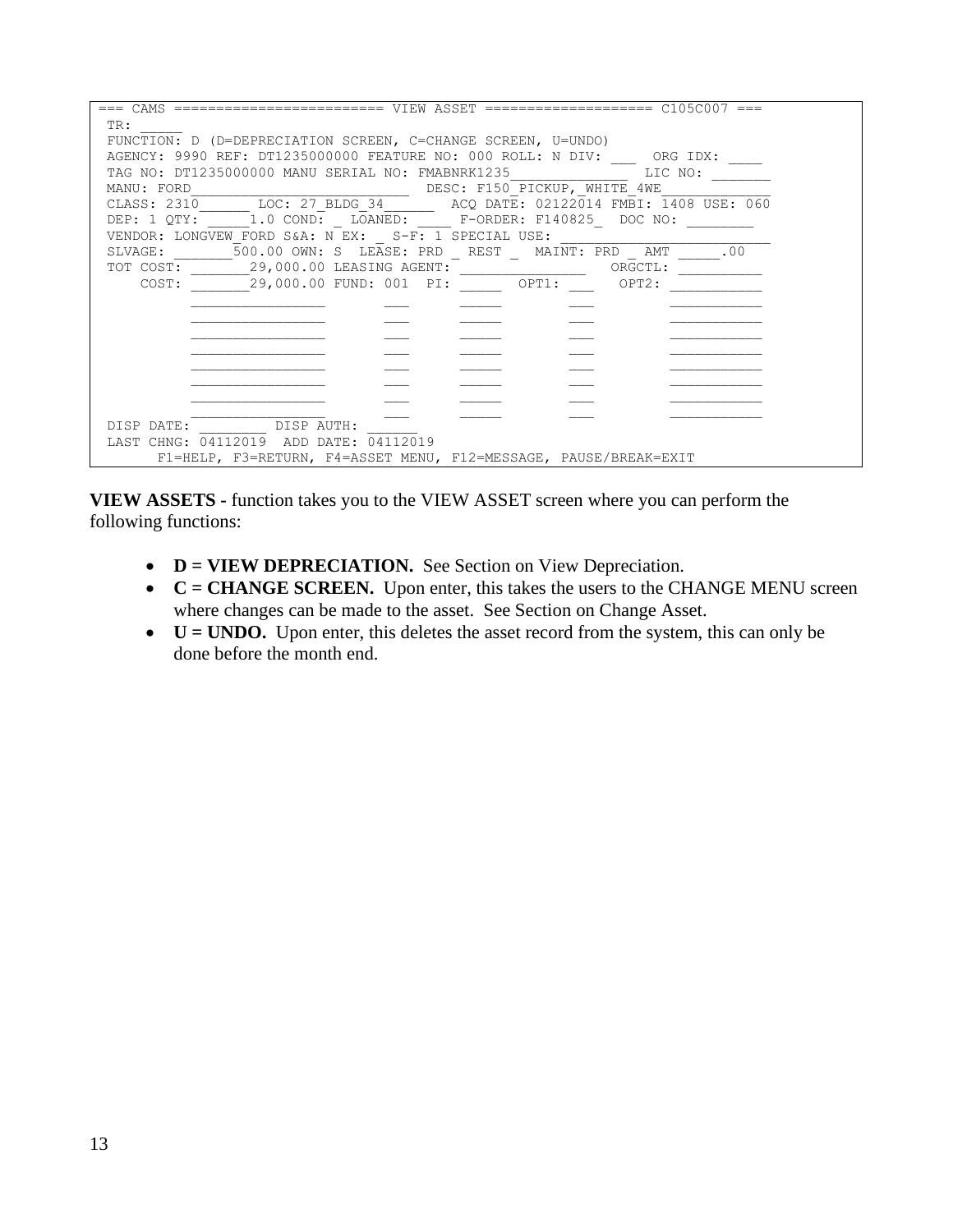=== CAMS = (AA.2) =============== BROWSE MENU ==================== C105C010 === TR: TREERENCE NUMBER AGENCY: 9990 SELECT FUNCTION: (V=VIEW, C=CHANGE, D=VIEW DEPRECIATION, U=UNDO, X=DISPOSE(UN)) REFERENCE-FEA DESCRIPTION ACQ-DATE LOCATION CLASS COST OWN D \_ 270000000000-000 FORD\_\_\_\_\_\_\_ 06152018 27\_\_\_\_\_\_\_\_\_\_ 2310\_\_\_ \_\_\_\_\_\_55000.00 S \_  $D00025700000-000$  MUSTANG, PU 02012014 27 BLDG 34 2310 45000.01 S  $\overline{D}$  DT1235000000-000 F150 PICKUP 02122014 27 BLDG\_34  $\overline{34}$  2310  $\overline{2}$   $\overline{2310}$   $\overline{2310}$   $\overline{2310}$   $\overline{2310}$   $\overline{2310}$   $\overline{2310}$   $\overline{2310}$   $\overline{2310}$   $\overline{2310}$   $\overline{2310}$   $\overline{2310}$   $\overline{23$ \_ D00002560000-000 F-150\_PICKU 02012014 27\_BLDG\_34\_\_ 2310\_\_\_ \_\_\_\_\_\_29000.00 S \_ \_ D00305050000-000 FORD\_PICKUP 02012014 27\_BLDG\_34\_\_ 2310\_\_\_ \_\_\_\_\_\_29000.00 S \_ \_ D00012300000-000 F150\_PICKUP 02012014 27\_BUILDING\_ 2310\_\_\_ \_\_\_\_\_\_29000.01 S \_ \_ D00542600000-000 F150\_P/U\_-\_ 02012014 27\_CM\_ST\_MAI 2310\_\_\_ \_\_\_\_\_\_29000.00 S \_ C ECC00DKM0000-002 LIGHT\_FIXTU 03252015 27\_ECC\_\_\_\_\_\_ 6210\_\_\_ \_\_\_\_\_\_\_4500.00 S \_\_ \_ ECC001630000-000 BLDG\_14\_EVE 04012015 27\_ECC\_\_\_\_\_\_ 0540\_\_\_ \_\_\_\_\_750000.00 S \_ \_ ECC001790000-000 EVERETT\_CAM 04012015 27\_ECC\_\_\_\_\_\_ 0540\_\_\_ \_\_\_\_\_750000.00 S \_ \_ ECC124562500-000 2015\_TRUCK, 07232015 27\_ECC\_\_\_\_\_\_ 2310\_\_\_ \_\_\_\_\_\_38000.00 S \_ \_ TR0111000000-000 2015\_TRUCK, 07232015 27\_ECC\_\_\_\_\_\_ 2310\_\_\_ \_\_\_\_\_\_38000.00 S \_ \_ TR0114510000-000 2015\_PICKUP 03232015 27\_ECC\_\_\_\_\_\_ 2310\_\_\_ \_\_\_\_\_\_34000.00 S \_ F1=HELP, F3=RETURN, F7=UP, F8=DOWN, F12=MESSAGE, PAUSE/BREAK=EXIT CLOSEST RECORD DISPLAYED

Type in **"C"** beside a specific asset record and press Enter to access the CHANGE ASSET menu screen.

| === $CAMS = (AA.1.1)$ ================ $CHANGE$ $ASSET$ ========================= $C105C006$ ===<br>TR:                       |
|-------------------------------------------------------------------------------------------------------------------------------|
| FUNCTION: $C$ (C=CHANGE, V=VIEW SCREEN, D=DEPRECIATION SCREEN)                                                                |
| AGENCY: 9990 REF: ECCOODKMOOOO FEATURE NO: 002 ROLL: N DIV: ORG IDX:                                                          |
| LIC NO:<br>TAG NO: ECCOODKMOOOO MANU SERIAL NO: NONE                                                                          |
| MANU: SEATTLE LIGHTING <a>&gt;&lt;&gt;&gt; DESC: LIGHT FIXTURE REMODEL</a>                                                    |
| CLASS: 6210 LOC: 27 ECC ACQ DATE: 03252015 FMBI: 0101 USE: 060                                                                |
| DEP: 1 QTY: 1.0 COND: LOANED: F-ORDER: F124562 DOC NO:                                                                        |
| $S\&A: N-EX: S-F: 1 SPECTAL USE:$<br>VENDOR:                                                                                  |
| .00 OWN: S LEASE: PRD REST MAINT: PRD AMT .00<br>SLVAGE:                                                                      |
| TOT COST: _________4,500.00 LEASING AGENT: ________________________ ORGCTL: __<br>4,500.00 FUND: 057 PI: OPT1: OPT2:<br>COST: |
|                                                                                                                               |
|                                                                                                                               |
|                                                                                                                               |
|                                                                                                                               |
|                                                                                                                               |
|                                                                                                                               |
|                                                                                                                               |
|                                                                                                                               |
| DISP DATE: DISP AUTH:                                                                                                         |
| LAST CHNG: 11032015 ADD DATE: 04072015                                                                                        |
| F1=HELP, F3=RETURN, F4=ASSET MENU, F12=MESSAGE, PAUSE/BREAK=EXIT                                                              |
|                                                                                                                               |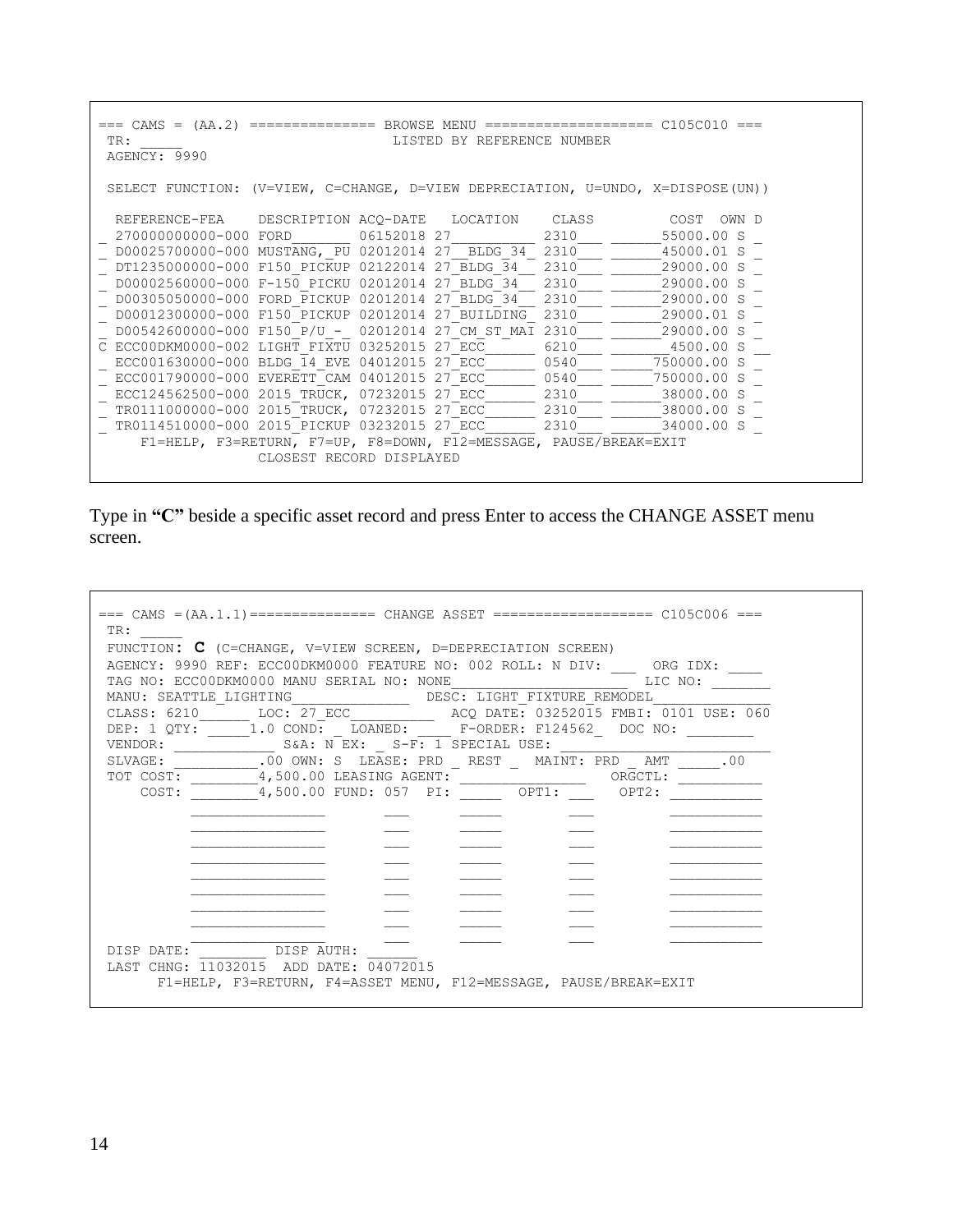**CHANGE ASSETS -** Function takes you to the CHANGE ASSET screen where you can perform the following functions:

- **C = CHANGE.** This selection is used to make corrections or changes to any fields in the asset record except for the following fields:
	- o Agency:
	- o Ref:
	- o Feature No:
	- o Acq Date: (once depreciation has run for the asset)
	- o Use:
	- o Dep:
	- o Last Chng:
	- o Add date:
- **D** = **VIEW DEPRECIATION.** See section on VIEW DEPRECIATION

```
=== CAMS = (AA.2) =============== BROWSE MENU ==================== C105C010 ===
 TR: TREENCE NUMBER CONTROLLER TREENCE NUMBER
 AGENCY: 9990
 SELECT FUNCTION: (V=VIEW, C=CHANGE, D=VIEW DEPRECIATION, U=UNDO, X=DISPOSE(UN))
  REFERENCE-FEA DESCRIPTION ACQ-DATE LOCATION CLASS COST OWN D
REFERENCE-FEA DESCRIPTION ACQ-DATE LOCATION CLASS COST OWN D<br>
BLDG0002JL00-000 LICENSING 0 02012019 27___________ 0550___ _____500000.00 S _
_ BLDG0002KM00-000 BUILDING___ 02012019 27__________ 0550___ _____500000.00 S _
\frac{1}{2} BLDG0002SP00-000 LICENSING 01252019 27 __________ 0430 ___ ____500000.00 S _
_ BLDG00020000-000 NEW_LICENSI 01252019 27__________ 0550___ _____500000.00 S _
_ ECC133300000-000 2015_TRUCK, 07232015 27__________ 2310___ ______38000.00 S _
_ E224BLA00000-000 TRUCK______ 02252019 27__________ 2310___ ______50000.00 S _
_ E224KMI00000-000 TRUCK,_2018 02252019 27__________ 2310___ ______50000.00 S _
E224KMI00000-001 RCW_INTERNA 03152019 27 \qquad \qquad 2590 \qquad \qquad 5800.00 S
_ E22400000000-000 TRUCK,_2018 02252019 27__________ 2310___ ______50000.00 S _
D R02481200000-000 2017 PRIUS 01312017 27 \qquad \qquad 2311 \qquad \qquad 25000.00 S
_ TR0133300000-000 2015_TRUCK, 07232015 27__________ 2310___ ______38000.00 S _
_ TR0316300000-000 2015_TRUCK, 03232015 27__________ 2310___ ______34000.00 S _
_ TR4265000000-000 2015_TRUCK, 07232015 27__________ 2310___ ______38000.00 S __
\overline{\phantom{0}} F1=HELP, F3=RETURN, F7=UP, F8=DOWN, F12=MESSAGE, PAUSE/BREAK=EXIT
                     CLOSEST RECORD DISPLAYED
```
Type in **"D"** beside a specific asset record and press Enter to access the DEPRECIATION BROWSE MENU screen.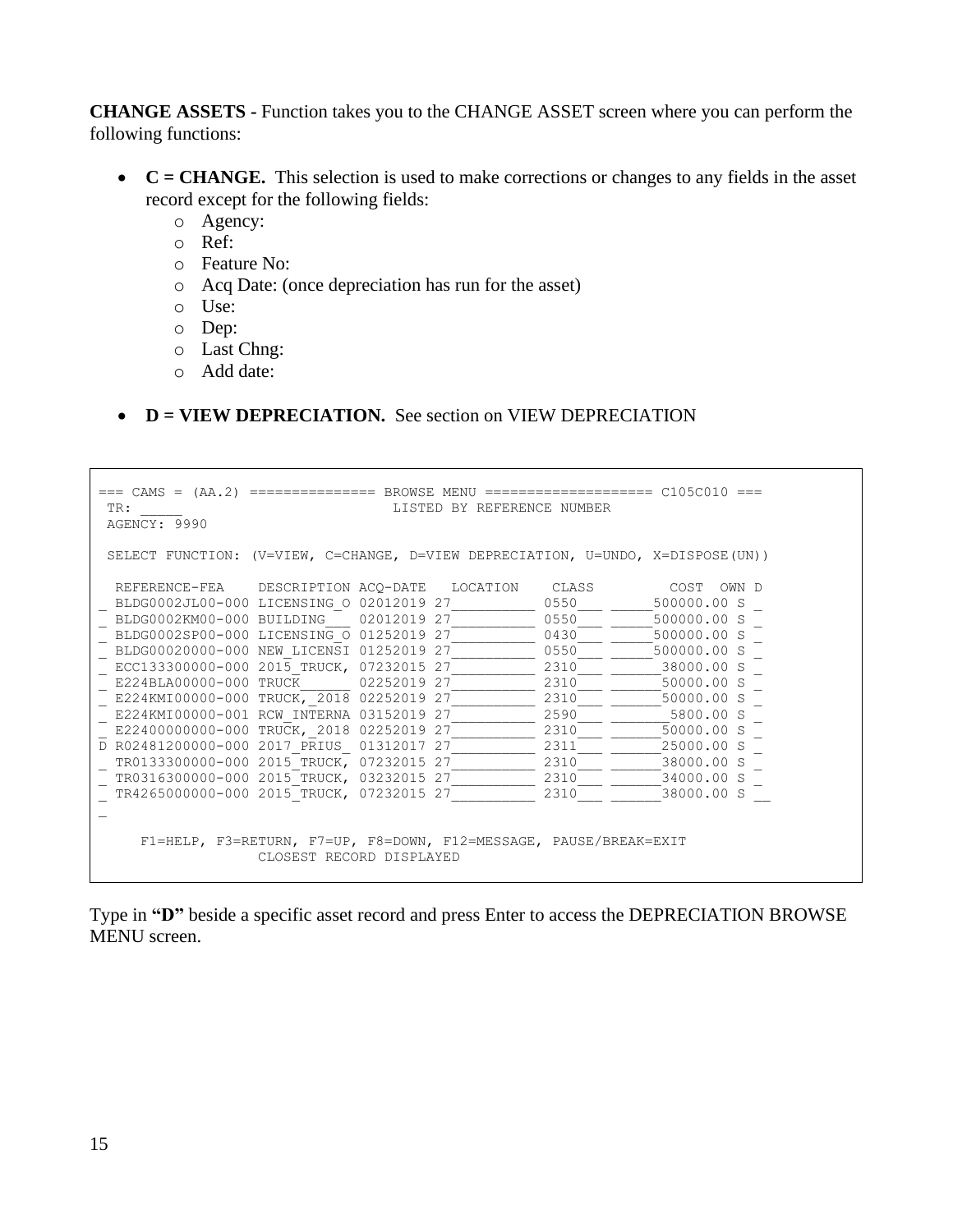

**VIEW DEPRECIATION** - Function takes you to the DEPRECIATION BROWSE MENU screen where you can view accumulated depreciation record(s) of the asset selected. If the asset has more than one depreciation record, it will display the last record for the asset. Type **S (SELECT)** in the function field and enter the page number to view other records (if any).

The "**UNDO"** function takes you to the VIEW ASSET MENU.

```
=== CAMS = (AA.2) =============== BROWSE MENU ==================== C105C010 ===
 TR: TREERENCE NUMBER LISTED BY REFERENCE NUMBER
 AGENCY: 9990
 SELECT FUNCTION: (V=VIEW, C=CHANGE, D=VIEW DEPRECIATION, U=UNDO, X=DISPOSE(UN))
  REFERENCE-FEA DESCRIPTION ACQ-DATE LOCATION CLASS COST OWN D
  REFERENCE-FEA DESCRIPTION ACQ-DATE LOCATION CLASS COST OWN D<br>D56462600000-680 AUTOMATED_D 09152017 34SECURITY__0620___ _______22500.01 S _
U D56462600000-680 AUTOMATED_D 09152017 34SECURITY___ 0620_
\frac{\text{ECCJA3030000-001 LIGHTING}}{\text{ECC00DKM0000-000 EVERET NEW 08302014 31 EVERETT_L 0540}} \frac{6210}{6210}ECC00DKM0000-000 EVERETT_NEW 08302014 31_EVERETT_L 0540
 \frac{ECC00DKM00000-000}{ECC00DKM0000-002} LIGHT_FIXTU 03252015 27_ECC_______ 6210____ ________________4500.00 S<br>ECC001630000-000 BLDG 14 EVE 04012015 27 ECC 0540 750000.00 S
_ ECC001630000-000 BLDG_14_EVE 04012015 27_ECC______ 0540___ _____750000.00 S _
_ ECC001790000-000 EVERETT_CAM 04012015 27_ECC______ 0540___ _____750000.00 S _
_ ECC001790000-001 LIGHTING_FI 04012015 31_EVERETT_C 6210___ _______4500.00 S _
\frac{1}{2} ECC004550000-000 BUILDING 09012015 31
\frac{1}{2} ECC004950000-000 BLDG, EVERE 09012015 31 ECC_______ 0540 ___ ___1000000.00 S
\frac{1}{2} ECC004950000-001 LIGHTING_FI 09012015 31_ECC_______ 6210___ ________5500.00 S _
       F1=HELP, F3=RETURN, F7=UP, F8=DOWN, F12=MESSAGE, PAUSE/BREAK=EXIT
```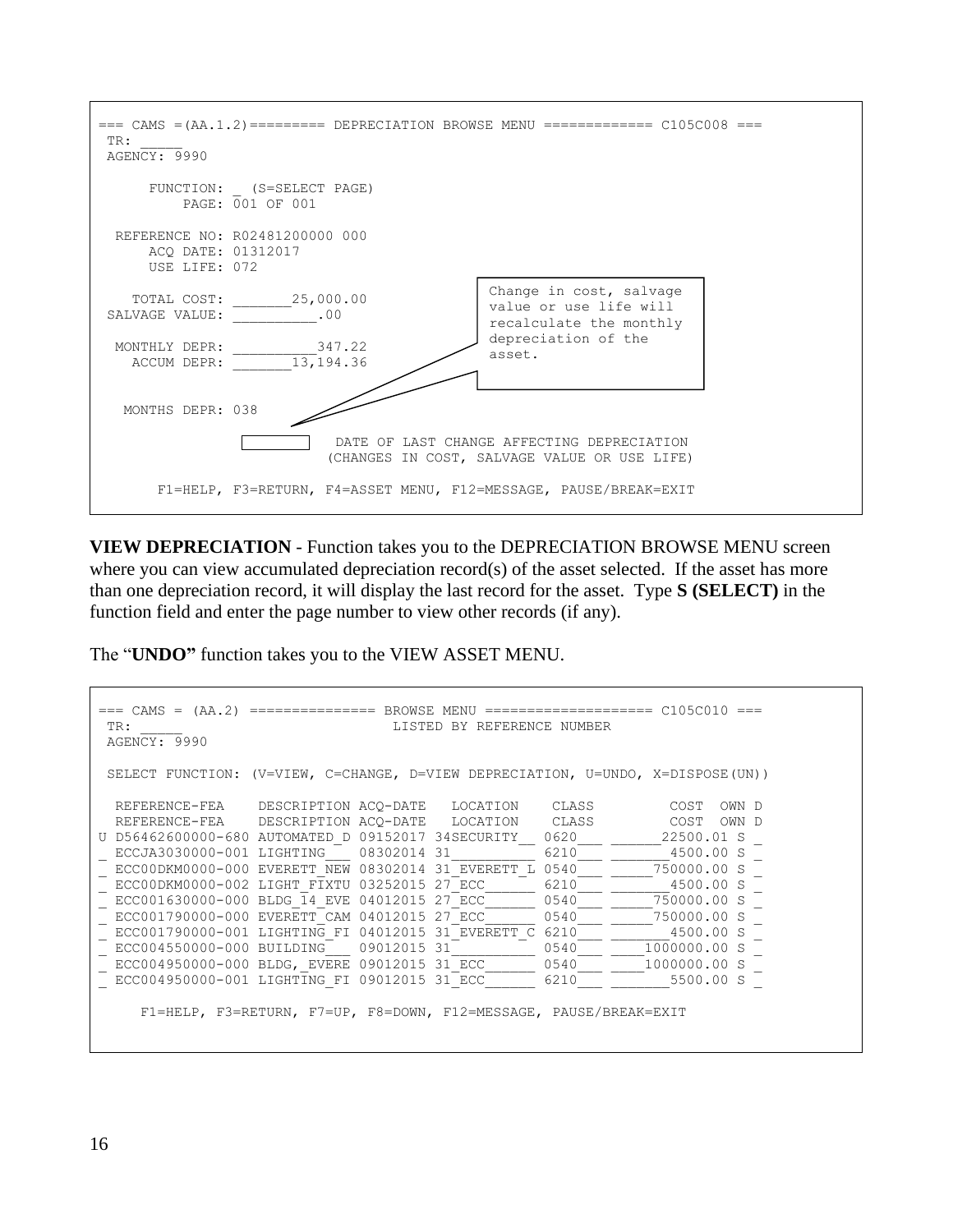The "**Undo"** function takes you to the VIEW ASSET MENU.

| FUNCTION: U (D=DEPRECIATION SCREEN, C=CHANGE SCREEN, U=UNDO)          |      |       |         |  |
|-----------------------------------------------------------------------|------|-------|---------|--|
| AGENCY: 9990 REF: AAA0001DWB00 FEATURE NO: 000 ROLL: N DIV: ORG IDX:  |      |       |         |  |
| TAG NO: AAA0001DWB00 MANU SERIAL NO: NONE                             |      |       | LIC NO: |  |
| MANU: POULSBO_CONSTRUCTION____________DESC: 1560 TESTING LAB          |      |       |         |  |
| CLASS: 0540                                                           |      |       |         |  |
| DEP: 1 QTY: 1.0 COND: LOANED: F-ORDER: 105510 DOC NO:                 |      |       |         |  |
| S&A: N EX: _ S-F: 1 SPECIAL USE:<br>VENDOR:                           |      |       |         |  |
| SLVAGE: ___________.00 OWN: S LEASE: PRD __ REST __ MAINT: PRD __ AMT |      |       | .00     |  |
| TOT COST: 1,000,000.00 LEASING AGENT: ___________________ ORGCTL:     |      |       |         |  |
| 500,000.00 FUND: 075 PI: OPT1:<br>COST:                               |      | OPT2: |         |  |
| 500,000.00                                                            | 0.57 |       |         |  |
|                                                                       |      |       |         |  |
|                                                                       |      |       |         |  |
|                                                                       |      |       |         |  |
|                                                                       |      |       |         |  |
|                                                                       |      |       |         |  |
|                                                                       |      |       |         |  |
|                                                                       |      |       |         |  |
|                                                                       |      |       |         |  |
| DISP AUTH:<br>DISP DATE:                                              |      |       |         |  |

Select **"U"** to delete the asset selected. IMPORTANT: The asset record will only be deleted if no depreciation has been recorded for the asset (usually the day it was added for most assets).

**DISPOSE/UN-DISPOSE** - Function takes you to the DISPOSE/UN-DISPOSE menu. DISPOSE is used during the normal course of business for assets that have been:

- A. Disposed by following the agency's disposal procedures.
- B. Entered by error. Example, a wrong reference number was used to enter the asset into the CAMS system.
- C. Lost, stolen, destroyed, etc.
- 1. To DISPOSE an asset, enter the **disposal date (DISP-DATE – MMDDCCYY format)** and the **disposal authority (DISP-AUTH)**. To UNDISPOSE an asset, press ENTER to clear or remove the disposal date (DISP-DATE) and the disposal authority (DISP-AUTH) fields.
- 2. Disposed assets remain in the CAMS system and are automatically PURGED by CAMS six years from the asset disposal date. Purges will occur monthly when assets reach 6 years after disposal.

Disposal date and Authority will only be entered once on Disposal screen. After that, the fields are protected and can be changed only on the Change screen.

Disposed assets are reported on the CM810 ER report when the disposal date is within the date range of the report requested. The CM810 is used to reconcile CAMS balances for fiscal year AFRS entries.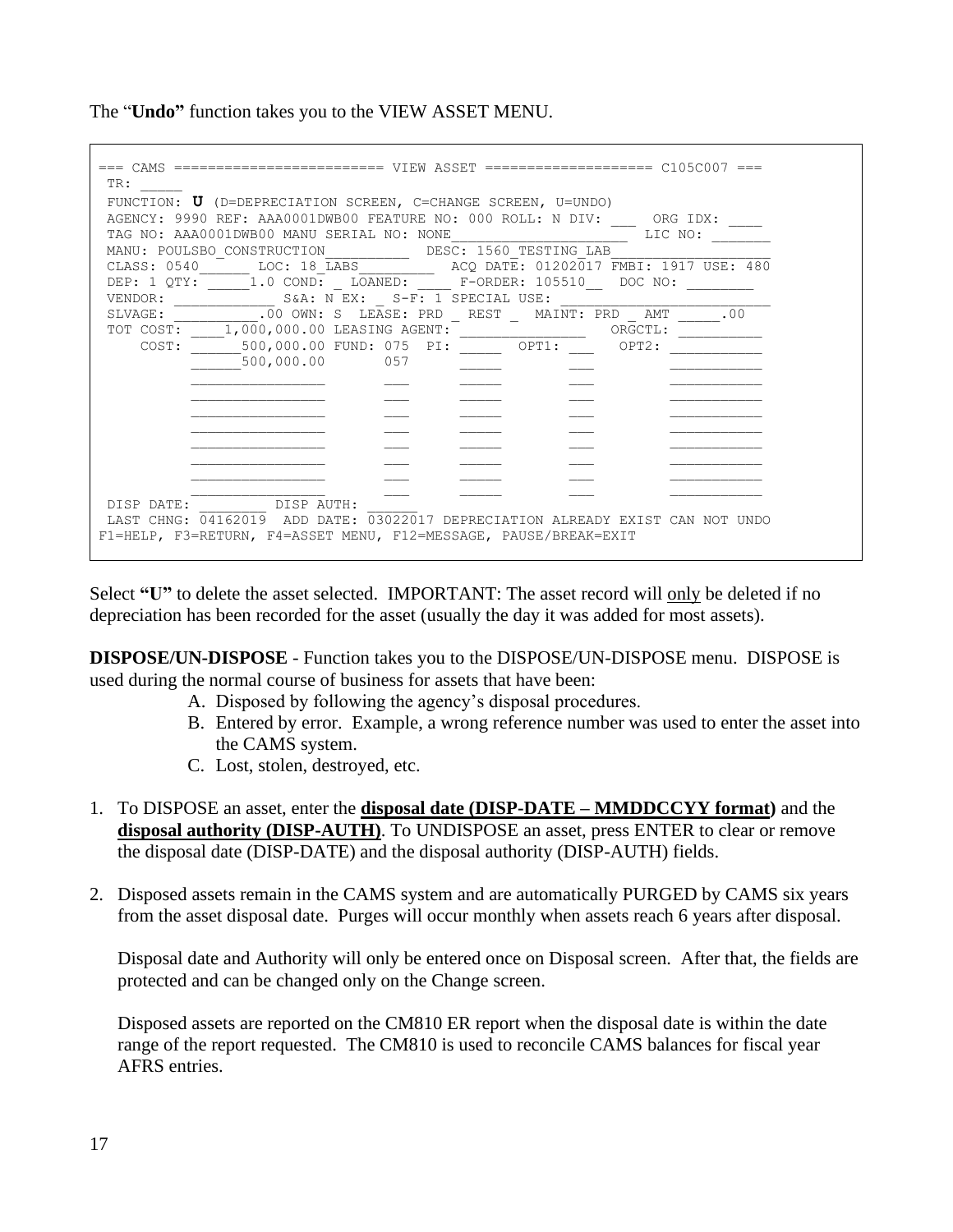=== CAMS = (AA.2) =============== BROWSE MENU ==================== C105C010 === TR: TR: TRESPONDING THE LISTED BY REFERENCE NUMBER AGENCY: 9990 SELECT FUNCTION: (V=VIEW, C=CHANGE, D=VIEW DEPRECIATION, U=UNDO, X=DISPOSE(UN)) REFERENCE-FEA DESCRIPTION ACQ-DATE LOCATION CLASS COST OWN D<br>BOAT10000000-000 2012 HP150 04092012 27 MICC 0550 30000.00 S \_ BOAT10000000-000 2012\_HP150\_ 04092012 27\_MICC\_\_\_\_\_ 0550\_\_\_ \_\_\_\_\_\_30000.00 S \_ \_ BOAT20000000-000 2012\_HP150\_ 04092012 17005\_\_\_\_\_\_\_ 1917\_\_\_ \_\_\_\_\_\_30000.00 S \_ \_ BOAT30000000-000 2012\_HP150\_ 04092012 27\_MICC\_\_\_\_\_ 1940\_\_\_ \_\_\_\_\_\_30000.00 S \_ \_ B00000000000-000 LAPTOP\_\_\_\_\_ 03112008 34\_\_\_\_\_\_\_\_\_\_ 7013\_\_\_ \_\_\_\_\_\_\_1500.00 S \_ \_ CAMS10000000-000 1212\_\_\_\_\_\_\_ 12042012 17\_\_\_\_\_\_\_\_\_\_ 2310\_\_\_ \_\_\_\_\_\_\_\_500.00 S \_ **X** CAR001000000-000 2011\_HONDA\_ 04092011 34\_OLYMPIA\_\_ 2310\_\_\_ \_\_\_\_\_\_21000.00 S \_ \_ C12345600000-000 TRANSIT\_2-D 04092019 34HDQ\_FLOOR\_ 2310\_\_\_ \_\_\_\_\_\_24000.00 S \_  $\begin{array}{l} - \texttt{C12345600000-000} \texttt{ TRAN\overline{S1T_2-F_0}} \texttt{04092019} \texttt{34\overline{H}DQ_FLOOR} \texttt{2310} \texttt{---} \texttt{---} \texttt{24000.00} \texttt{S\_} \texttt{0} \\ - \texttt{DELL20000000-000} \texttt{NOTEBOOK_X9} \texttt{04152011} \texttt{34\_LACEY} \texttt{---} \texttt{7310} \texttt{---} \texttt{---} \texttt{15000.$  $\frac{1}{2}$  DEPRTEST0000-000 FOCUS, 2005 04012005 34 $\frac{1}{2}$ HQ  $\frac{1}{2}$  2310  $\frac{2}{1}$  DOH100100000-000 2015\_TRK\_BL 07232015 38\_\_\_\_\_\_\_\_\_\_\_\_ 2310\_\_\_\_ \_\_\_\_\_\_38000.00 S \_ F1=HELP, F3=RETURN, F7=UP, F8=DOWN, F12=MESSAGE, PAUSE/BREAK=EXIT

Type in **"X"** beside a specific asset record and press Enter to access the DISPOSE / UN-DISPOSE MENU screen.

| === CAMS ================== DISPOSE / UNDISPOSE MENU ============= C105C005 ===<br>TR:                                            |  |
|-----------------------------------------------------------------------------------------------------------------------------------|--|
| FUNCTION: X (X=DISPOSE(UN), C=CHANGE SCREEN, V=VIEW SCREEN D=DEPR SCREEN)                                                         |  |
| AGENCY: 9990 REF: CAR001000000 FEATURE NO: 000 ROLL: N DIV: ORG IDX:<br>LIC NO:<br>TAG NO: CAR001000000 MANU SERIAL NO: 123454145 |  |
| DESC: 2011 HONDA CIVIC<br>MANU: HONDA                                                                                             |  |
| CLASS: 2310 LOC: 34 OLYMPIA ACQ DATE: 04092011 FMBI: 0101 USE: 061                                                                |  |
| DEP: 1 QTY: 1.0 COND: U LOANED: F-ORDER: 6789 DOC NO:                                                                             |  |
| S&A: N EX: S-F: 1 SPECIAL USE:<br>VENDOR:                                                                                         |  |
| SLVAGE: 1,000.00 OWN: S LEASE: PRD REST MAINT: PRD AMT<br>$\cdot$ 00                                                              |  |
| TOT COST:                                                                                                                         |  |
| 11,000.00 FUND: 001 PI: 0PT1:<br>COST:<br>OPT2:                                                                                   |  |
| 10,000.00 419                                                                                                                     |  |
|                                                                                                                                   |  |
|                                                                                                                                   |  |
|                                                                                                                                   |  |
|                                                                                                                                   |  |
|                                                                                                                                   |  |
|                                                                                                                                   |  |
|                                                                                                                                   |  |
| DISP DATE: 02282020 DISP AUTH: 123456 ASSET CAR001000000-000 DISPOSE UPDATED                                                      |  |
| LAST CHNG: 03052020<br>ADD DATE: 04262011                                                                                         |  |

- 3. Available functions in the DISPOSE / UN-DISPOSE menu are:
	- a. C=CHANGE SCREEN. Takes users to the CHANGE ASSET menu screen. See Section on CHANGE ASSET.
	- b. D=VIEW DEPRECIATION. Takes users to the DEPRECIATION BROWSE SCREEN. See Section on DEPRECIATION.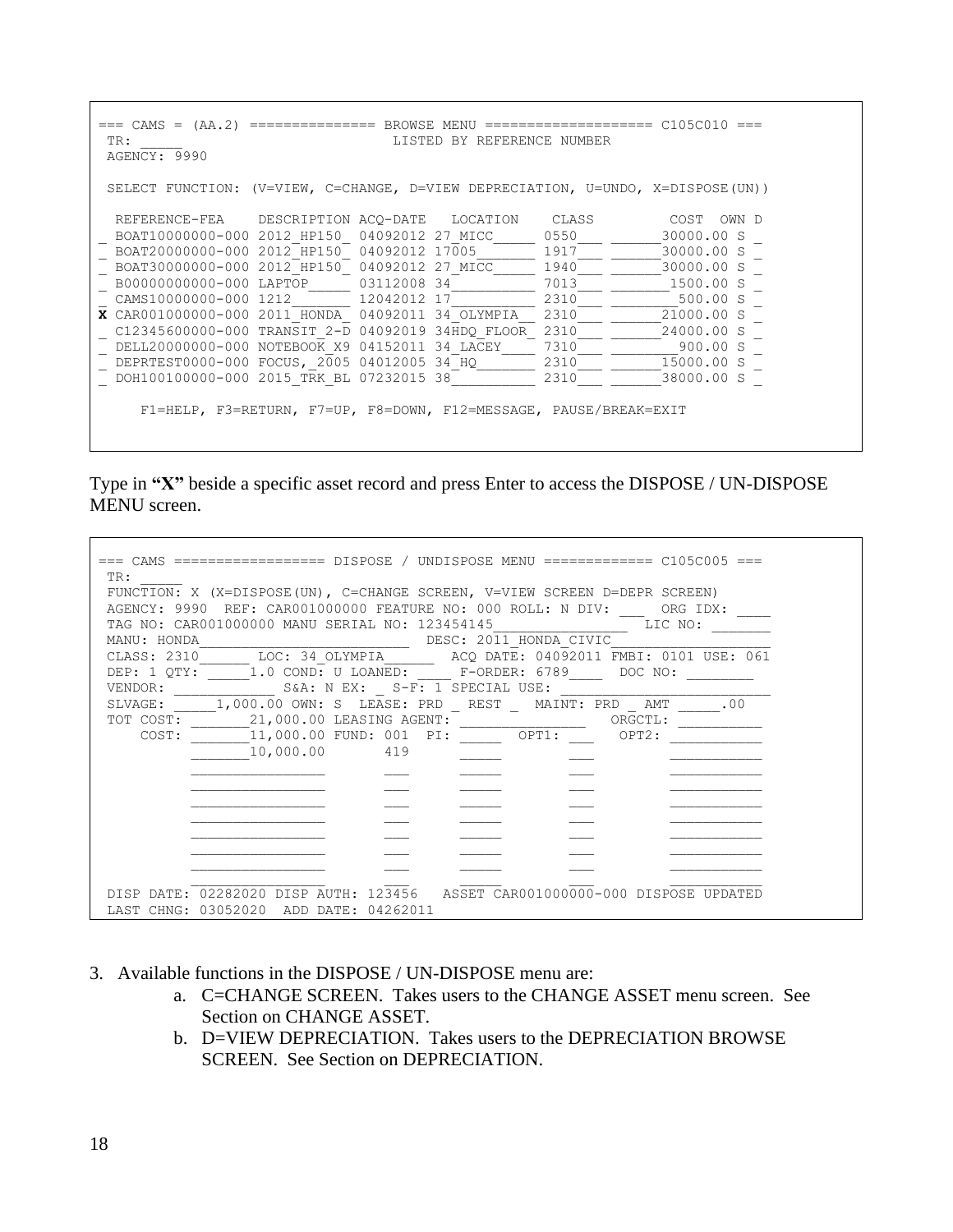# **CAMS REPORTING**

As of March 2020 CAMS no longer has the report request menu. In place of mainframe reporting, CAMS reporting is available in Enterprise Reporting. There are still a few system generated reports listed below:

- 1. **SYSTEM GENERATED REPORTS**  These reports are automatically produced by CAMS and are produced on a daily, weekly and monthly basis.
	- a. CAMS Daily Activity Report (CM5XX) reports user activities in CAMS. Separate activity reports are produced for ADD, CHANGE and DISPOSAL.
	- b. CAMS Weekly Pending File Activity Report (CM900) reports records that exist in the pending file and waiting to be posted to the CAMS system.
	- c. CAMS Monthly Activity Report (CM550) reports user and system activities in CAMS.

# **ER REPORTING (Standard Reporting & Webi)**

CAMS reporting is available in two ways: Standard Reporting and Webi (CAMS universe). Changes made to records in CAMS will be available in Webi and ER the following business day. For example:

- Changes made on Friday in CAMS will be reflected in Webi and ER on Monday
- Changes made on Saturday, Sunday or Monday will not be reflected in Webi and ER until Tuesday
- 1. ER Standard reports:
	- a. To open standard reports, log into ER using <https://rp.ofm.wa.gov/>

| Logon                                                                                                                                 |                         |                                    |
|---------------------------------------------------------------------------------------------------------------------------------------|-------------------------|------------------------------------|
| Enterprise Reporting Credentials are<br>the login and password that are used<br>to log into the Enterprise Reporting<br>environments. | User Name:<br>Password: | dbac105                            |
|                                                                                                                                       |                         | Change Password<br>Forgot Password |
|                                                                                                                                       |                         | Ok<br>Cancel                       |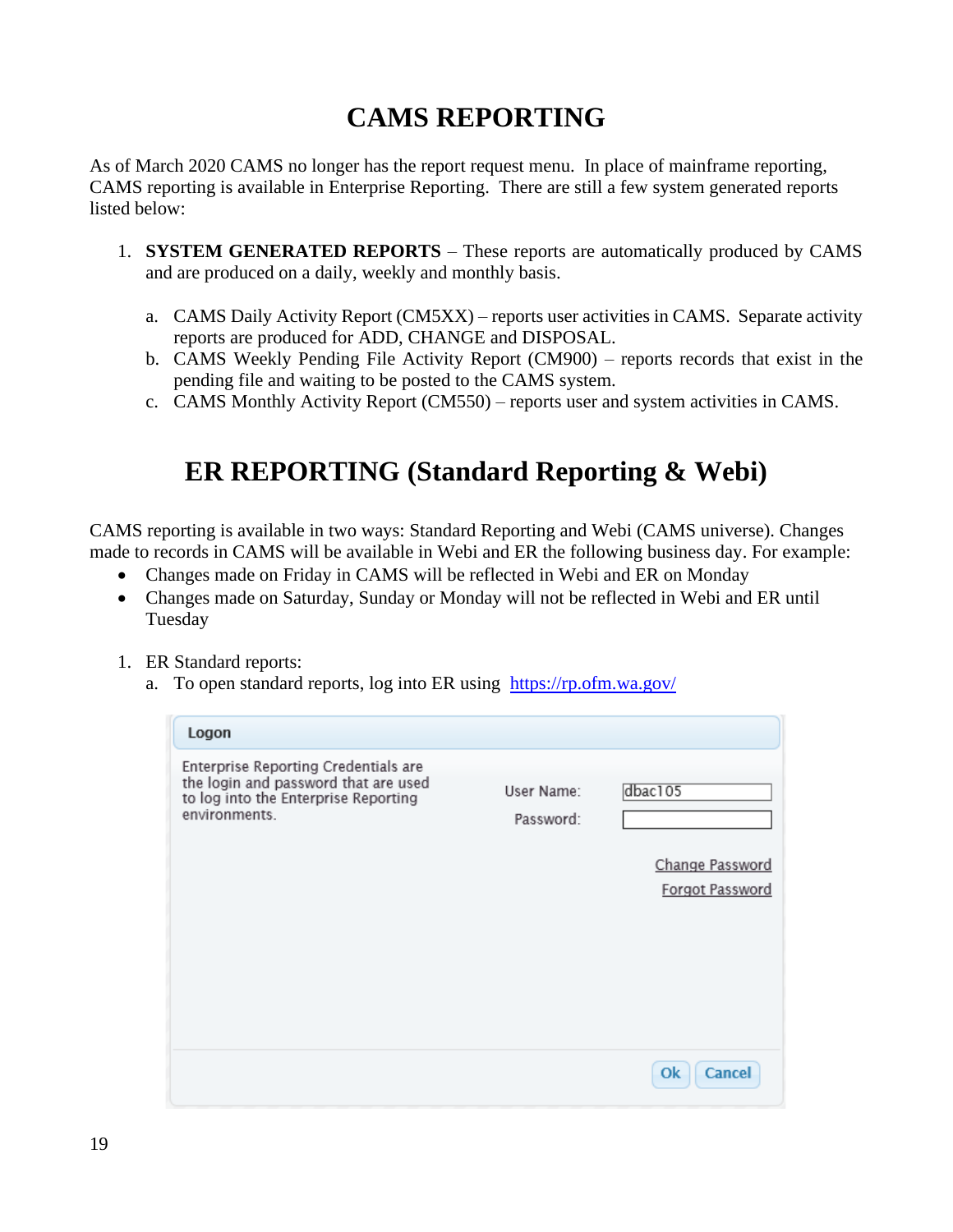b. Go to the folder structure and expand Financial Reports, Accounting, and double click on Capital Asset Management.

| Office of Financial Management<br><b>Enterprise Reporting Services</b>                                                                                                                                                                                                                                                               |   |                  |
|--------------------------------------------------------------------------------------------------------------------------------------------------------------------------------------------------------------------------------------------------------------------------------------------------------------------------------------|---|------------------|
| <b>Folders</b>                                                                                                                                                                                                                                                                                                                       | Ó | <sub>r</sub> a D |
| My Favorites<br><b>Public Folders</b><br>@Portal Administration Reports<br>@TEST Folder<br><b>Budget Reports</b><br>Daily Reports<br>Diversity Compliance<br><b>Financial Reports</b><br>⊿<br>Account Codes<br><b>Accounting</b><br>Budget/Actuals<br>Capital Asset Management<br>Exceptions<br>Federal<br>Interagency and Interfund |   |                  |

c. Right click on the report you want to run and then click "schedule" and enter parameters to get the data you want.

|    | ය <i>ල</i> Details                        |
|----|-------------------------------------------|
|    |                                           |
|    | CM370 Disposed Asset                      |
|    | CM380 Depreciation Ledger                 |
|    | CM385 Depreciation History                |
| 5  | CM450 Asset Flexible                      |
|    | CM750 Subtotal By Category                |
| b, | CM810 Cost For Capitalized Assets         |
|    | CM820 Depreciation For Capitalized Assets |
|    | CM850 Activity                            |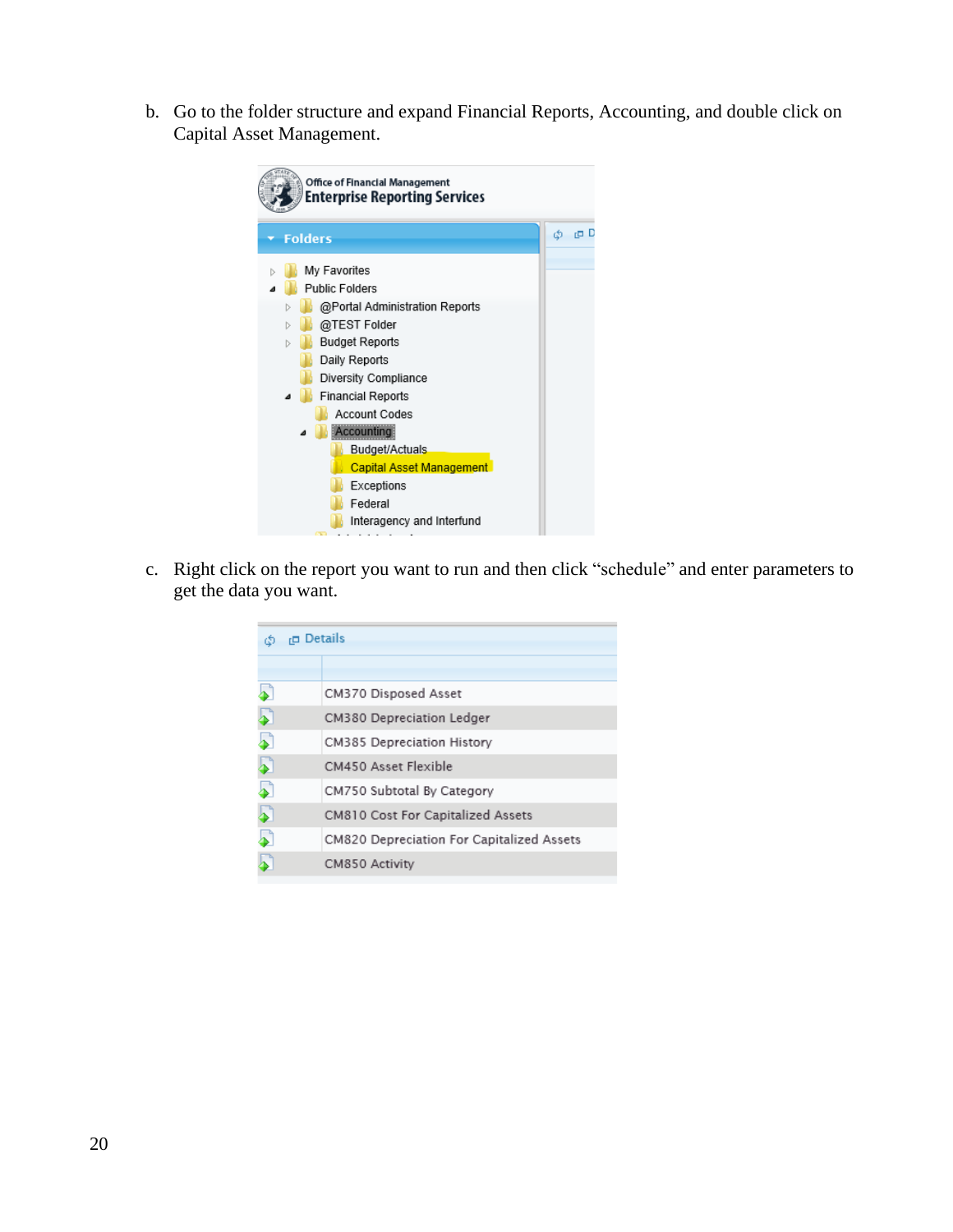| <b>Parameters</b>      | <b>Destinations</b>                                                                                               | <b>Recurrence</b> |                |                        |  |  |
|------------------------|-------------------------------------------------------------------------------------------------------------------|-------------------|----------------|------------------------|--|--|
|                        |                                                                                                                   |                   |                |                        |  |  |
|                        |                                                                                                                   |                   |                |                        |  |  |
| <b>Instance Title</b>  |                                                                                                                   |                   |                |                        |  |  |
|                        | CM450 Asset Flexible                                                                                              |                   |                |                        |  |  |
|                        |                                                                                                                   |                   |                |                        |  |  |
| <b>Format</b>          |                                                                                                                   |                   |                |                        |  |  |
| Crystal Reports (RPT)  |                                                                                                                   |                   |                |                        |  |  |
|                        |                                                                                                                   |                   |                |                        |  |  |
| <b>Export to Excel</b> |                                                                                                                   |                   |                |                        |  |  |
| No                     |                                                                                                                   |                   | $\sqrt{NQ}$    |                        |  |  |
|                        |                                                                                                                   |                   |                |                        |  |  |
| <b>Agency</b>          |                                                                                                                   |                   |                |                        |  |  |
|                        | 300 - Dept of Social and Health Services                                                                          |                   |                |                        |  |  |
|                        |                                                                                                                   |                   |                | 303                    |  |  |
|                        | 303 - Department of Health<br>305 - Department of Veterans Affairs<br>307 - Department of Children, Youth, and Fa |                   |                |                        |  |  |
|                        |                                                                                                                   |                   |                |                        |  |  |
| <b>Report Group</b>    |                                                                                                                   |                   |                |                        |  |  |
| Location Code          |                                                                                                                   |                   |                | <b>V</b> Location Code |  |  |
|                        |                                                                                                                   |                   |                |                        |  |  |
| <b>County</b>          |                                                                                                                   |                   |                |                        |  |  |
|                        |                                                                                                                   |                   | $\overline{1}$ |                        |  |  |
|                        |                                                                                                                   |                   |                |                        |  |  |

- d. When you've added all the parameters you want, click the "Schedule" button at the bottom.
- 2. To get to ER Webi for queries/reports:
	- a. Go to<https://reporting.ofm.wa.gov/BOE/BI/custom.jsp>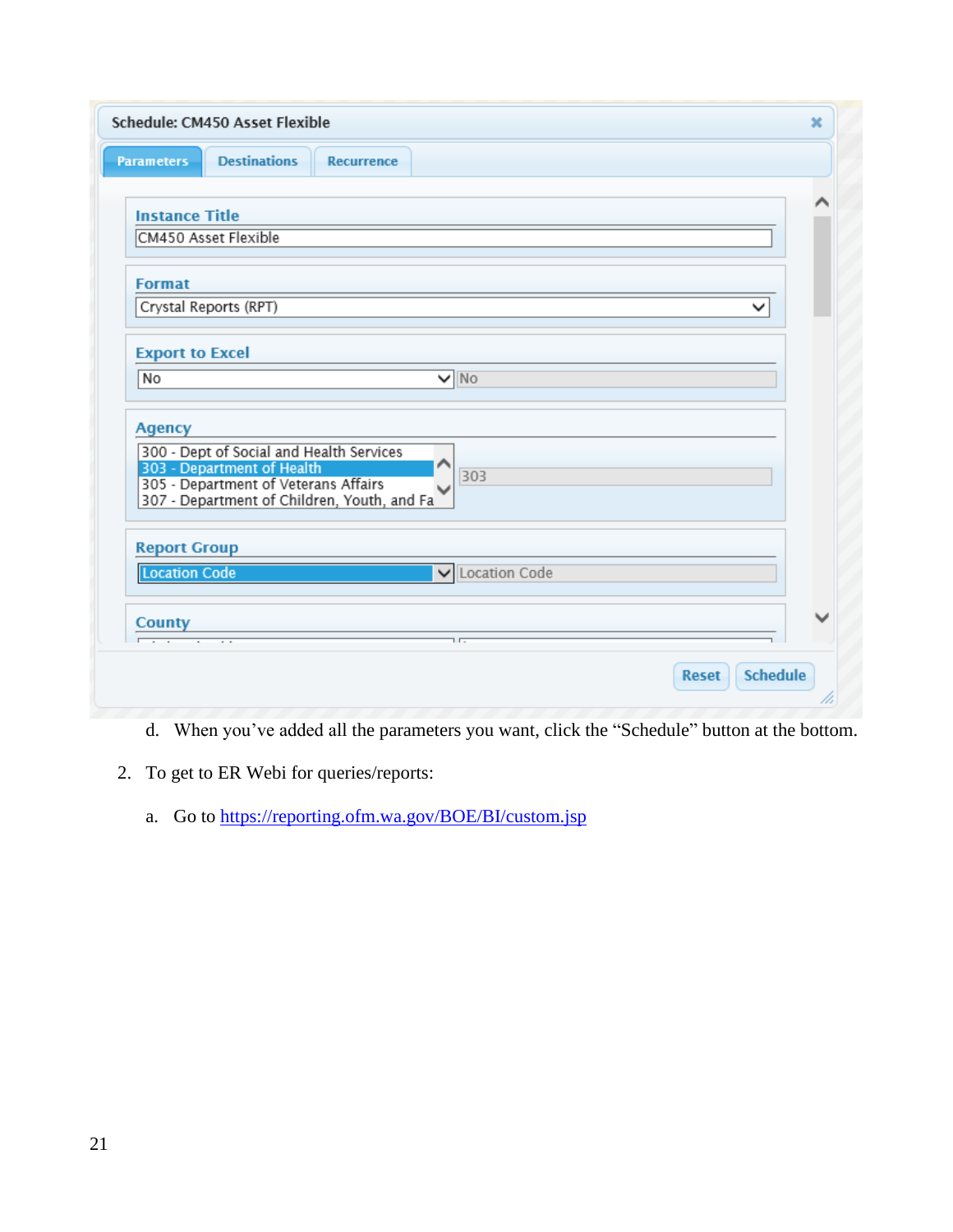b. Logon with your ER user ID and password.

| administrator. | Enter your user information, and click "Log On".<br>If you are unsure of your account information, contact your system |  |        |  |
|----------------|------------------------------------------------------------------------------------------------------------------------|--|--------|--|
|                | User Name: dbac105<br>Password:                                                                                        |  |        |  |
|                |                                                                                                                        |  | Log On |  |

c. Click on the Web Intelligence icon to start a query.



d. Next click on the new document icon to select a universe.

|  | Office of Financial Management Help Desk:<br>(360)407-9100 |                                 |  |
|--|------------------------------------------------------------|---------------------------------|--|
|  | Home   Documents   Vendor Lookup Example   P P R           | <b>Neb Intelligence</b> $P + B$ |  |
|  |                                                            |                                 |  |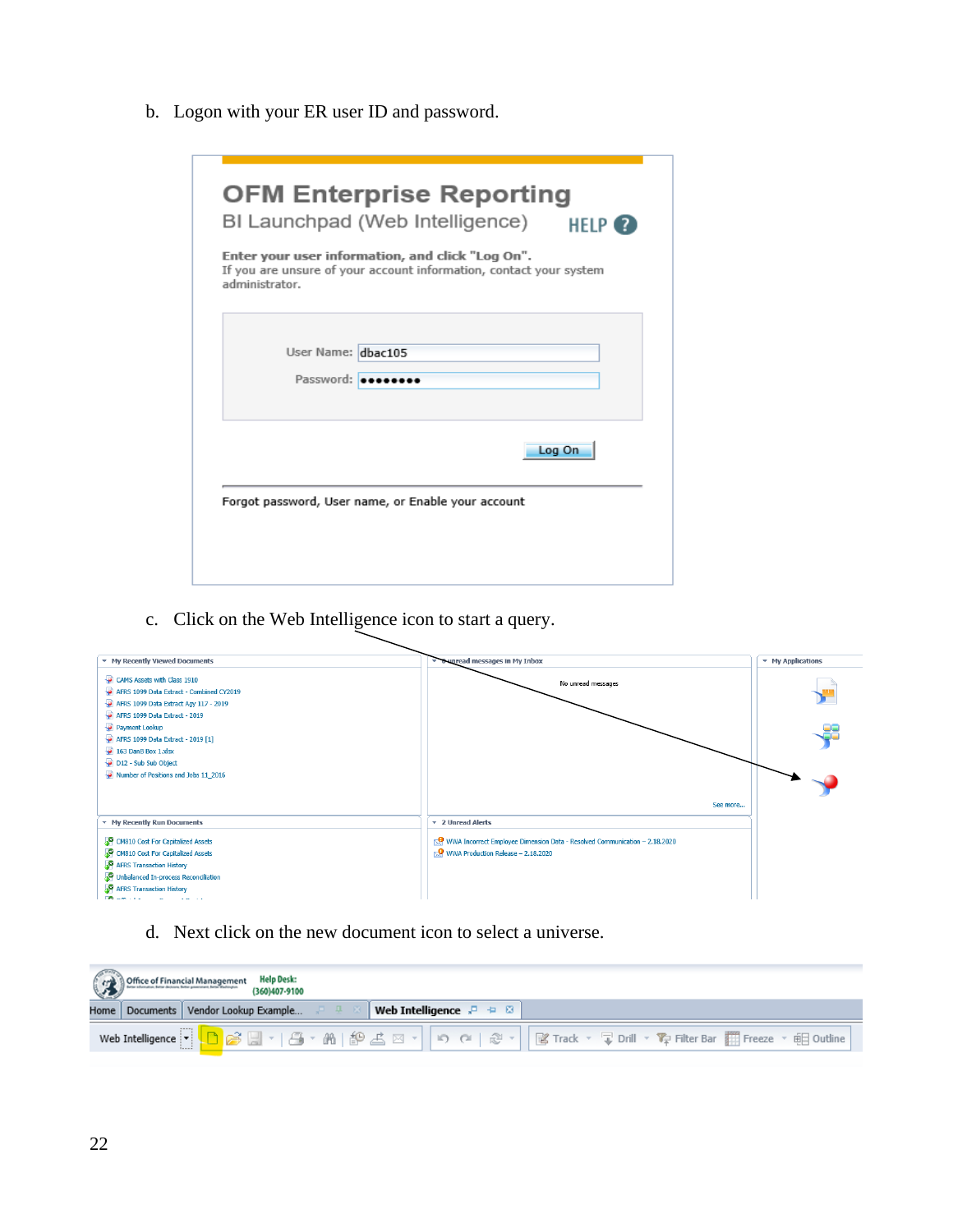e. Next click on the universe icon and press OK.

| <b>Create a document</b>                                                           |        |
|------------------------------------------------------------------------------------|--------|
| Select a data source                                                               |        |
| No data source<br>Create an empty document                                         |        |
| <b>Universe</b><br>Select a universe as a data source                              |        |
| Excel<br>遢<br>Select an Excel spreadsheet as a data source                         |        |
| <b>Free-hand SQL</b><br><b>Gue Select a relational connection as a data source</b> |        |
|                                                                                    |        |
|                                                                                    |        |
|                                                                                    |        |
|                                                                                    |        |
| <b>OK</b>                                                                          | Cancel |
|                                                                                    |        |

f. Next tab down to the CAMS universe line and press OK.

| <b>Universe</b>                   |                 |                         | 81 E X |
|-----------------------------------|-----------------|-------------------------|--------|
| Select a universe for the query.  |                 |                         |        |
| Type here to filter table         |                 |                         |        |
| <b>Available Universes:</b>       |                 | Refresh universe list   |        |
| Name $\triangle$                  | <b>Revision</b> | Folder                  |        |
| <b>AFRS 2021.unx</b>              | 2               | @BIR4\DES Universes     |        |
| <b>AFRS Titles</b>                | 76              | @BIR4\DES Universes     |        |
| Allotment Management              | 52              | @BIR4\DES Universes     |        |
| <b>CAFR</b>                       | 8.              | @BIR4\DES Universes     |        |
| CAMS.unx                          | 54              | @BIR4\DES Universes     |        |
| Capital Budget                    | 68              | @BIR4\DES Universes     |        |
| <b>Contract Management</b>        | 107             | @BIR4\DES Universes     |        |
| Cost Allocation System Tables.unx | 15              | @BIR4\DES Universes     |        |
| Daily Payments                    | 12              | @BIR4\DES Universes     |        |
| DIS IT Portfolio                  | 92              | @BIR4\DES Universes     |        |
| Disclosure Forms                  | 28              | @BIR4\DES Universes     |        |
| Disclosure Forms 2014             | 21              | @BIR4\DES Universes     |        |
| Disclosure Forms 2015             | 23              | @BIR4\DES Universes     |        |
| <b>ECMS Application Users.unx</b> | 5               | @BIR4\DES Universes     |        |
| ETS Time Tracking                 | 58              | @BIR4\DES Universes     |        |
| <b>Expenditure Authority</b>      | 35              | @BIR4\DES Universes     |        |
| <b>Fiscal Notes</b>               | 88              | @BIR4\DES Universes     |        |
| <b>Fund Reference Manual</b>      | 6.              | @BIR4\DES Universes     |        |
| HistSum Expenditures by Account   | 15              | @BIR4\DES Universes     |        |
| HistSum Expenditures by Object    | 9.              | @BIR4\DES Universes     |        |
| <b>LIGHTHAM FTF-</b>              | œ               | <b>SOIDALBER HALLAS</b> |        |
| ? Help on selected universe:      |                 |                         |        |
|                                   |                 |                         |        |
|                                   |                 | oк                      | Cancel |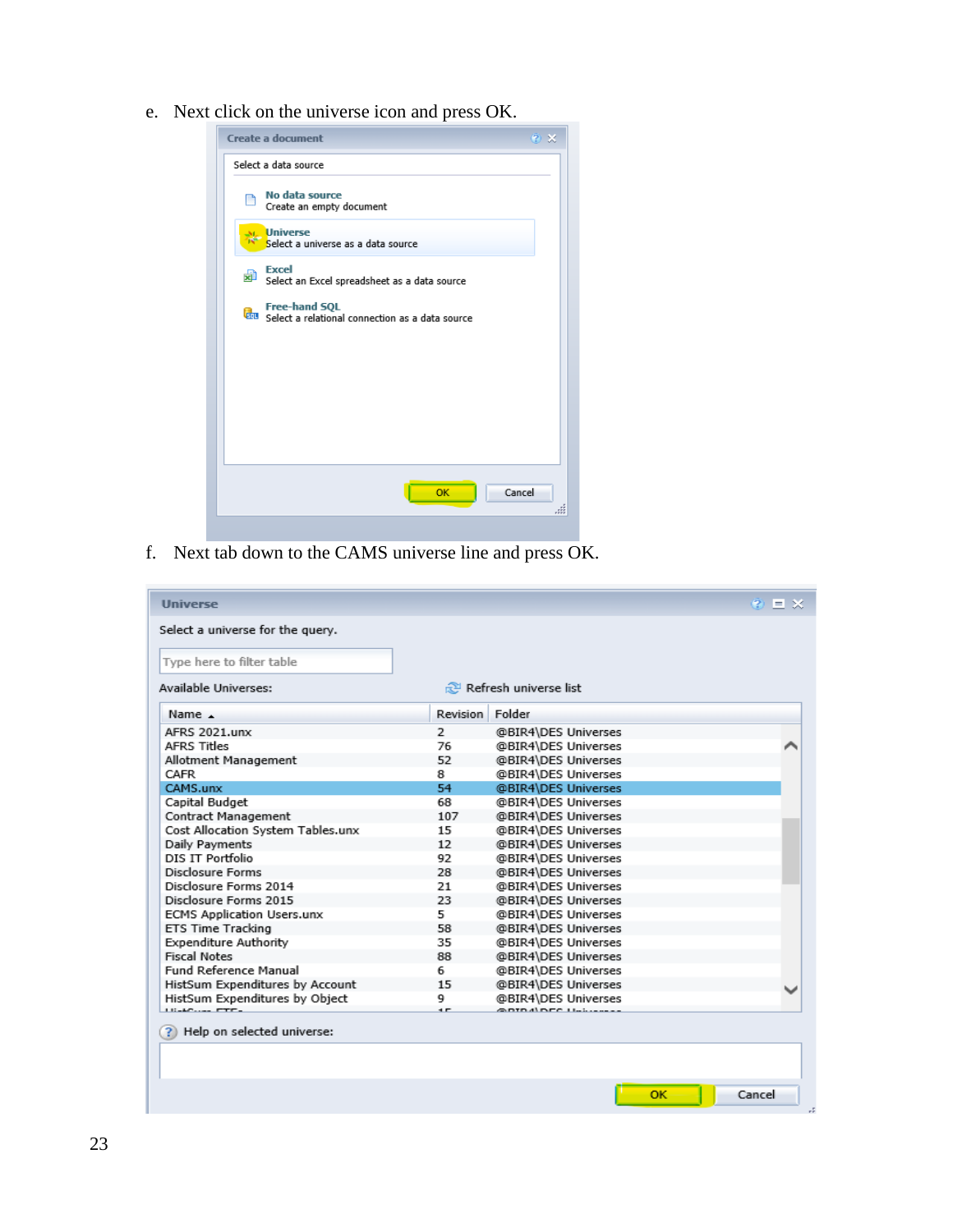g. Next the query panel appears. Double click the data fields you want in the order you want on the report, add filter(s) and press the Run Query button.

| Query Panel                                                                                                                                                                                                                                                                                                                    |                                                                                                                                                                                                                                                         | $2E \times$                                                              |
|--------------------------------------------------------------------------------------------------------------------------------------------------------------------------------------------------------------------------------------------------------------------------------------------------------------------------------|---------------------------------------------------------------------------------------------------------------------------------------------------------------------------------------------------------------------------------------------------------|--------------------------------------------------------------------------|
| dregor<br>Add Query +                                                                                                                                                                                                                                                                                                          |                                                                                                                                                                                                                                                         | Run Query<br><mark>न</mark> ़ी Close ▼                                   |
| Universe outline                                                                                                                                                                                                                                                                                                               | <b>Result Objects</b>                                                                                                                                                                                                                                   | $\forall$ $\times$ $\times$ $\rightarrow$                                |
| CAMS<br>▼<br>ৎত্ত<br>Type here to filter on ti<br>⊕∔ ⊟†<br>⊟ 가 <mark>소</mark> CAMS [unx]<br>Asset Master<br>$\boxdot$<br>Purchase<br>$\Box$<br><b>Lease</b><br>$\blacksquare$<br>Fund Split<br>$\blacksquare$<br>Disposal<br>$\blacksquare$<br>Depreciation Current<br>$\boxdot$<br>Depreciation History<br>▣<br>E <b>Misc</b> | Add Date<br>Class<br><b>Tag Number</b><br>Description<br>۰<br>$\geq$<br>$\,<$<br><b>Acquisition Date</b><br>2222<br><b>Y</b> Query Filters<br>$\geq$<br>Acquisition Date Between 1/2/2020<br>×<br>AND<br>$\leq$<br>₽<br>Agency In List v<br>105<br>**** | um Total Cost<br>定 行 卒 心 → ▼ 回<br>$\frac{12}{3}$ And 2/28/2020<br>雨<br>⋗ |
|                                                                                                                                                                                                                                                                                                                                | 嚻<br><b>Data Preview</b>                                                                                                                                                                                                                                | Refresh                                                                  |
|                                                                                                                                                                                                                                                                                                                                |                                                                                                                                                                                                                                                         |                                                                          |

h. Next the report will display. Check to see if the data columns need formatting or you want greater/lesser dates on the report. If yes, press the Data Access tab and Edit as needed.

#### Report 1

| <b>Tag Number</b> | <b>Class</b> | <b>Acquisition I Description</b> |                            | <b>Add Date</b> | <b>Total Cost</b> |
|-------------------|--------------|----------------------------------|----------------------------|-----------------|-------------------|
| K295601           | 7017         | 1/13/2020                        | FG-501E HARDWARE APPLIANCE | 1/23/2020       | 29.874.97         |
| K295602           | 7017         | 1/13/2020                        | FG-501E HARDWARE APPLIANCE | 1/23/2020       | 8.657.55          |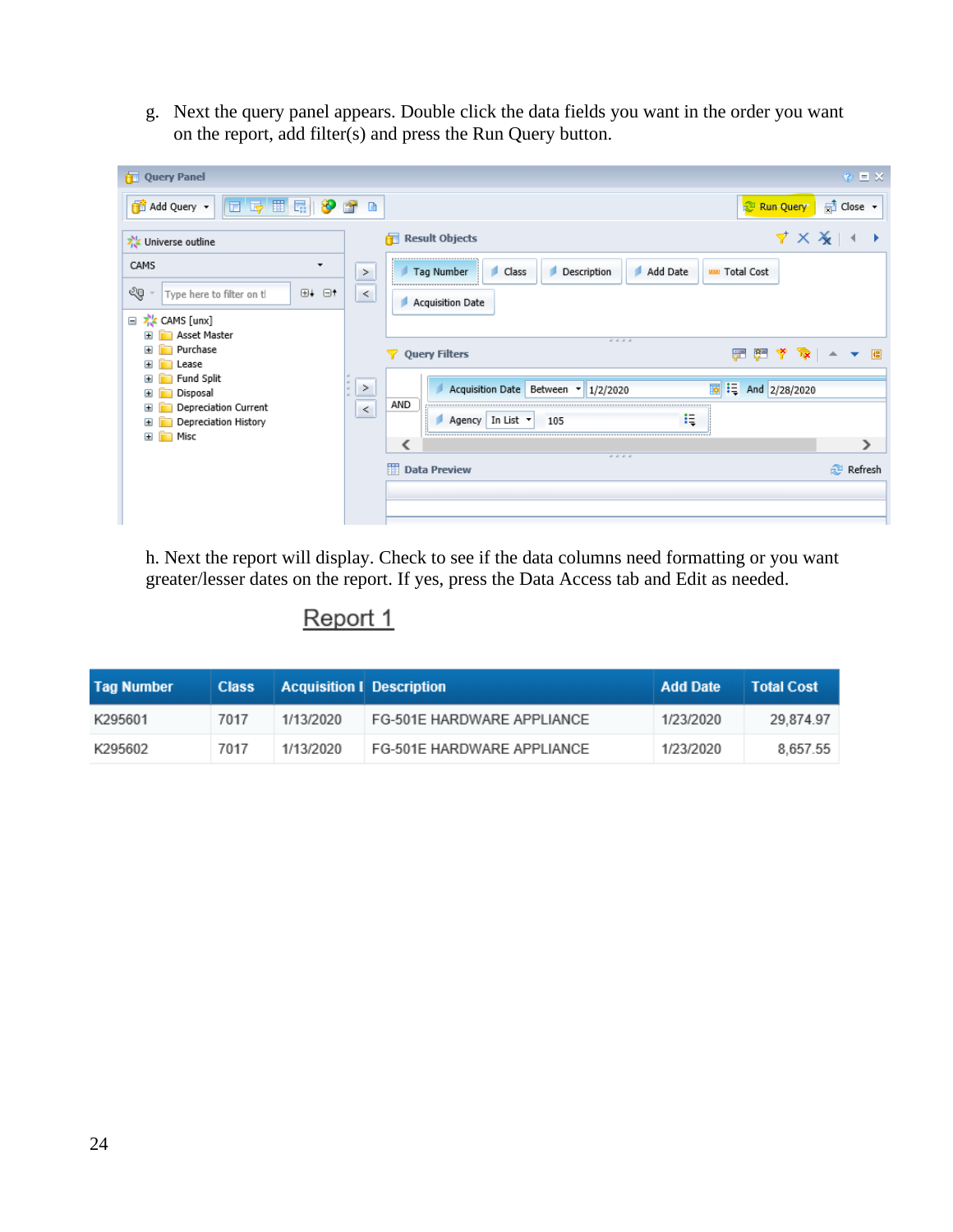# **ACCESS PENDING ASSETS (AP)**

The purpose of the AFRS/CAMS interface is to provide a method for agencies to capture CAMS capital asset activity at the time it is entered in AFRS. This facilitates the AFRS to CAMS reconciliation process by providing a conduit between the accounting functions/data entry and the inventory groups responsible for the CAMS capital asset inventory.

The AFRS/CAMS interface is functional as follows for all on-line AFRS agencies that use CAMS, however, many agencies use Toolbox or other interfaces to enter payments. If this applies at your agency, the Pending Assets screen won't work

Agencies need to identify in the AFRS Table Maintenance System Controls Table - AFRS TO CAMS INTERFACE SUB OBJECT (**TM.3.5**) which sub objects, batch types or amount they wish to route to CAMS. The objects must be on AFRS D50 table also.

| $==$ AFRS = $(TM.3.5)$ ==== AFRS TO CAMS INTERFACE SUB OBJECT ========= C105P10E === |
|--------------------------------------------------------------------------------------|
| LAST UPDATE: 04/20/19<br>TR:                                                         |
|                                                                                      |
| FUNCTION: N (A=ADD, C=CHANGE, D=DELETE, V=VIEW, N=NEXT, P=PRINT)                     |
|                                                                                      |
|                                                                                      |
| AGENCY: 3000                                                                         |
| BIENNIUM: 21                                                                         |
|                                                                                      |
| SUB OBJECT: JE                                                                       |
| BATCH TYPE: KB                                                                       |
|                                                                                      |
| TITLE: LAND - ENCUM, JVS, NON-INS WARRANTS, EFTS                                     |
|                                                                                      |
| AMOUNT: 0.00                                                                         |
|                                                                                      |
|                                                                                      |
|                                                                                      |
| F3=RETURN, F12=MESSAGE, CLEAR=EXIT                                                   |
| NEXT RECORD FOUND                                                                    |

The interface starts during the AFRS on-line process. Transactions which contain objects and/or batch types identified in the table (**TM.3.5**) will cause the AFRS to CAMS INTERFACE screen to appear. The tag number(s), amount(s), and any comments can be entered on the screen. When the 'Enter' key is pressed, the following fields are placed in the CAMS Pending File:

Batch Trans ID; Tag number, Current Doc number; Reference Doc number; Fund and Amount

The records on the Pending File are 'skeleton' capital asset records and are not complete CAMS records until they are finalized and posted to the CAMS system.

The interface creates a weekly report of existing pending file records. This weekly report notifies CAMS staff that purchases of a fixed asset(s) took place in AFRS and that some data was transferred to the CAMS pending file. The report is to show the records that are in the pending file so that CAMS staff can create completed records.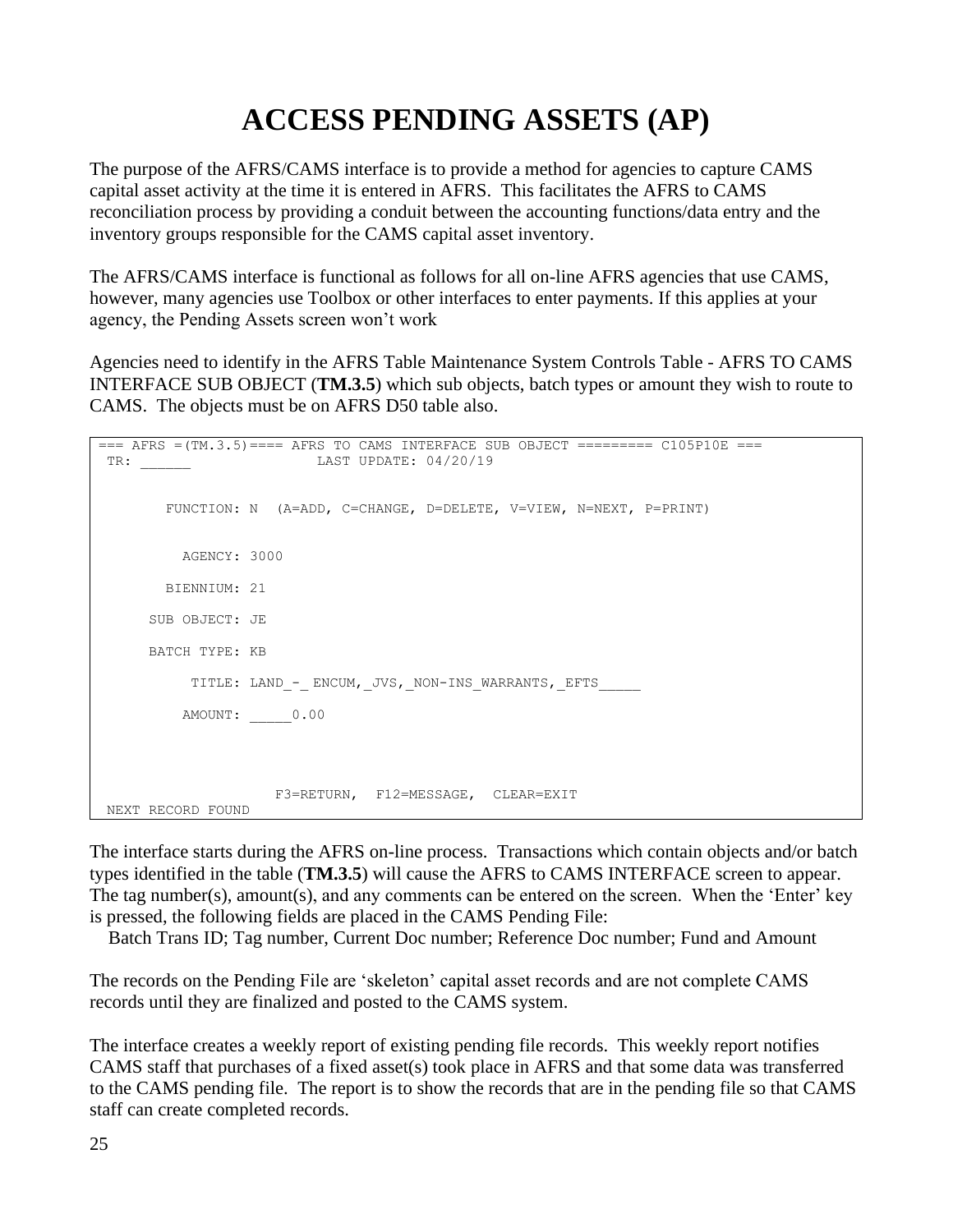```
=== CAMS ======================= PRIMARY MENU ==================== C105C001 ===
AGENCY: 9990
                   1. -- ASSETS (AA) 2. -- ACCESS PENDING ASSETS (AP)
                    3. -- SECURITY (SS)
                    4. -- ADMINISTRATIVE (AD)
                    FUNCTION: 2
                    F3=RETURN, F12=MESSAGE, PAUSE/BREAK=EXIT
```
Select **2** and press Enter to access the PENDING MENU screen.

```
=== CAMS = (AP) ============== PENDING MENU ====================== C105C017 ===
TR: _____
AGENCY: 9990
                      FUNCTION: 1
                     1. -- LIST BY START SEARCH
                       BATCH: * _____ __ __ (DEFAULT)<br>TAG NUMBER: ______ ____ (DEFAULT)
TAG NUMBER:
                        DOCUMENT NUMBER: __________
              1. THE 'LIST BY' FUNCTION INCLUDES (IF YOU HAVE SECURITY)
                  -- BATCH NUMBER (YYMMDD BT BN)
                 -- TAG NUMBER
                 -- DOCUMENT NUMBER
                F1=HELP, F3=RETURN, F12=MESSAGE, PAUSE/BREAK=EXIT
```
The data on the CAMS pending file record is brought from the AFRS expenditure transaction through the AFRS/CAMS Interface to the appropriate CAMS fields in the Pending File. Agencies can access their Pending File 'skeleton' records from the CAMS Primary Menu, edit them to create records that can be posted to the CAMS file, or purge them from the Pending File. Screen edits are active to help users in entering data into CAMS.

Users can view pending records by:

- Batch System default unless another selection is made.
- Tag Number
- Document Number
	- o You can only select one of the above. You may type an asterisk (\*) or part of the characters of your selection for Batch, Tag Number or Document Number. When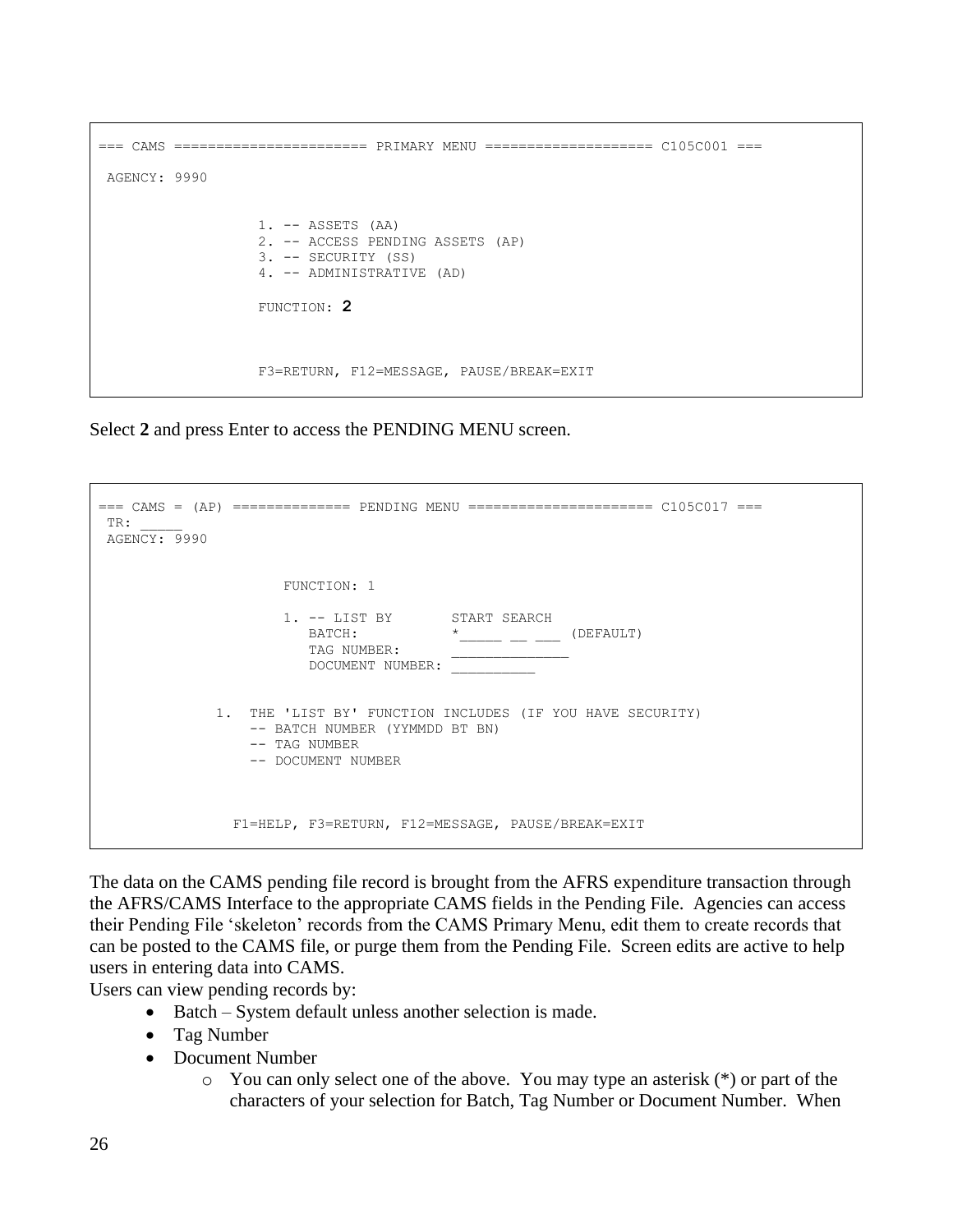you type a partial character, the system will display the first record that is the closest to the characters you entered.

Since all of the selections end up with the same screens, the example will use the Batch Number Selection.

|                   | $==$ CAMS = $(AP.1)$ ========= AFRS TO CAMS INTERFACE ================ $C105C018$ ===<br>TRANSFER: | PENDING FILE |                                                |                       |  |
|-------------------|----------------------------------------------------------------------------------------------------|--------------|------------------------------------------------|-----------------------|--|
|                   | AGENCY: 9990 *** BROWSE BY: BATCH DATE ***                                                         |              | CURRENT REFERENCE                              |                       |  |
|                   | BATCH TRANS ID TAG NUMBER DOC NBR DOC NBR FUND                                                     |              |                                                | AMOUNT                |  |
|                   | 200303KB13700000 W32T7<br>200303KB13700001 W32V3                                                   |              | VKB00802 VKB00802 042<br>VKB00803 VKB00803 057 | 3,200.00              |  |
| $S_{\mathcal{L}}$ | 200303KB13700002 W35B1                                                                             |              | VKB00804 VKB00804 057                          | 1,565.00<br>13,707.95 |  |
|                   | 200303KB13700003 W35B2                                                                             |              |                                                | 2,613.00              |  |
|                   |                                                                                                    |              |                                                |                       |  |
|                   |                                                                                                    |              |                                                |                       |  |
|                   |                                                                                                    |              |                                                |                       |  |
|                   |                                                                                                    |              |                                                |                       |  |
|                   |                                                                                                    |              |                                                |                       |  |
|                   |                                                                                                    |              |                                                |                       |  |
|                   |                                                                                                    |              |                                                |                       |  |
|                   |                                                                                                    |              |                                                |                       |  |
|                   | TO BROWSE/EDIT RECORD: TYPE "S" IN FRONT OF RECORD, THEN ENTER                                     |              |                                                |                       |  |
|                   | TO DELETE RECORD(S): TYPE "D" IN FRONT OF RECORD(S), THEN PF10                                     |              |                                                |                       |  |
|                   | F3=RETURN, F7=PAGE UP, F8=PAGE DOWN, F12=MESSAGE, PAUSE/BREAK=EXIT<br>END OF AGENCY RECORDS        |              |                                                |                       |  |

The AFRS TO CAMS INTERFACE screen will be displayed whether you choose BATCH, TAG NUMBER or DOCUMENT NUMBER. The order depends on whether batch, tag or document number is selected.

- **S** = To browse or edit a record,
- **D** = This function will delete CAMS pending record. Delete all pending assets that are not going to be added to CAMS.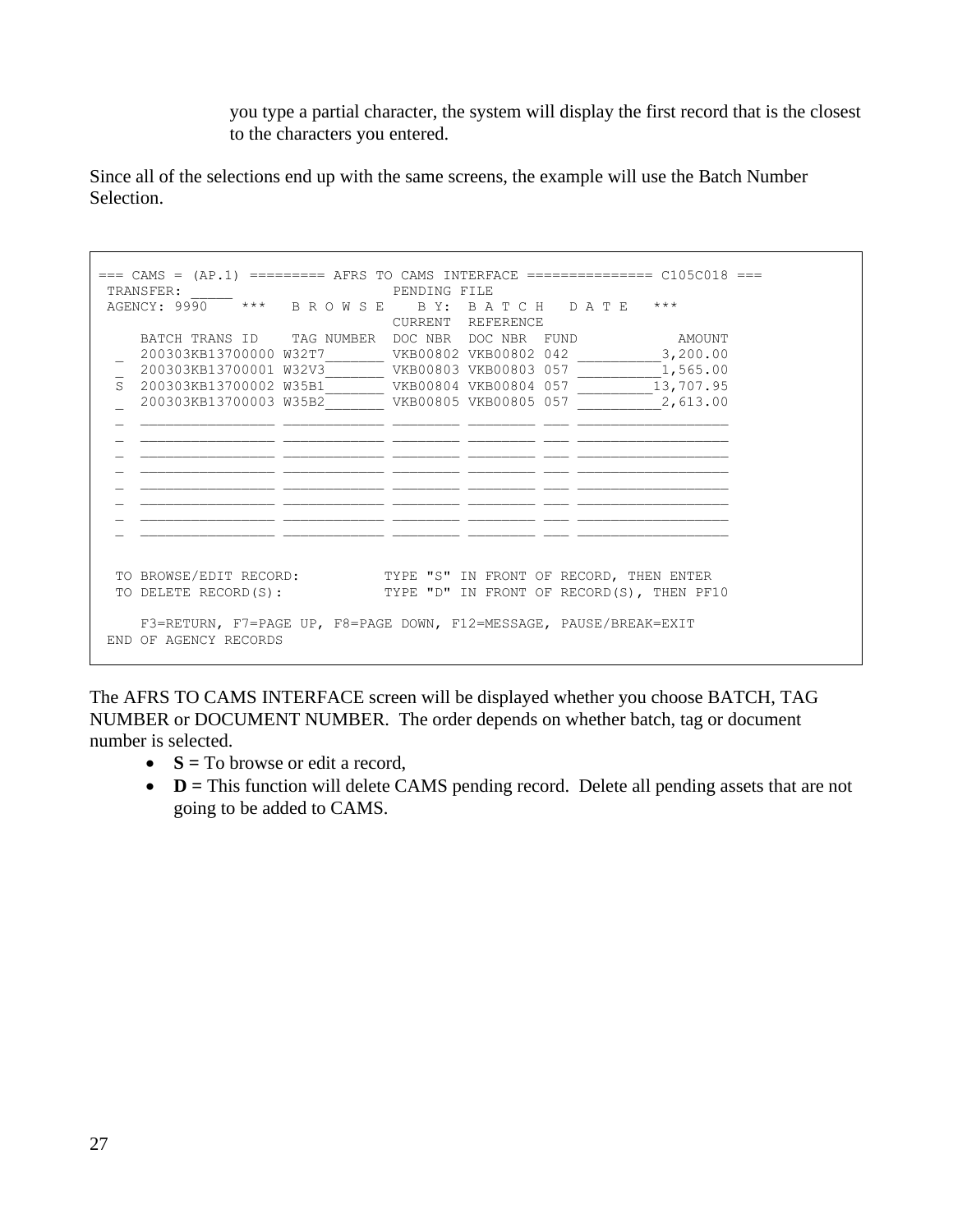| TR:             | $==$ CAMS = (AP.3) ==== AFRS/CAMS INTERFACE EDIT SKELETON RECORD ==== C105C021 ===       |                                          |     |
|-----------------|------------------------------------------------------------------------------------------|------------------------------------------|-----|
|                 | FUNCTION: A (A=ADD, V=VIEW SCREEN)                                                       |                                          |     |
|                 | AGENCY: 3000 REF: W32T7 FEATURE NO: 000 ROLL: N DIV: ORG IDX: W332                       |                                          |     |
|                 | TAG NO: W32T7 MANU SERIAL NO:                                                            | LIC NO:                                  |     |
| CLASS:          | MANU: TESTCOMM_LLC____________________DESC: _                                            |                                          |     |
|                 | DEP: 1 QTY: 1.0 COND: LOANED: F-ORDER: 2018491B DOC NO: VKB00802                         |                                          |     |
|                 | VENDOR: SWV0025993  S&A: N EX: S-F: SPECIAL USE: WIP-0BC1                                |                                          |     |
|                 | SLVAGE: .00 OWN: LEASE: PRD _ REST _ MAINT: PRD _ AMT _                                  |                                          | 00. |
|                 | TOT COST: __________3,200.00 LEASING AGENT: ___________________________________ORGCTL: _ |                                          |     |
|                 | COST: 3,200.00 FUND: 042 PI: W32T7 OPT1: U97 OPT2: 9F910220                              |                                          |     |
|                 |                                                                                          |                                          |     |
|                 |                                                                                          |                                          |     |
|                 |                                                                                          |                                          |     |
|                 |                                                                                          |                                          |     |
|                 |                                                                                          |                                          |     |
|                 |                                                                                          |                                          |     |
|                 |                                                                                          |                                          |     |
|                 |                                                                                          |                                          |     |
|                 |                                                                                          |                                          |     |
| ADD DATE: 40404 |                                                                                          |                                          |     |
|                 |                                                                                          | F3=RETURN, F12=MESSAGE, PAUSE/BREAK=EXIT |     |

Functions available in this menu are as follow:

- **A** = **ADD** See Section in Adding an Asset
- **V = VIEW SCREEN** See Section in Adding an Asset.

## **SECURITY (SS)**

Mainframe security for CAMS is provided by WaTech through a RACF logon ID and then that ID is added to CAMS System Security Maintenance. OFM system analysts set up one or more **CAMS Security Administrator(s)** for each agency. The agency **CAMS Security Administrator** is responsible for maintaining all security records in CAMS for users within the agency. Only the agency **CAMS Security Administrator** can add, change or delete an authorized user in CAMS. **(***See Appendix A, page 37 for "AGENCY SECURITY ADMINISTRATOR AND ALTERNATE(S)"* **This form goes to OFM System Analyst for agency Administrative staff updates.)**

Please refer to the System Security Manual for more information about setting up system security for staff.

There are 56 security levels in CAMS. Agency **CAMS Security Administrator** is assigned the highest level (56). Security is also controlled by fund. When adding users to CAMS, the CAMS Security Administrator can choose "ALL" or designate the fund(s) they wish their authorized employees to have access to.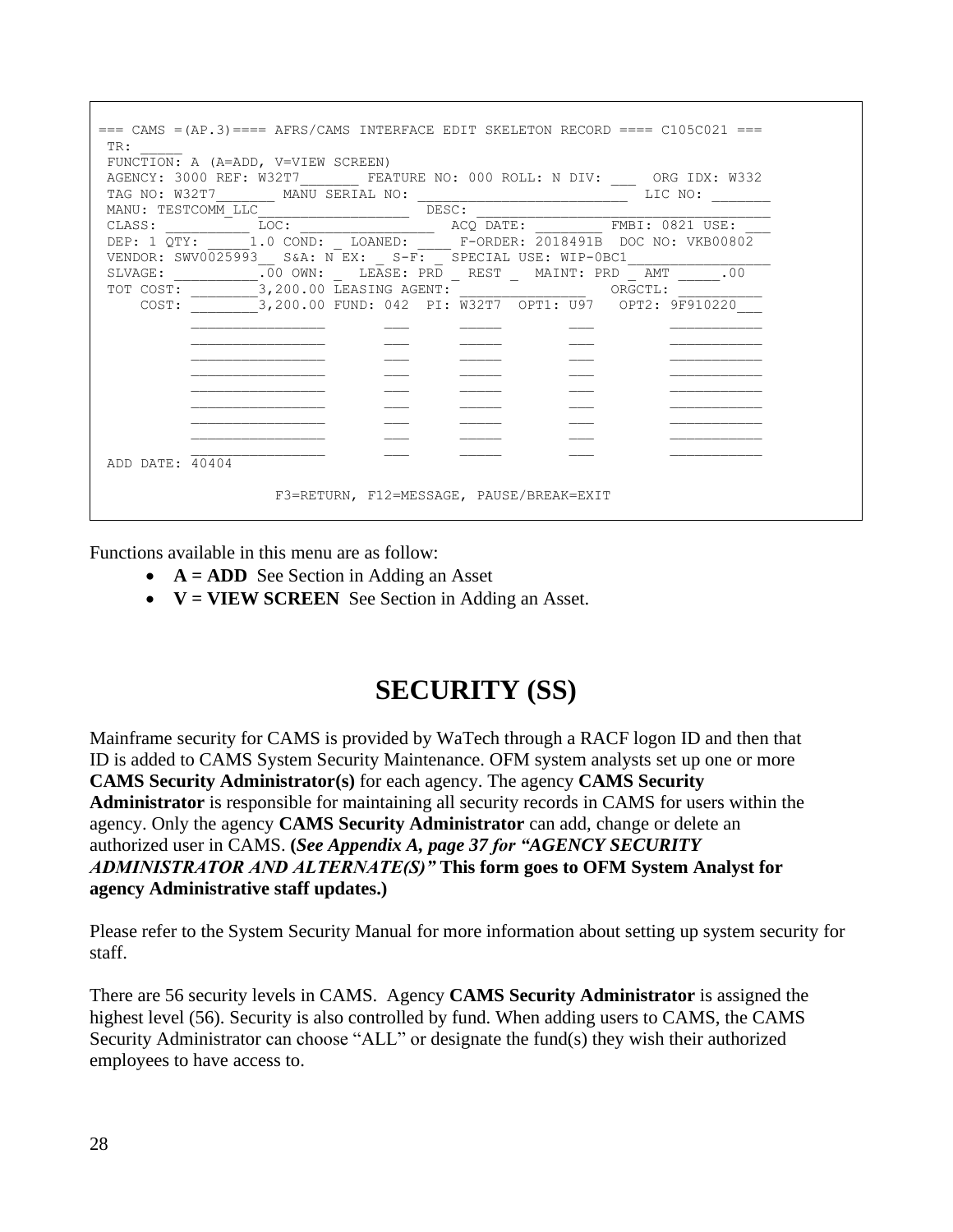```
=== CAMS ======================= PRIMARY MENU ==================== C105C001 ===
AGENCY: 9990
                    1. -- ASSETS (AA)
                    2. -- ACCESS PENDING ASSETS (AP)
                    3. -- SECURITY (SS)
                    4. -- ADMINISTRATIVE (AD)
                    FUNCTION: 3
                    F3=RETURN, F12=MESSAGE, PAUSE/BREAK=EXIT
```
Select **4** and press Enter to access the Security menu.

```
=== CAMS = (SS) ======== SYSTEM SECURITY MAINTENANCE MENU ======== C105C023 ===
TR: _____
AGENCY: 9990
                            1. -- SYSTEM SECURITY
                            2. -- VIEW SYSTEM SECURITY RECORDS
                            3. -- VIEW SECURITY LEVELS
                           FUNCTION: 1
                 F1=HELP, F3=RETURN, F12=MESSAGE, PAUSE/BREAK=EXIT
```
This takes you to the System Security Maintenance Menu. To add a security a new record in CAMS, select **1** press Enter. **Hint:** To new staff, OFM recommends using option 2, finding a current employee with the same role, selecting that name and doing an  $(A)$ dd from their SS.1 screen.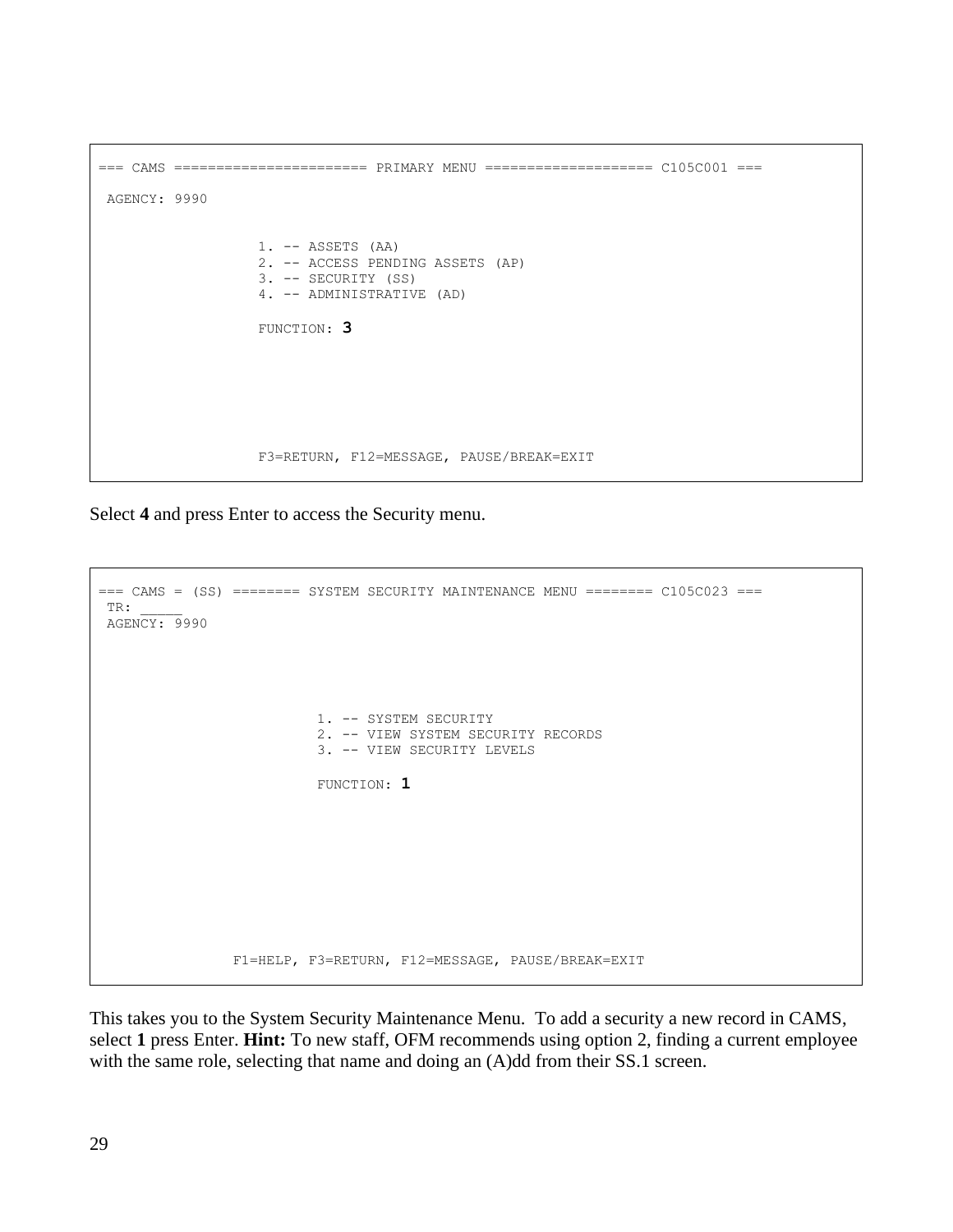```
== CAMS = (SS.1) == == = SECURITY RECORD UPDATE == == == == == ==  C105C024 ==TR: _____
 AGENCY: 9990
        FUNCTION: _ (A=ADD, C=CHANGE, D=DELETE, V=VIEW)
       LOGON:NAME: PHONE: LEVEL: PHONE:
        AUTHORIZATIONS (TYPE SPECIFIC FUND OR "ALL" IN FUND 1 FOR ALL FUNDS)
\mathcal{L} = \{ \mathcal{L} \}\overline{\phantom{a}} , \overline{\phantom{a}} , \overline{\phantom{a}} , \overline{\phantom{a}} , \overline{\phantom{a}} , \overline{\phantom{a}} , \overline{\phantom{a}} , \overline{\phantom{a}} , \overline{\phantom{a}} , \overline{\phantom{a}} , \overline{\phantom{a}} , \overline{\phantom{a}} , \overline{\phantom{a}} , \overline{\phantom{a}} , \overline{\phantom{a}} , \overline{\phantom{a}} F1=HELP, F3=RETURN, F12=MESSAGE, PAUSE/BREAK=EXIT
```
This takes you to the Security Record Update screen where you can perform the following functions:

- **A** = **Add** security record(s) to the system. Enter the following information:
	- o Logon ID of user (obtained from DES).
	- o Name of the user.
	- o Security level code you want the user to have. Refer to Appendix B, page 39 for CAMS Security Code.
	- o Phone number of the user.
	- o The fund(s) for which the user needs to have access or type **"ALL"** to have access to all funds for the agency.
- $C = Change$  security record(s). View the security record first, then type "C" in the function. Tab to the field(s) that needed change, type in your changes and press Enter.
- **D = Delete** security record(s)**.** View the security record first, then type "D" in the function field and press Enter.
- $V = View$  security record(s). Type a valid logon ID and press Enter to view a specific security record.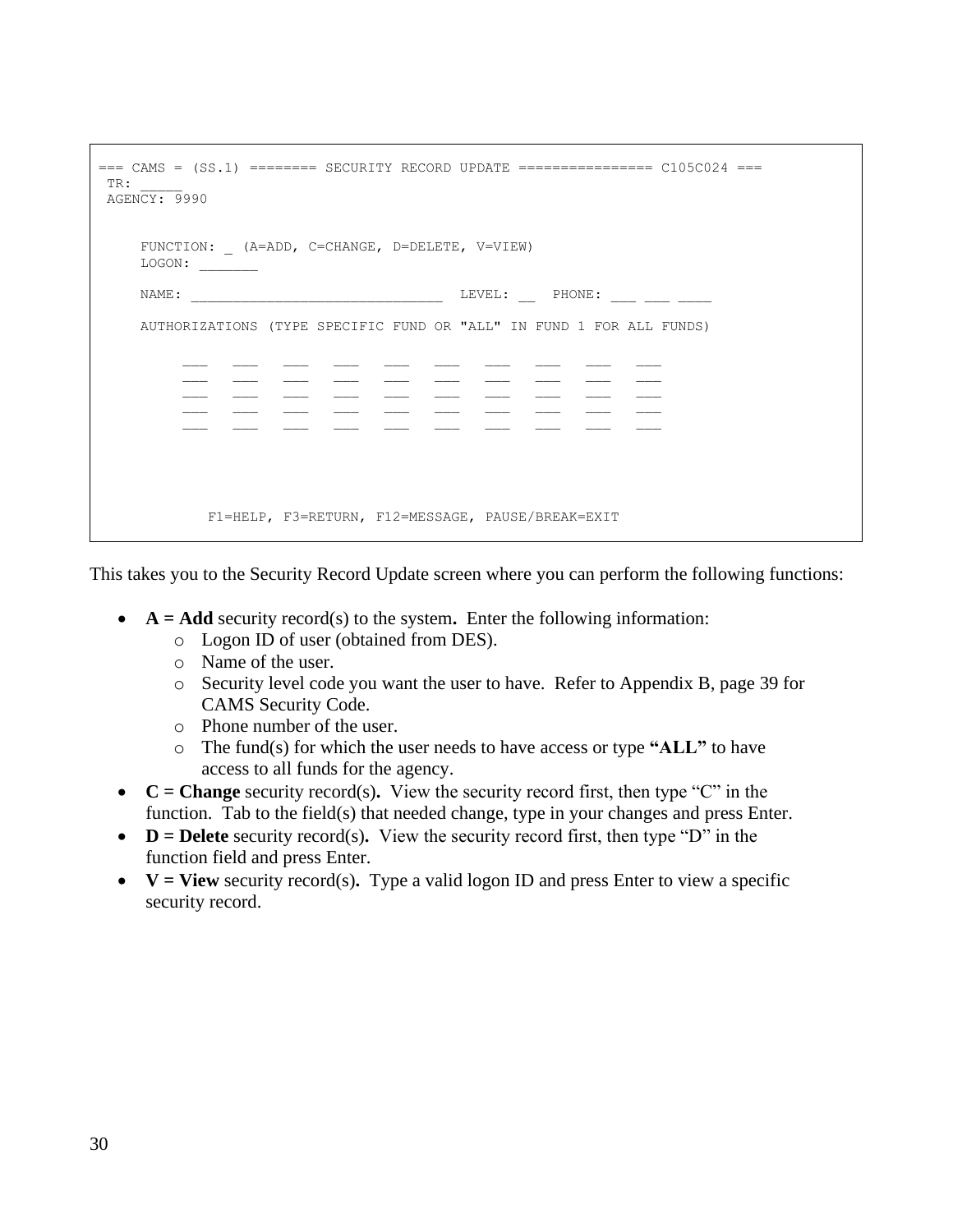```
=== CAMS = (SS) ======== SYSTEM SECURITY MAINTENANCE MENU ======== C105C023 ===
TR: _____
AGENCY: 9990
                           1. -- SYSTEM SECURITY
                            2. -- VIEW SYSTEM SECURITY RECORDS
                            3. -- VIEW SECURITY LEVELS
                            FUNCTION: 2
                 F1=HELP, F3=RETURN, F12=MESSAGE, PAUSE/BREAK=EXIT
```
Select **2** and press Enter to access the VIEW SECURITY menu screen.

```
=== CAMS = (SS.2) ============== VIEW SECURITY =================== C105C025 ===
TR: _____
AGENCY: 9990
      FUNCTION: _ (F=FIRST, N=NEXT)
S LOGONID NAME LEVEL PHONE
 _ AAAF105 ALEX_ANDERSON-_STUDENT___ 56 360 407 8001
 _ CCAF105 COCO_CIMMARON-_STUDENT___ 56 360 407 8002
 _ CSAC105 CHRIS_SOOTS______________ 56 360 407 8903
 _ DBAC105 DAN_BODE_________________ 56 360 407 8009
 _ DDAF105 DUDLEY_DORIGHT-_STUDENT__ 56 360 407 8003
\mathcal{L} = \{ \mathcal{L} \}\mathcal{L} = \{ \mathcal{L} \} F1=HELP, F3=RETURN, F12=MESSAGE, PAUSE/BREAK=EXIT
```
This takes you to the View Security screen. Available functions are as follow:

- **F** = **First.** To view the very first record.
- **N** = **Next.** To view next page of the security screen.
- **B = Back.** To view previous page of the security screen.

Type an "**S**" beside a security record to view detail information about the user. This takes you to the Security Record Update screen.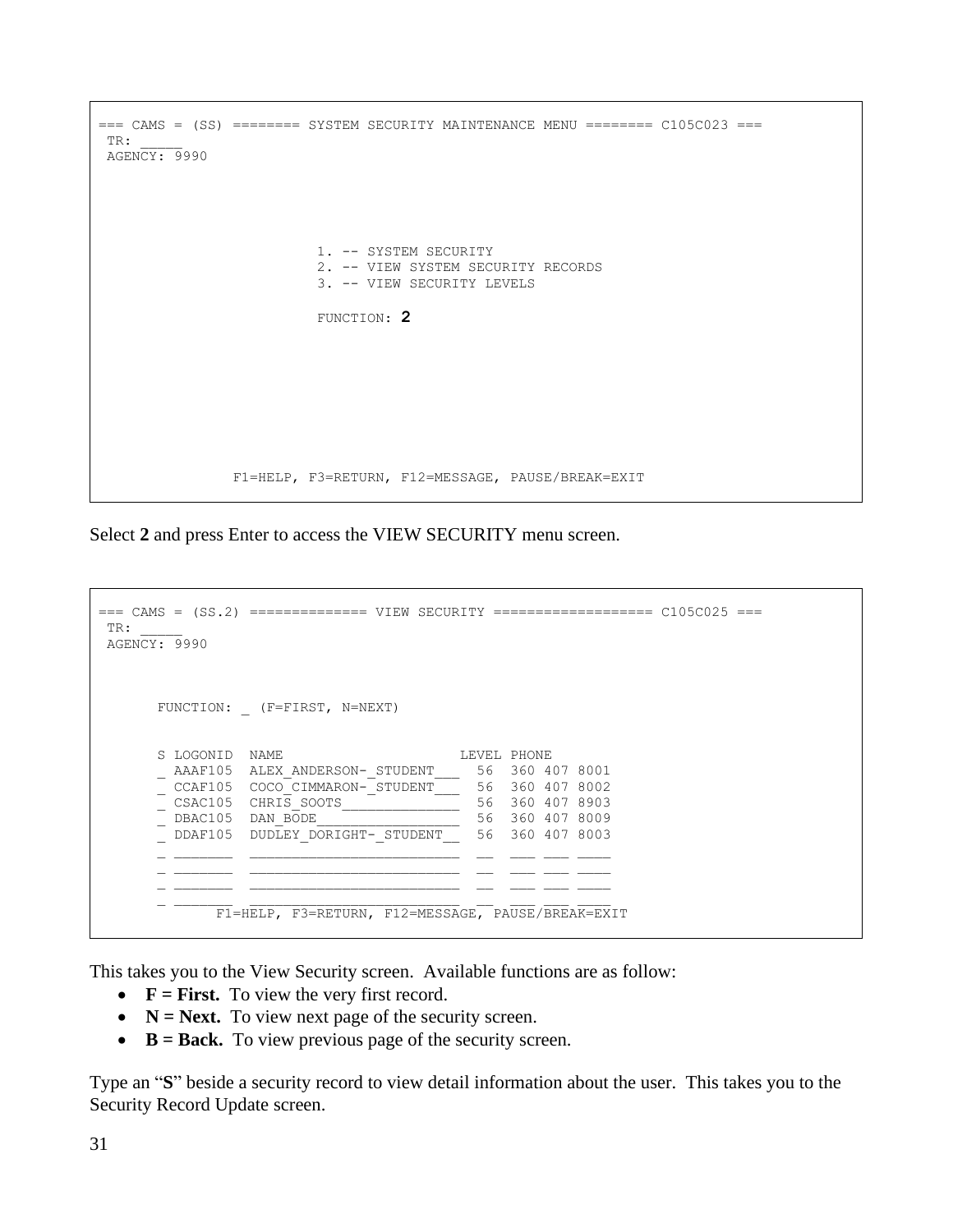```
== CAMS = (SS) == == = SYSTEM SECURITY MAINTENANCE MENU == == == C105C023 ==TR: _____
AGENCY: 9990
                            1. -- SYSTEM SECURITY
                            2. -- VIEW SYSTEM SECURITY RECORDS
                            3. -- VIEW SECURITY LEVELS
                           FUNCTION: 3
                 F1=HELP, F3=RETURN, F12=MESSAGE, PAUSE/BREAK=EXIT
```
Select **3** and press Enter to view CAMS SECURITY CODES menu screen. This takes you to the Security Codes screen. There are 56 Security Codes in CAMS. Each code represents various combinations of the seven levels of security access. An agency may only use a few codes to handle all the staff they have using CAMS. Ex: Code 07 gives the user the first 4 functions.

```
=== CAMS = (SS.3) ============= SECURITY CODES =================== C105C009 ===
TR: _____
 (1-VIEW, 2-ADD, 3-CHANGE, 4-ACQUISITION DATE, 5-DISPOSE, 6-SECURITY, 7-ADMIN)
          1 2 3 4 5 6 7 1 2 3 4 5 6 7 1 2 3 4 5 6 7 1 2 3 4 5 6 7
       01 X 17 X X X 33 X X X X 49 X X X X X X
                                                              02 X X 18 X X X X 34 X X X X 50 X X X X X X
       03 X X 19 X X X X 35 X X X X X 51 X X X X
 04 X X X 20 X X X X 36 X X X 52 X X X X X
 05 X X X 21 X X X X X 37 X X X X 53 X X X X X
       06 X X X 22 X X X X X 38 X X X X 54 X X X X X X
       07 X X X X 23 X X X 39 X X X X X 55 X X X X X X
      \begin{array}{lllllllllll} 08 & \text{X} & \text{X} & \text{24 X X} & \text{X X} & \text{40 X X} & \text{X X} & \text{X 56 X X X X X X X} \\ 09 & \text{X X} & \text{X} & \text{25 X} & \text{X X X} & \text{41 X} & \text{X X X} & \text{X} & \text{1 2 3 4 5 6 7} \\ 10 & \text{X} & \text{X} & \text{X} & \text{26 X} & \text{X X X X} & \text{42 X X X X X} & \text{X} & \text{X} & \text{X} & \text 09 X X X 25 X X X X 41 X X X X X 1 2 3 4 5 6 7
                          10 X X X 26 X X X X X 42 X X X X X X
       11 X X X X 27 X X X X X 43 X X X ENTER 'X' FOR EACH
       12 X X X X 28 X X X X X X 44 X X X X LEVEL OF SECURITY
      13 X X X X 29 X X 45 X X X X OF USER.
      14 X X X X X 30 X X X 46 X X X X X OR<br>15 X X 31 X X X 47 X X X X X ENTER<br>16 X X X 32 X X X X 48 X X X X X VARIOU
       15 X X 31 X X X 47 X X X X X ENTER 'I' TO SEE
       16 X X X 32 X X X X 48 X X X X X VARIOUS LEVELS OF
         1 2 3 4 5 6 7 1 2 3 4 5 6 7 1 2 3 4 5 6 7 SECURITY
  \_ VIEW, \_ ADD, \_ CHANGE, \_ ACQUISITION DATE, \_ DISPOSE, \_ SECURITY, \_ ADMIN
                 F1=HELP, F3=RETURN, F12=MESSAGE, PAUSE/BREAK=EXIT
```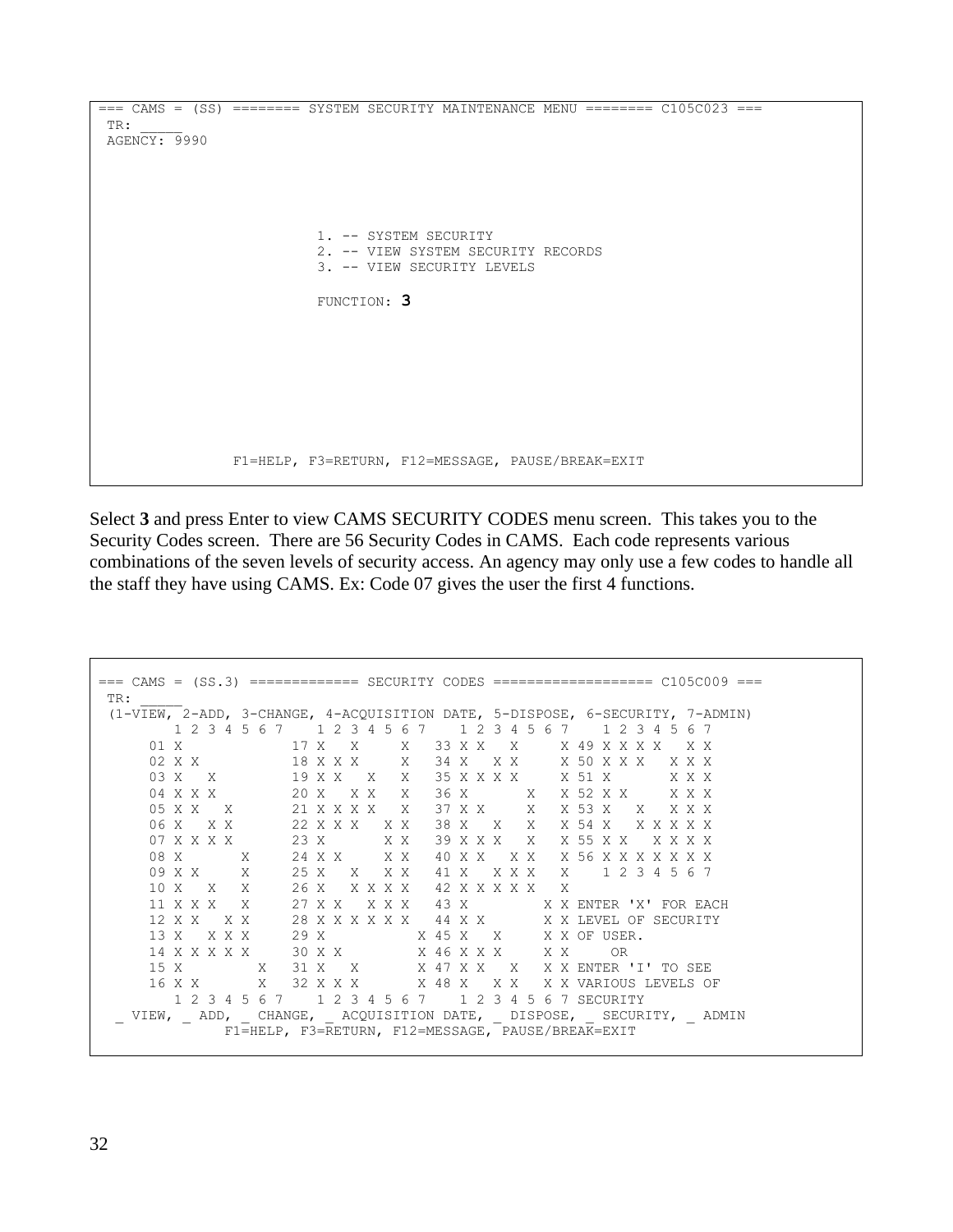There are seven levels of security access as follows:

- 1. **View.** Allows user to view records in CAMS. In addition to view, user can also order reports. All security codes have a View capability.
- 2. **Add.** Allows user to add records in CAMS. This security includes access to the "ACCESS PENDING ASSETS" menu.
- 3. **Change.** Allows user to make changes to records in CAMS.
- 4. **Acquisition Date.** Allows user to enter an acquisition date that is 3 months earlier than the entry date. You must have either an ADD or a CHANGE access in addition to this security level.
- 5. **Dispose.** Allows user to dispose/undispose CAMS records.
- 6. **Security.** Allows user to view only security records in the CAMS Security Menu.
- 7. **Admin.** Allows users to access CAMS Administrative Menu (Most changes can only be made by OFM staff. See below for details).

Type an **"X"** in one or more security access and the security code with the access combination selected will be highlighted.

Type an **"I"** in one or more security access and all security codes with the access combination selected will be highlighted.

See Appendix B, page 38 for CAMS Security Codes.

# **ADMINISTRATIVE (AD)**

```
=== CAMS ======================= PRIMARY MENU ==================== C105C001 ===
AGENCY: 9990
                    1. -- ASSETS (AA)
                    2. -- ACCESS PENDING ASSETS (AP)
                    4. -- SECURITY (SS)
                    4. -- ADMINISTRATIVE (AD)
                    FUNCTION: 4
                    F3=RETURN, F12=MESSAGE, PAUSE/BREAK=EXIT
```
Select "**4"** and press Enter to access the ADMINISTRATIVE MENU screen.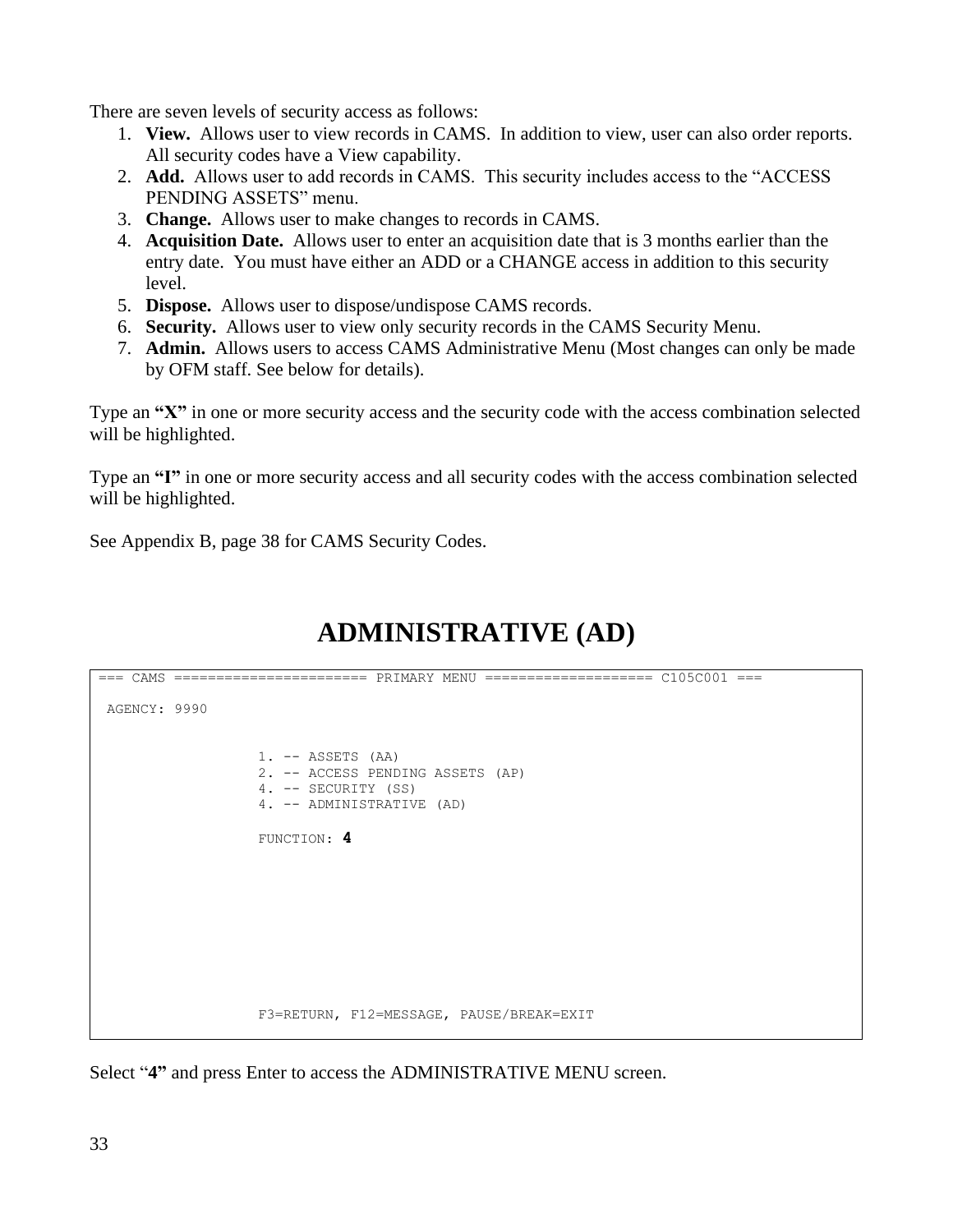Available options in this menu are as follow:

- 1. **Maintain CAMS Broadcast Message.** This menu is restricted to the OFM System Analyst group who can update the welcome screen message in CAMS.
- 2. **Maintain CAMS Jobcard**. This selection is used to maintain your CAMS job card used to bill for CAMS and store a contact name and mailstop for reports. Select: **2** and press Enter to go to the Job Card Maintenance screen.

```
=== CAMS = (AD) ============= ADMINISTRATIVE MENU ================ C105C026 ===
TR: _____
AGENCY: 9990
                       1. -- MAINTAIN CAMS BROADCAST MESSAGE
                       2. -- MAINTAIN CAMS JOBCARD
                       3. -- MAINTAN MAILING LABELS AND BANNER PAGE
                       4. -- ERROR MESSAGE
                       5. -- MAINTAIN AGENCY FILE
                        6. -- MAINTAIN CLASS CODE
                       FUNCTION: 2
                 F1=HELP, F3=RETURN, F12=MESSAGE, PAUSE/BREAK=EXIT
```

```
==== CAMS = (AD.2) ========== JOB CARD MAINTENANCE =============== C105C029 ===
   FUNCTION: (A=ADD, C=CHANGE, D=DELETE, V=VIEW)
     AGENCY: 9990
AFRS JOB CARD
 JOBNAME: PMSPM105 ACCOUNT: 8313 BIN: 00 SUB-AGY: B
 CONTACT: DAN BODE CLASS: D DESTID: R2407 NOTIFY: DBAC105
     MAIL STOP: 41433
    (B)IN / (M)AIL STOP: (USED ONLY FOR NON-ON DEMAND JOBS. IE DLYPM105)
    JOBCARD: // PMSPM105 JOB (999-B-8313-PM,00),'DAN BODE ',CLASS=D,
            // NOTIFY=DBAC105
      ROUTE: /*ROUTE PRINT R2407
              F1=HELP, F3=RETURN, F12=MESSAGE, PAUSE/BREAK=EXIT
RECORD FOUND
```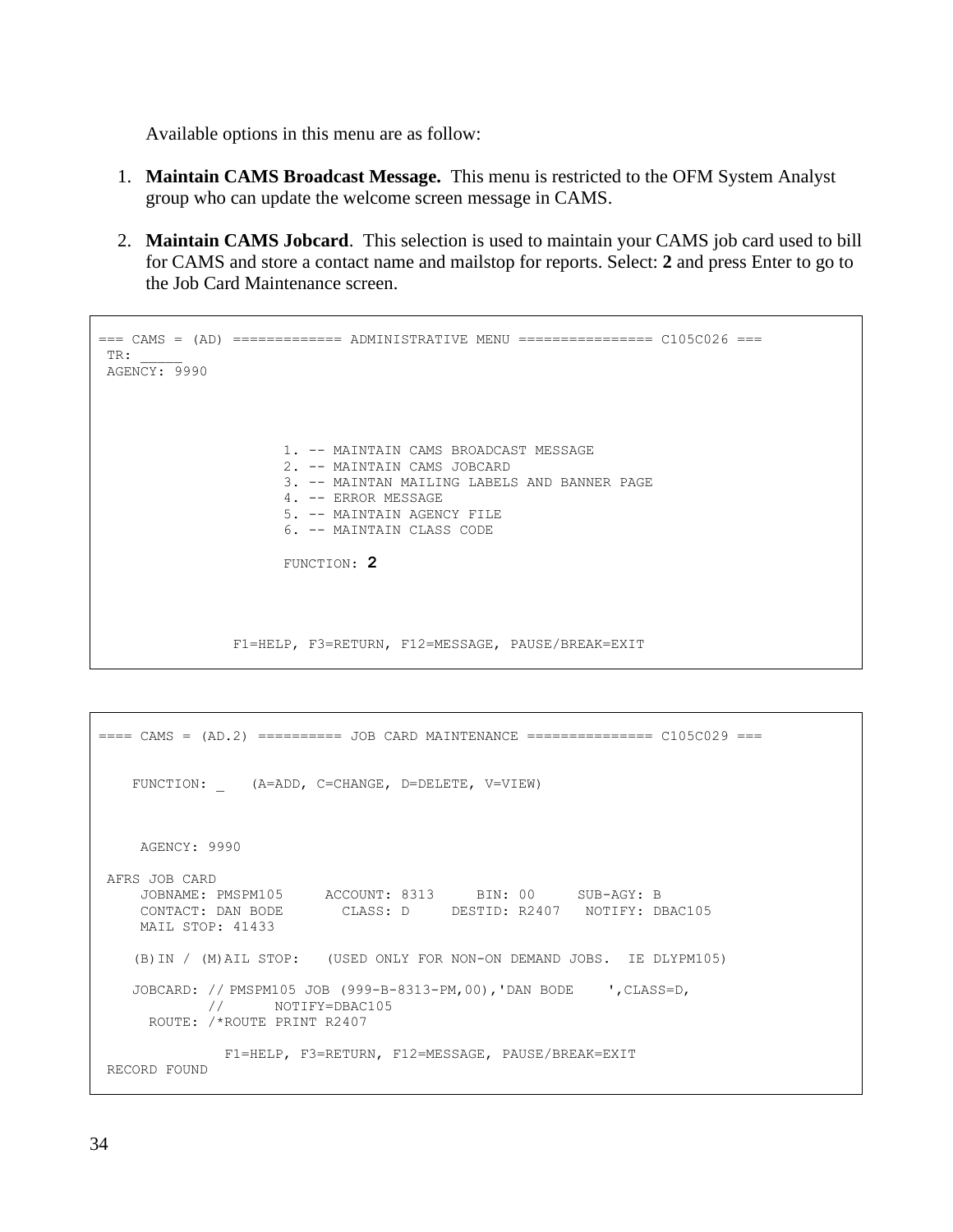The only time you need to use this screen is if there has been a change in one of the following:

- Contact person. Change both the 'CONTACT:' and the 'NOTIFY:' areas.
- Agencies only use MAIL STOP. The BIN number should  $= 00$

Do not change any other information on this screen.

- 3. **Mailing Label/Banner Page Maintenance**. This option works on the AFRS screen (RR.3) but doesn't work in CAMS.
- 4. **Error Message**. This menu is restricted to the OFM System Analyst group (Level 67). If you get a CAMS error, please refer to the CAMS Error Code Manual.
- 5. **Maintain Agency File -** This menu is restricted to OFM System Analyst group (Level 67) and allows agency numbers to be added, changed, or removed from CAMS.
- 6. **Maintain Class Code -** This menu is restricted to OFM System Analyst group (Level 67) and allows class codes (useful life and other status) to be viewed and edited in CAMS.

# **CALCULATION OF DEPRECIATION**

When a new record is added, depreciation will calculate on the first business night. For all other existing records, the system posts monthly depreciation for each asset on the first business day of the month for prior month's depreciation. All information for calculating depreciation is stored in the CAMS Depreciation file.

Depreciation is calculated by taking the Total Cost of the asset, subtracting the Salvage Value (if any) and dividing the total by the Useful Life of the asset (whole months).

TOTAL COST OF ASSET – SALVAGE VALUE ------------------------------------------------------------- = MONTHLY DEPRECIATION USEFUL LIFE OF ASSET (MONTHS)

To track changes made to an asset, CAMS creates a new depreciation record every time one of the following fields change:

- Total Cost
- Salvage Value
- Useful Life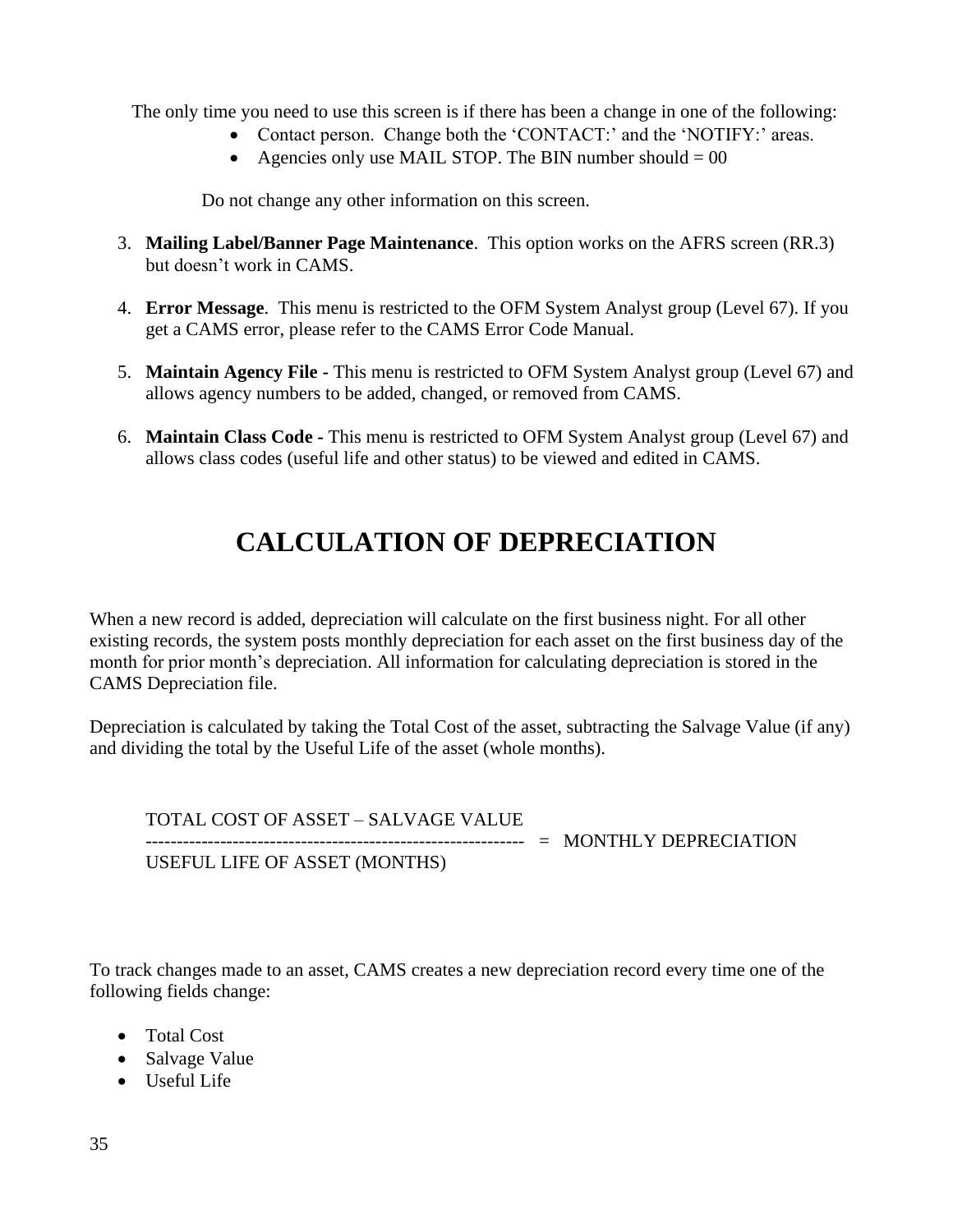**INITIAL:** The depreciation process reads each record in the CAMS master file and creates a depreciation record, even for records that have been disposed (calculates depreciation through the disposal date.)

**MONTHLY:** Depreciation process runs, reads each record and determines if another depreciation record needs to be created. It looks for changes in the total cost, salvage value and useful life.

#### **HOW DEPRECIATION IS CALCULATED AND RECORDED:**

- 1. If there is **no change** in the master file record, the total depreciation is updated and the master file and depreciation file will be rewritten.
- 2. If there is **a change**, a new depreciation record is created and the total depreciation is updated and the master file will be rewritten.

(TOTAL COST – SALVAGE VALUE) – ACCUM DEPREC -------------------------------------------------------------------------- = NEW MONHTLY DEPREC USEFUL LIFE – NUMBER OF MONTHS DEPRECIATED

- 3. If the **asset has been disposed**, the disposal date will be updated in the master file and the depreciation will be rewritten. CAMS will cease depreciating the asset.
- 4. If the **asset record has been added to the CAMS master file where the acquisition date is earlier than the add date,** a depreciation record is created and the first month's depreciation is calculated as follows:

(TOTAL COST – SALVAGE VALUE)

------------------------------------------------ X USEFUL LIFE MONTH = FIRST MONTH'S DEPREC USEFUL LIFE

*\*\*Succeeding monthly depreciation calculation will follow the normal calculation***.**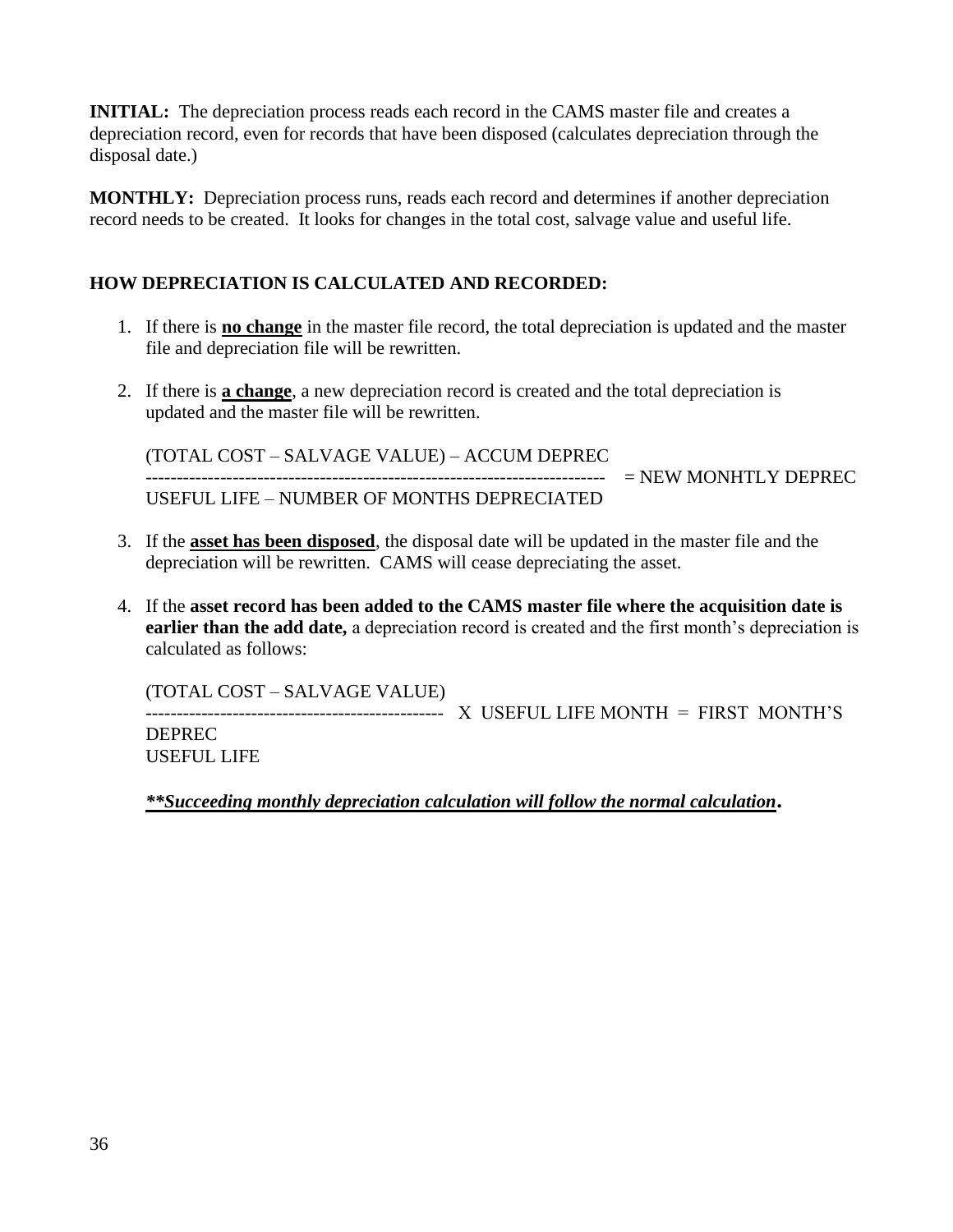#### **APPENDIX A**

#### **AGENCY SECURITY ADMINISTRATOR AND ALTERNATE(S) FOR OFM PRODUCTS: AFRS and CAMS**

AGENCY #: NAME:

**Check here if this form supersedes previous forms.**

The following individuals are designated as Agency Security Administrators for the financial systems indicated below. They are *authorized to assign security for individuals within this agency.*

#### **PRIMARY:**

|                                                                           | $\_\$ Logon ID:           |
|---------------------------------------------------------------------------|---------------------------|
| CAMS ___ Add ___ Delete   Phone: () __________________                    | __  __  __  __  __  __  _ |
|                                                                           |                           |
|                                                                           | $\_\$ Logon ID:           |
| $\mathsf{CAMS}$ $\mathsf{Add}$ $\mathsf{Dele}$ Phone: () $\mathsf{Denom}$ |                           |
|                                                                           |                           |

#### **ALTERNATES:**

|                     | $CAMS$ $Add$ $Dele$ Phone: $($ $)$ $($   |  |
|---------------------|------------------------------------------|--|
| AFRS __ Add __ Dele |                                          |  |
|                     |                                          |  |
|                     |                                          |  |
|                     | $CAMS$ $\_Add$ $\_Dele$   Phone: () $\_$ |  |

#### **APPROVAL OF AGENCY DIRECTOR OR DESIGNEE:**

| Signature           | Date           |
|---------------------|----------------|
| <b>Printed Name</b> | Phone Number ( |
| Title               | Mail Stop      |

| Send original form to:        |      |                               |
|-------------------------------|------|-------------------------------|
| OFM Help Desk                 |      |                               |
| <b>OFM</b> System Analysts    |      |                               |
| PO Box 41433                  |      |                               |
| Olympia, WA 98504-1433        |      |                               |
| (OFM System Analyst Use only) |      | System security changes made: |
| AFRS: by                      | date |                               |
| CAMS: by                      | date |                               |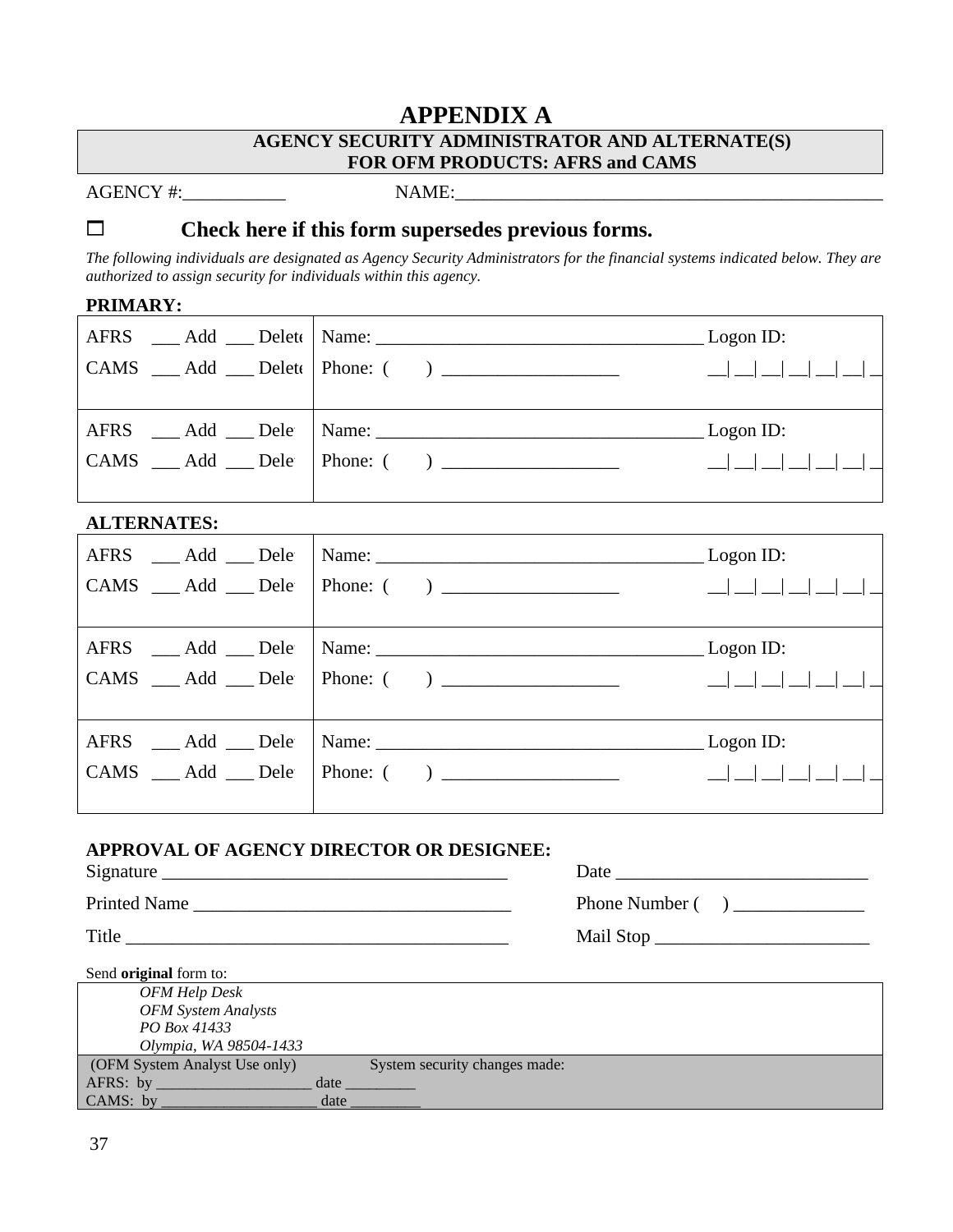### **Appendix B CAMS SECURITY CODES**

An 'X' in the following table means that the function represented by that column is available to the security code. The **View** function supports Inquire, Browse and Report Request. The **Acquire** function controls the ability to enter or change the Acquisition Date to a date more than three months prior to the ADD DATE (Acquire will only function if depreciation has not been recorded for the asset). The Security function controls who can maintain the security file.

| <b>Security Code</b>    | <b>View</b>                         | Add                     |                                      |                       |                           | <b>Change   Acquire   Dispose   Security<sup>1</sup></b> | Admin                       |
|-------------------------|-------------------------------------|-------------------------|--------------------------------------|-----------------------|---------------------------|----------------------------------------------------------|-----------------------------|
| $\mathbf{1}$            | $\mathbf X$                         |                         |                                      |                       |                           |                                                          |                             |
| $\boldsymbol{2}$        | $\mathbf X$                         | $\mathbf X$             |                                      |                       |                           |                                                          |                             |
| $\overline{\mathbf{3}}$ | $\overline{\text{X}}$               |                         | $\frac{\overline{X}}{X}$             |                       |                           |                                                          |                             |
| $\overline{\mathbf{4}}$ | $\overline{\text{X}}$               | $\mathbf X$             |                                      |                       |                           |                                                          |                             |
| $\frac{5}{6}$           | $\overline{\text{X}}$               | $\mathbf X$             |                                      | $\mathbf{X}$          |                           |                                                          |                             |
|                         | $\overline{\text{X}}$               |                         | $\frac{\overline{X}}{\underline{X}}$ | $\mathbf X$           |                           |                                                          |                             |
| $\overline{7}$          | $\frac{\overline{X}}{\overline{X}}$ | $\mathbf X$             |                                      | $\overline{\text{X}}$ |                           |                                                          |                             |
| $\overline{\mathbf{8}}$ |                                     |                         |                                      |                       | $\overline{X}$            |                                                          |                             |
| $\boldsymbol{9}$        | $\overline{\text{X}}$               | $\mathbf X$             |                                      |                       |                           |                                                          |                             |
| 10                      | $\overline{\text{X}}$               |                         | $\overline{X}$                       |                       | $\frac{X}{X}$             |                                                          |                             |
| 11                      | $\overline{X}$                      | $\mathbf X$             | X                                    |                       | $\overline{\mathbf{X}}$   |                                                          |                             |
| 12                      | $\overline{\text{X}}$               | $\mathbf X$             |                                      | X                     | $\overline{X}$            |                                                          |                             |
| 13                      | $\overline{\text{X}}$               |                         | $\mathbf X$                          | $\overline{\text{X}}$ | $\overline{\textbf{X}}$   |                                                          |                             |
| 14                      | $\overline{\textbf{X}}$             | $\mathbf X$             | $\mathbf X$                          | $\overline{\text{X}}$ | $\mathbf X$               |                                                          |                             |
| 15                      | $\overline{\mathbf{X}}$             |                         |                                      |                       |                           | $\overline{X}$                                           |                             |
| 16                      | $\overline{\textbf{X}}$             | $\mathbf X$             |                                      |                       |                           | $\mathbf X$                                              |                             |
| 17                      | $\overline{\mathbf{X}}$             |                         | $\mathbf X$                          |                       |                           | $\overline{\textbf{X}}$                                  |                             |
| 18                      | $\overline{\text{X}}$               | $\mathbf X$             | $\overline{\text{X}}$                |                       |                           | $\overline{\textbf{X}}$                                  |                             |
| 19                      | $\overline{\textbf{X}}$             | $\overline{\textbf{X}}$ |                                      | $\mathbf X$           |                           | $\overline{\textbf{X}}$                                  |                             |
| 20                      | $\overline{\mathbf{X}}$             |                         | $\mathbf X$                          | $\mathbf{X}$          |                           | $\overline{\textbf{X}}$                                  |                             |
| 21                      | $\overline{\textbf{X}}$             | $\mathbf X$             | $\overline{\textbf{X}}$              | $\overline{\text{X}}$ |                           | $\overline{\textbf{X}}$                                  |                             |
| 22                      | $\overline{\text{X}}$               | $\mathbf X$             | $\overline{\text{X}}$                |                       | $\mathbf X$               | $\overline{\text{X}}$                                    |                             |
| $\overline{23}$         | $\overline{\mathbf{X}}$             |                         |                                      |                       | $\overline{X}$            | $\overline{\text{X}}$                                    |                             |
| 24                      | X                                   | $\mathbf X$             |                                      |                       | $\mathbf X$               | $\mathbf X$                                              |                             |
| 25                      | X                                   |                         | $\mathbf X$                          |                       | $\mathbf X$               | $\mathbf X$                                              |                             |
| 26                      | $\overline{\text{X}}$               |                         | $\mathbf X$                          | $\mathbf X$           | $\overline{\text{X}}$     | $\overline{\text{X}}$                                    |                             |
| 27                      | $\overline{\text{X}}$               | $\mathbf X$             |                                      | $\mathbf X$           | $\mathbf X$               | $\mathbf X$                                              |                             |
| 28                      | $\overline{\text{X}}$               | $\mathbf X$             | $\mathbf X$                          | X                     | $\boldsymbol{\mathrm{X}}$ | $\overline{X}$                                           |                             |
| 29                      | $\mathbf X$                         |                         |                                      |                       |                           |                                                          | $\mathbf X$                 |
| 30                      | $\overline{X}$                      | X                       |                                      |                       |                           |                                                          | $\frac{\text{X}}{\text{X}}$ |
| 31                      | $\overline{\text{X}}$               |                         | $\overline{X}$                       |                       |                           |                                                          |                             |
| 32                      | $\overline{\text{X}}$               | $\mathbf X$             | $\overline{\text{X}}$                |                       |                           |                                                          | $\overline{\mathbf{X}}$     |

<sup>&</sup>lt;sup>1</sup> Only security role that can do a change, add, or delete to agency security records, besides 67.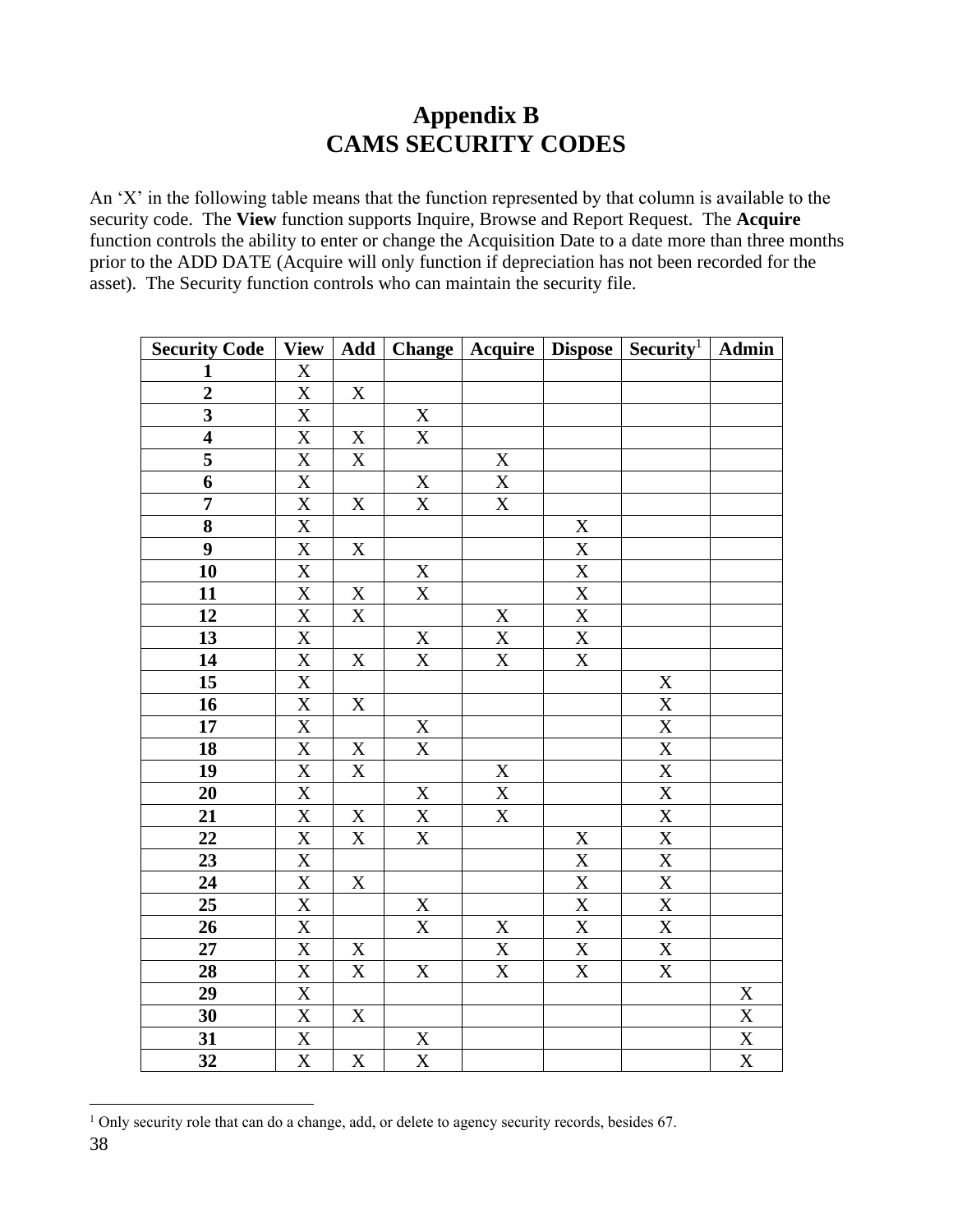| <b>Security Code</b> | <b>View</b>               | Add | <b>Change</b> | Acquire                   | <b>Dispose</b>            | Security <sup>1</sup>     | Admin                     |
|----------------------|---------------------------|-----|---------------|---------------------------|---------------------------|---------------------------|---------------------------|
| 33                   | $\boldsymbol{X}$          | X   |               | $\mathbf X$               |                           |                           | $\mathbf X$               |
| 34                   | $\mathbf X$               |     | X             | $\mathbf X$               |                           |                           | $\boldsymbol{\mathrm{X}}$ |
| 35                   | $\boldsymbol{\mathrm{X}}$ | X   | X             | $\mathbf X$               |                           |                           | $\mathbf X$               |
| 36                   | $\mathbf X$               |     |               |                           | $\mathbf X$               |                           | $\mathbf X$               |
| 37                   | $\mathbf X$               | X   |               |                           | X                         |                           | $\mathbf X$               |
| 38                   | $\mathbf X$               |     | X             |                           | X                         |                           | $\mathbf X$               |
| 39                   | $\mathbf X$               | X   | X             |                           | $\boldsymbol{\mathrm{X}}$ |                           | $\mathbf X$               |
| 40                   | $\boldsymbol{\mathrm{X}}$ | X   |               | X                         | $\mathbf X$               |                           | $\mathbf X$               |
| 41                   | X                         |     | X             | $\boldsymbol{\mathrm{X}}$ | X                         |                           | $\boldsymbol{\mathrm{X}}$ |
| 42                   | $\boldsymbol{\mathrm{X}}$ | X   | $\mathbf X$   | $\mathbf X$               | $\mathbf X$               |                           | $\mathbf X$               |
| 43                   | X                         |     |               |                           |                           | X                         | $\boldsymbol{\mathrm{X}}$ |
| 44                   | $\mathbf X$               | X   |               |                           |                           | $\mathbf X$               | $\mathbf X$               |
| 45                   | X                         |     | X             |                           |                           | X                         | X                         |
| 46                   | X                         | X   | X             |                           |                           | $\mathbf X$               | $\mathbf X$               |
| 47                   | X                         | X   |               | X                         |                           | $\boldsymbol{\mathrm{X}}$ | X                         |
| 48                   | $\mathbf X$               |     | $\mathbf X$   | $\mathbf X$               |                           | $\mathbf X$               | $\mathbf X$               |
| 49                   | X                         | X   | X             | X                         |                           | $\mathbf X$               | X                         |
| 50                   | $\mathbf X$               | X   | $\mathbf X$   |                           | $\mathbf X$               | $\mathbf X$               | $\mathbf X$               |
| 51                   | X                         |     |               |                           | X                         | $\boldsymbol{\mathrm{X}}$ | X                         |
| 52                   | $\mathbf X$               | X   |               |                           | $\boldsymbol{\mathrm{X}}$ | $\mathbf X$               | $\mathbf X$               |
| 53                   | X                         |     | X             |                           | X                         | X                         | X                         |
| 54                   | $\mathbf X$               |     | $\mathbf X$   | X                         | $\boldsymbol{\mathrm{X}}$ | $\mathbf X$               | $\mathbf X$               |
| 55                   | $\mathbf X$               | X   |               | $\mathbf X$               | X                         | X                         | X                         |
| $\overline{56^2}$    | $\mathbf X$               | X   | $\mathbf X$   | X                         | $\boldsymbol{\mathrm{X}}$ | X                         | $\mathbf X$               |

Only OFM System Analysts with security of 67 can add a level 56-agency security record.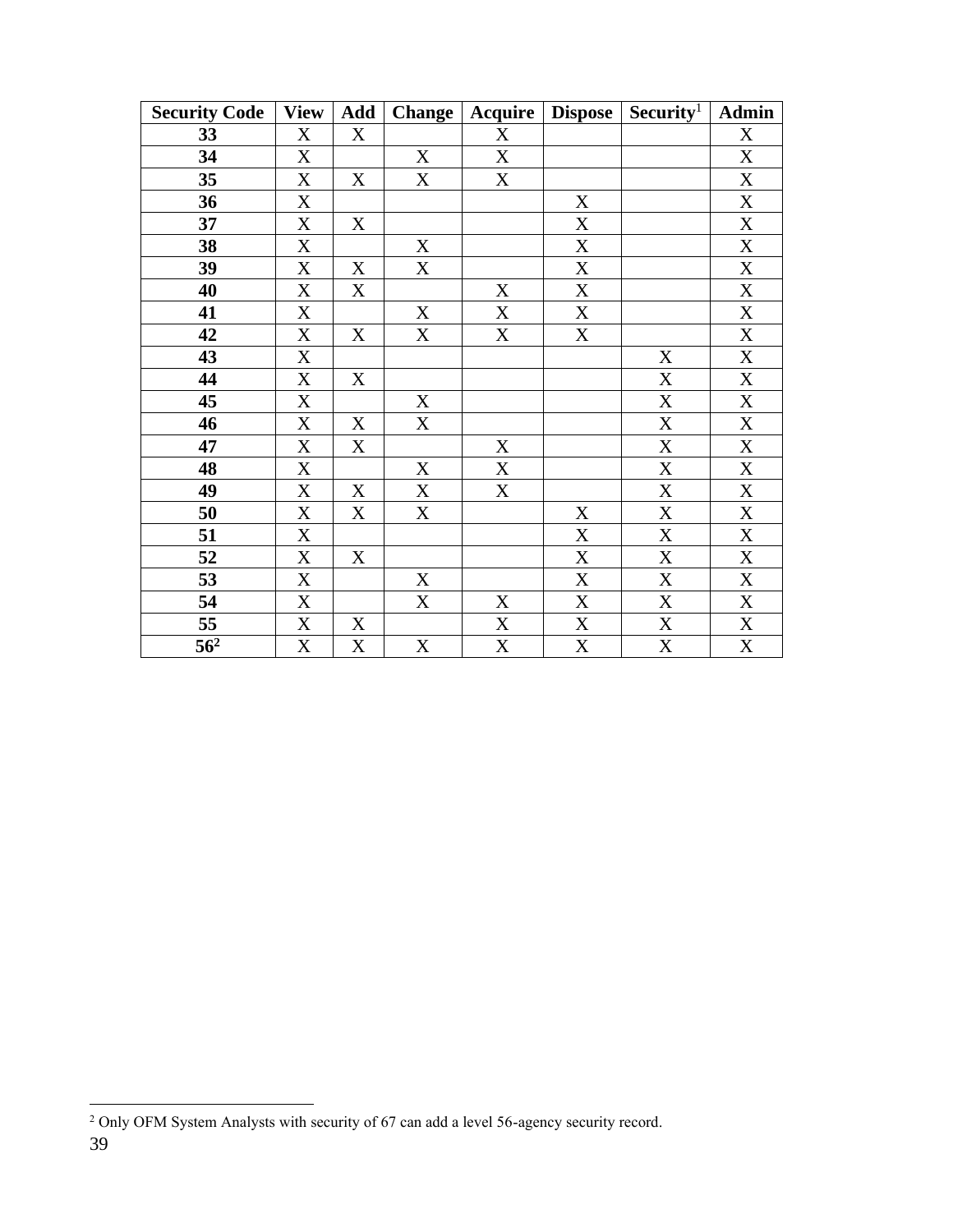### **APPENDIX C CAMS TRANSFER FIELD**

#### **CHANGING SCREENS USING THE TRANSFER FIELD (TR.\_\_\_\_\_\_)**

In the top left-hand corner of most screens (after the CAMS Primary Menu), you will see a **TR:\_\_\_\_\_\_** field. If you type in the **screen number** (short-cut code) of the screen you wish to work on or view next and press *Enter*, CAMS will display that screen. The short-cut codes are as follow:

# **CAMS SCREEN TRANSFER CODES**

**AA ASSETS**

**AA.1** Add Asset

**AA.2** Browse Menu

#### **AP ACCESS PENDING ASSETS**

#### **SS SECURITY**

- **SS.1** Security Record Update
- **SS.2** View Security
- **SS.3** Security Codes

#### **AD ADMINISTRATIVE**

- **AD.1** Message Maintenance Screen
- **AD.2** Job Card Maintenance
- **AD.3** Maintain Mailing Labels and Banner Page
- **AD.4** Error Message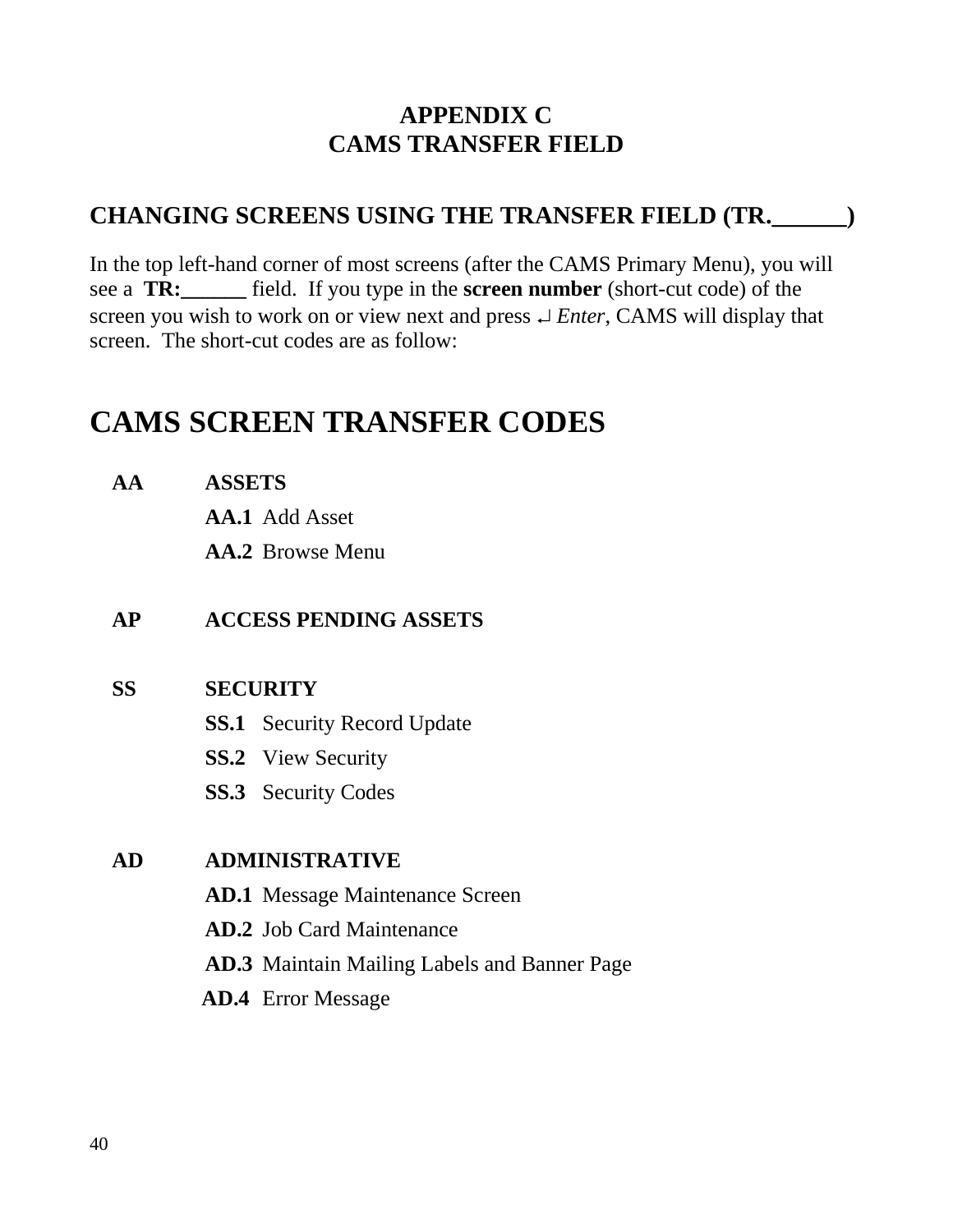## **APPENDIX D DATA DICTIONARY (Alphabetical sequence)**

| <b>Field</b>              | <b>Field Name</b>              |                              | <b>Field</b> |                                                                                                                                                                                                                                                                                                                                                                                                                                                                                      | <b>SAAM</b>      |
|---------------------------|--------------------------------|------------------------------|--------------|--------------------------------------------------------------------------------------------------------------------------------------------------------------------------------------------------------------------------------------------------------------------------------------------------------------------------------------------------------------------------------------------------------------------------------------------------------------------------------------|------------------|
| abbrev                    |                                | <b>Required</b>              | Length       | <b>Description</b>                                                                                                                                                                                                                                                                                                                                                                                                                                                                   | <b>Reference</b> |
| <b>ACQ</b><br><b>DATE</b> | <b>Acquisition Date</b>        | Required                     | 8            | The Acquisition Date is the date the agency takes title to, or assumes<br>responsibility for an asset. New-2014: The format of all dates in<br>CAMS is MMDDCCYY. For example, 12102019 is December 10,<br>2019. If the month or day is a single digit, a leading zero must be<br>used. Example, if the date was February 8, 2020 you would enter<br>02082020.<br><b>Comment:</b> Depreciation should start the date the asset is placed in<br>service, not the date it was acquired. |                  |
| <b>ADD</b><br><b>DATE</b> | <b>Add Date</b>                | System<br>generated<br>field | 5            | This is the date the asset was added to the CAMS file. The format<br>of all dates in CAMS is MMDDCCYY.<br><b>Example:</b> February 17, 2020 would show 02172020. This is a<br>system-generated field. You cannot enter data into this field.                                                                                                                                                                                                                                         |                  |
| <b>AMT</b>                | Lease<br>Maintenance<br>Amount |                              | 6            | The cost of maintenance for leased assets.                                                                                                                                                                                                                                                                                                                                                                                                                                           |                  |
| <b>CLASS</b>              | Class                          | Required                     | 10           | Class is a two part field. The first four (4) characters are the class<br>code that most closely describes the asset. The code is found in the<br>SAAM, Chapter 30.50.10. Contact your OFM statewide accounting<br>consultant if you have issues deciding the correct class to use.<br><b>NOTE:</b> The last six (6) characters are intended for future expansion<br>in anticipation of a 10-character SAAM class code. Until then, they<br>are agency defined.                      | 30.50.10         |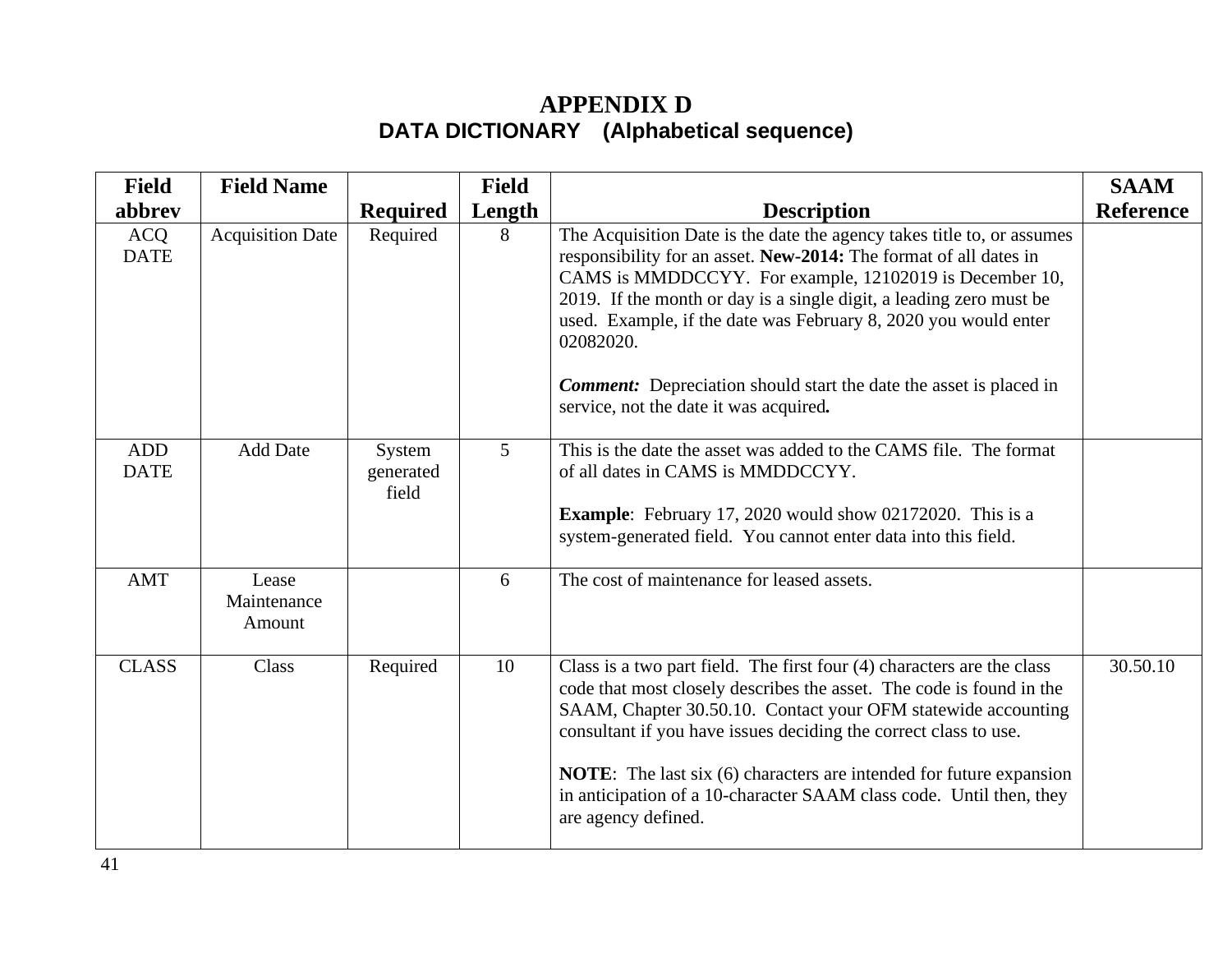| <b>Field</b>               | <b>Field Name</b>                   |                 | <b>Field</b> |                                                                                                                                                                                                                                                                                                                                                                                                                                                                                                                                                                                                                                                                                                  | <b>SAAM</b>      |
|----------------------------|-------------------------------------|-----------------|--------------|--------------------------------------------------------------------------------------------------------------------------------------------------------------------------------------------------------------------------------------------------------------------------------------------------------------------------------------------------------------------------------------------------------------------------------------------------------------------------------------------------------------------------------------------------------------------------------------------------------------------------------------------------------------------------------------------------|------------------|
| abbrev                     |                                     | <b>Required</b> | Length       | <b>Description</b>                                                                                                                                                                                                                                                                                                                                                                                                                                                                                                                                                                                                                                                                               | <b>Reference</b> |
|                            |                                     |                 |              |                                                                                                                                                                                                                                                                                                                                                                                                                                                                                                                                                                                                                                                                                                  |                  |
| <b>COND</b>                | Condition                           |                 | $\mathbf{1}$ | This is the condition or state of working order of the asset. New<br>assets would usually have this code blank.<br>There are two codes that allow different use lives from OFM's<br>Schedule A in the SAAM:<br>$O =$ Override (alpha, not zero). Shorter or longer estimated life may<br>be used depending on factual circumstances, replacement policies,<br>or industry practices. Proposed deviation in useful life from<br>Schedule A requires prior written approval from the OFM<br>Accounting Division. New: Any fund (account) type can have the<br>depreciable useful life overridden.<br>$U =$ Used. This code allows you to override the system generated<br>use life for this asset. | 30.20.70.c       |
| <b>COST</b>                | Line Cost                           |                 | 12           | The portion of a cost associated with a fund (account). Note that<br>there are 10 line costs. The total of the line costs for a tag number<br>must equal the TOT COST entered for this asset. The default value<br>is \$0.01.                                                                                                                                                                                                                                                                                                                                                                                                                                                                    |                  |
| <b>DEP</b>                 |                                     |                 | $\mathbf{1}$ | This field is no longer used $-$ set at 1                                                                                                                                                                                                                                                                                                                                                                                                                                                                                                                                                                                                                                                        |                  |
| <b>DESC</b>                | Description                         | Required        | 35           | Description of the asset.                                                                                                                                                                                                                                                                                                                                                                                                                                                                                                                                                                                                                                                                        |                  |
| <b>DISP</b><br><b>AUTH</b> | Disposal<br>Authorization<br>Number |                 | 6            | Disposal Authorization Number. Abbreviated as DAN in the state<br>records retention manual.                                                                                                                                                                                                                                                                                                                                                                                                                                                                                                                                                                                                      |                  |
| <b>DISP</b><br><b>DATE</b> | Disposal Date                       |                 | 6            | The date that an asset was disposed of. The format of all dates in<br>CAMS is MMDDCCYY.                                                                                                                                                                                                                                                                                                                                                                                                                                                                                                                                                                                                          |                  |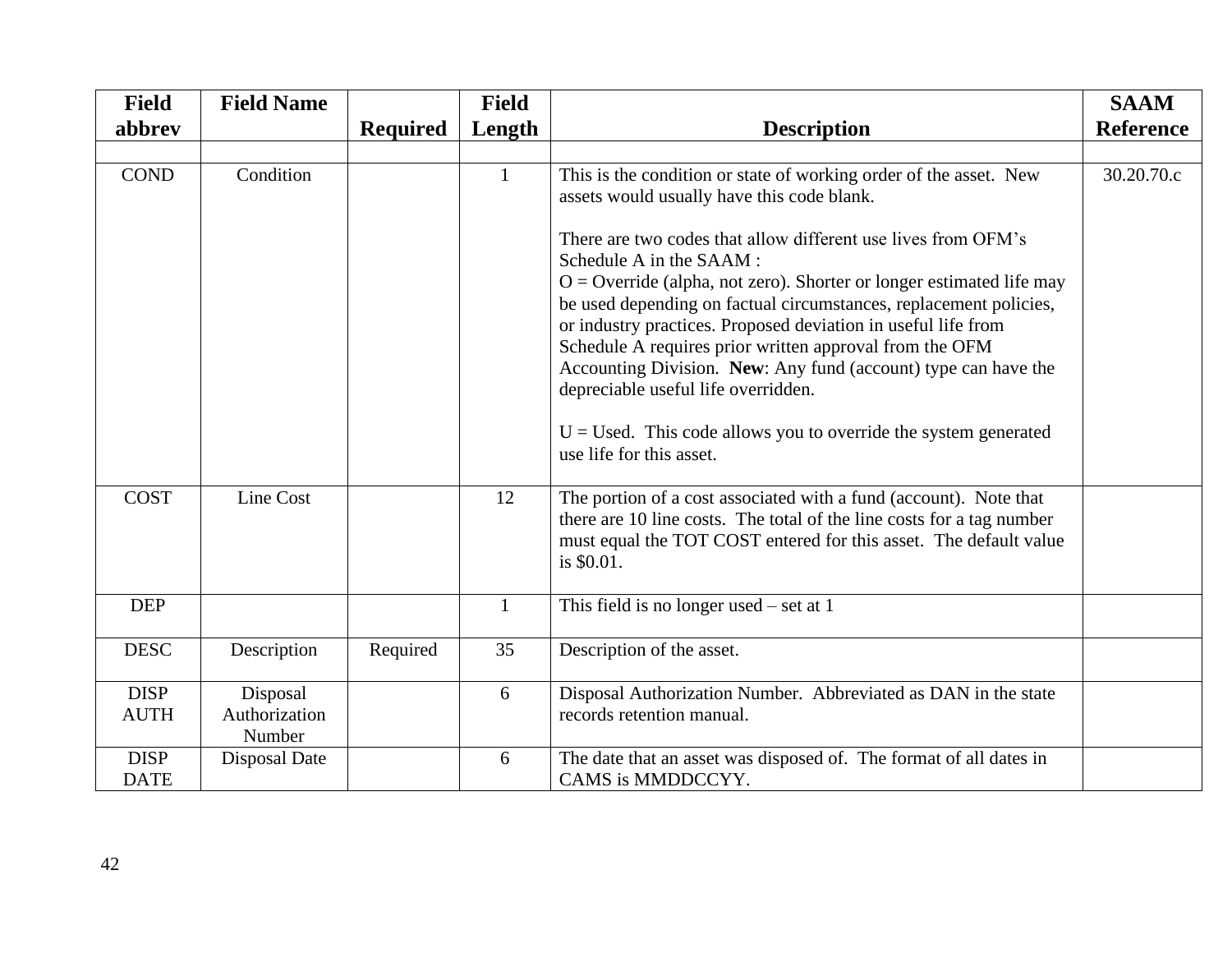| <b>Field</b>         | <b>Field Name</b>            |                 | <b>Field</b>   |                                                                                                                                                                                                                                                                                                                                  | <b>SAAM</b>      |
|----------------------|------------------------------|-----------------|----------------|----------------------------------------------------------------------------------------------------------------------------------------------------------------------------------------------------------------------------------------------------------------------------------------------------------------------------------|------------------|
| abbrev               |                              | <b>Required</b> | Length         | <b>Description</b>                                                                                                                                                                                                                                                                                                               | <b>Reference</b> |
|                      |                              |                 |                | <b>Example:</b> If the date was February 8, 2020 would be entered as<br>02082020. The system will not accept a disposal date that precedes<br>the acquisition date.                                                                                                                                                              |                  |
| <b>DIV</b>           | Division                     |                 | $\overline{3}$ | The use of Division is defined by your agency. The field will accept<br>any character, even blanks.                                                                                                                                                                                                                              |                  |
| DOC NO               | Document<br>Number           |                 | 8              | The document number used to purchase the asset.                                                                                                                                                                                                                                                                                  |                  |
| EX                   | <b>Excess Code</b>           |                 | $\mathbf{1}$   | The code indicates your agency's need for the asset. Allowed codes<br>are listed below.<br>1. Used on a full-time base.<br>2. Used on a part-time bases or temporary use.<br>3. Asset excess to particular location but needed by the agency.<br>4. Asset excess to need of the agency and should be declared<br>surplus.        |                  |
| <b>F-ORDER</b>       | <b>Field Order</b><br>Number | Required        | 8              | The field order number used to purchase the asset. Note that there<br>are no edits to determine if a valid field order number is used.                                                                                                                                                                                           |                  |
| <b>FEATURE</b><br>NO | <b>Feature Number</b>        |                 | $\overline{3}$ | The Feature Number is an identifier to allow enhancements to an<br>asset. The Feature Number is not required - if left blank will zero<br>fill. OFM recommends using numeric features only for data sorting<br>on reports.                                                                                                       |                  |
| <b>FMBI</b>          |                              |                 | $\overline{4}$ | The Fiscal Month/Biennium field is in the format of FFBB where FF<br>$=$ Fiscal month and BB $=$ Biennium. The fiscal month is the<br>biennium fiscal month $(1-24)$ that the asset was paid for. If you<br>leave this field blank, the computer will use the ACQ DATE to<br>determine the data that is entered into this field. |                  |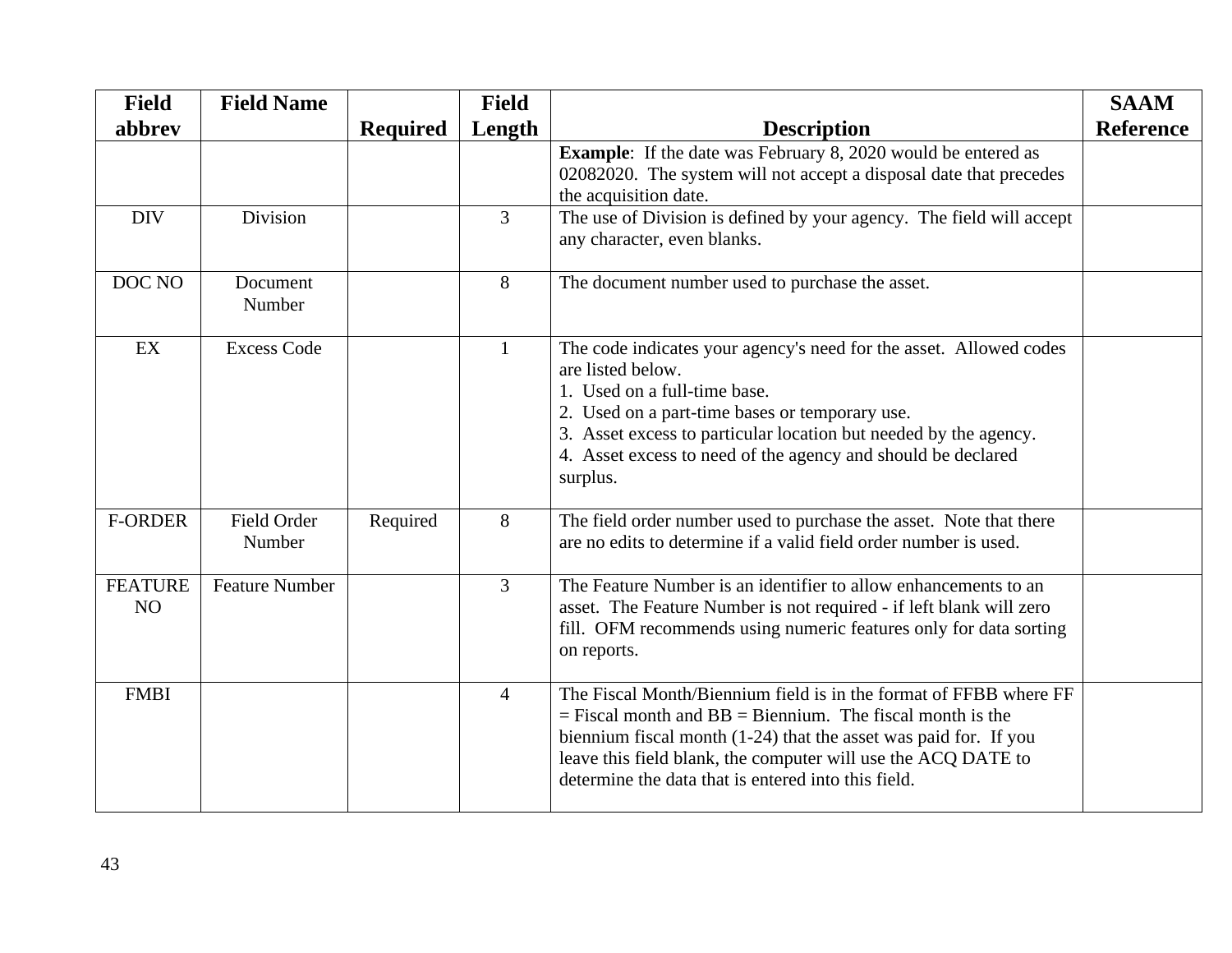| <b>Field</b>                   | <b>Field Name</b> |                              | <b>Field</b>   |                                                                                                                                                                                                                                                                                                                                                                                                                    | <b>SAAM</b>      |
|--------------------------------|-------------------|------------------------------|----------------|--------------------------------------------------------------------------------------------------------------------------------------------------------------------------------------------------------------------------------------------------------------------------------------------------------------------------------------------------------------------------------------------------------------------|------------------|
| abbrev                         |                   | <b>Required</b>              | Length         | <b>Description</b>                                                                                                                                                                                                                                                                                                                                                                                                 | <b>Reference</b> |
| <b>FUND</b>                    | Fund              | Required                     | $\overline{3}$ | Fund (account) from which the asset was originally purchased, or,<br>for proprietary type funds, the fund (account) in which the asset is<br>being used. The fund (account) used must be valid for your agency.                                                                                                                                                                                                    |                  |
| <b>LAST</b><br><b>CHNG</b>     | Last Change       | System<br>generated<br>field | 5 <sup>1</sup> | Last Change made to this asset. This is the date the CAMS asset<br>was last changed. The format of dates in CAMS is MMDDCCYY.<br><b>Example:</b> February 17, 2020 would show as 02172020. This is a<br>system-generated field. You cannot enter data into this field.                                                                                                                                             |                  |
| <b>LEASE</b><br><b>PRD</b>     | Lease Period      | Required if<br>OWN is 'L'    | $\mathbf{1}$   | For leased assets, (OWN is 'L'), this is the period of the operating<br>lease. The system will not allow codes other than those listed below:<br>M: Monthly<br>Q: Quarterly<br>S:Semi-annual<br>A: Annual (yearly)<br>O: Other.<br>A lease period is not required and not allowed for capitalized leases<br>(OWN is 'C').                                                                                          |                  |
| <b>LEASING</b><br><b>AGENT</b> | Leasing Agent     | Required if<br>OWN is 'L'    | 15             | This is the name of the agent leasing the equipment. The leasing<br>agent is required if the 'OWN' field contains 'L'.                                                                                                                                                                                                                                                                                             |                  |
| LIC NO                         | License Number    |                              | $\overline{7}$ | License Number is used for the motor vehicle license plate number.<br>The field may be left blank.                                                                                                                                                                                                                                                                                                                 |                  |
| <b>LOC</b>                     | Location          | Required                     | 16             | Location is a two part field. The first two (2) characters are the<br>county code. The code is found in the SAAM, Chapter 30.50.20.<br>Valid county codes are also contained in the AFRS Descriptor Table<br>37. The next fourteen (14) characters are used by your agency to<br>further define the asset location. Ex.: State Parks uses county code<br>and park name (30BEACON_ROCK). DOC uses institution name. | 30.50.20         |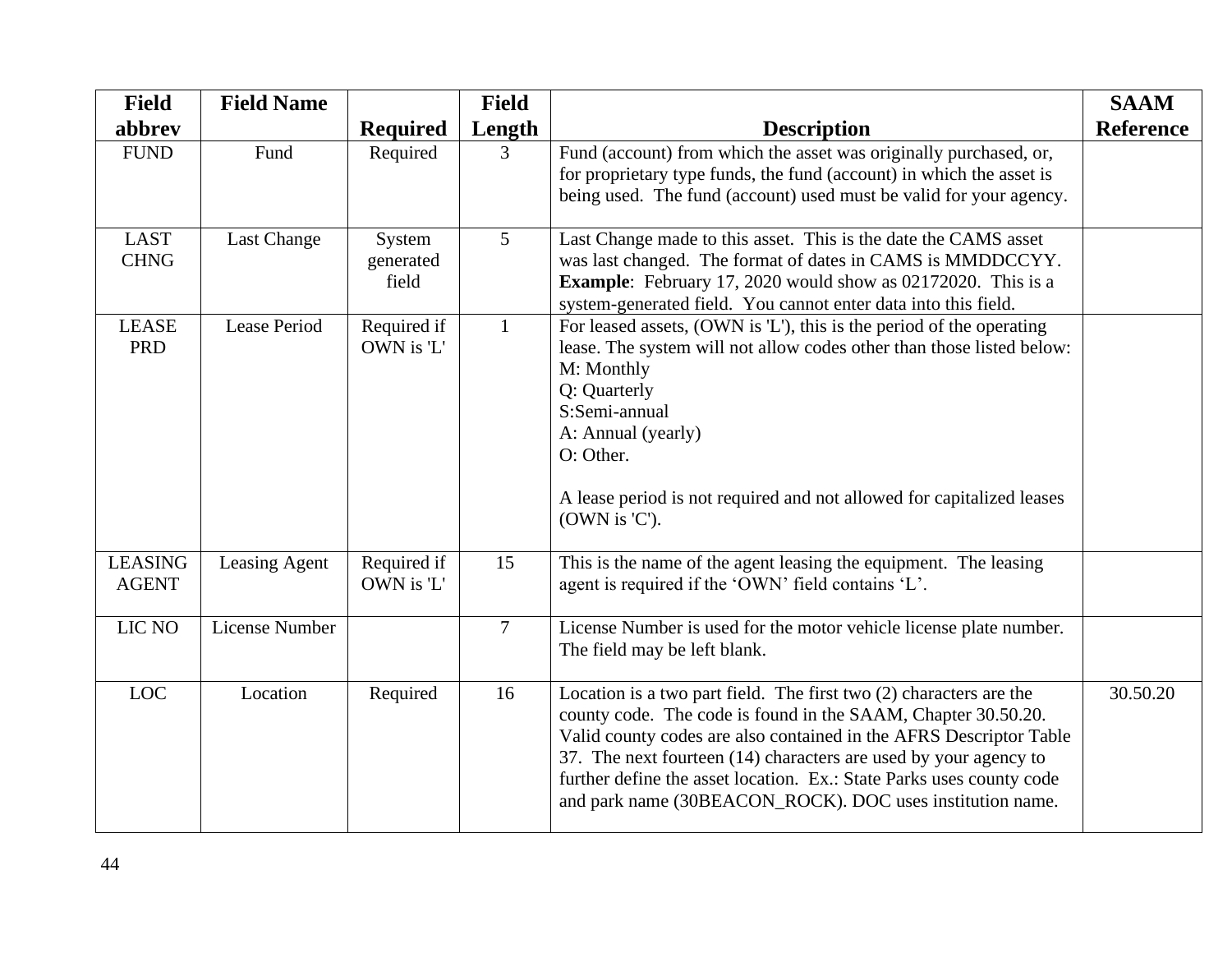| <b>Field</b>                       | <b>Field Name</b>                      |                           | <b>Field</b>   |                                                                                                                                                                                                                                                                                                                                                                                                                                      | <b>SAAM</b>      |
|------------------------------------|----------------------------------------|---------------------------|----------------|--------------------------------------------------------------------------------------------------------------------------------------------------------------------------------------------------------------------------------------------------------------------------------------------------------------------------------------------------------------------------------------------------------------------------------------|------------------|
| abbrev                             |                                        | <b>Required</b>           | Length         | <b>Description</b>                                                                                                                                                                                                                                                                                                                                                                                                                   | <b>Reference</b> |
| <b>LOANED</b>                      | Loaned                                 |                           | $\overline{4}$ | Use this field when an asset is loaned to another agency. Enter the<br>agency number of the agency that physically has the asset.                                                                                                                                                                                                                                                                                                    |                  |
| <b>MAINT</b><br><b>PRD</b>         | Lease<br>Maintenance<br>Code           | Required if<br>OWN is 'L' | $\mathbf{1}$   | This code indicates how often maintenance should be performed on<br>operating leased assets. The system will not allow codes other than<br>those listed below:<br>M:Monthly<br>Q:Quarterly<br>S:Semi-annual<br>A:Annual (yearly)<br>O:Other<br>N:None<br>For capitalized leases, any character (including blank) will be<br>accepted in this field. Therefore your agency may assign codes that<br>have meaning only to your agency. |                  |
| <b>MANU</b>                        | Manufacturer                           | Required                  | 30             | Enter the name of either the Manufacturer or the commonly<br>accepted trade name. Examples: Ford, IBM                                                                                                                                                                                                                                                                                                                                |                  |
| <b>MANU</b><br><b>SERIAL</b><br>NO | Manufacturer's<br><b>Serial Number</b> | Required                  | 25             | This is the Manufacturer's assigned Serial Number, if any. Since it's<br>required, enter 'UNKNOWN' or 'N/A' in the field for assets with no<br>serial number.                                                                                                                                                                                                                                                                        |                  |
| OPT1                               | Optional 1                             |                           | $\overline{3}$ | Optional 1 is used by some agencies to further identify this line cost.                                                                                                                                                                                                                                                                                                                                                              |                  |
| OPT <sub>2</sub>                   | Optional 2                             |                           | 11             | Optional 2 is used by some agencies to further identify this line cost.                                                                                                                                                                                                                                                                                                                                                              |                  |
| ORG IDX                            |                                        |                           | $\overline{4}$ | Organization Control is a four-character index used in an AFRS<br>Organization Index table lookup. The valid organizational control<br>code is then put into the ORGCTL field. The codes are set by each<br>agency that uses them.                                                                                                                                                                                                   |                  |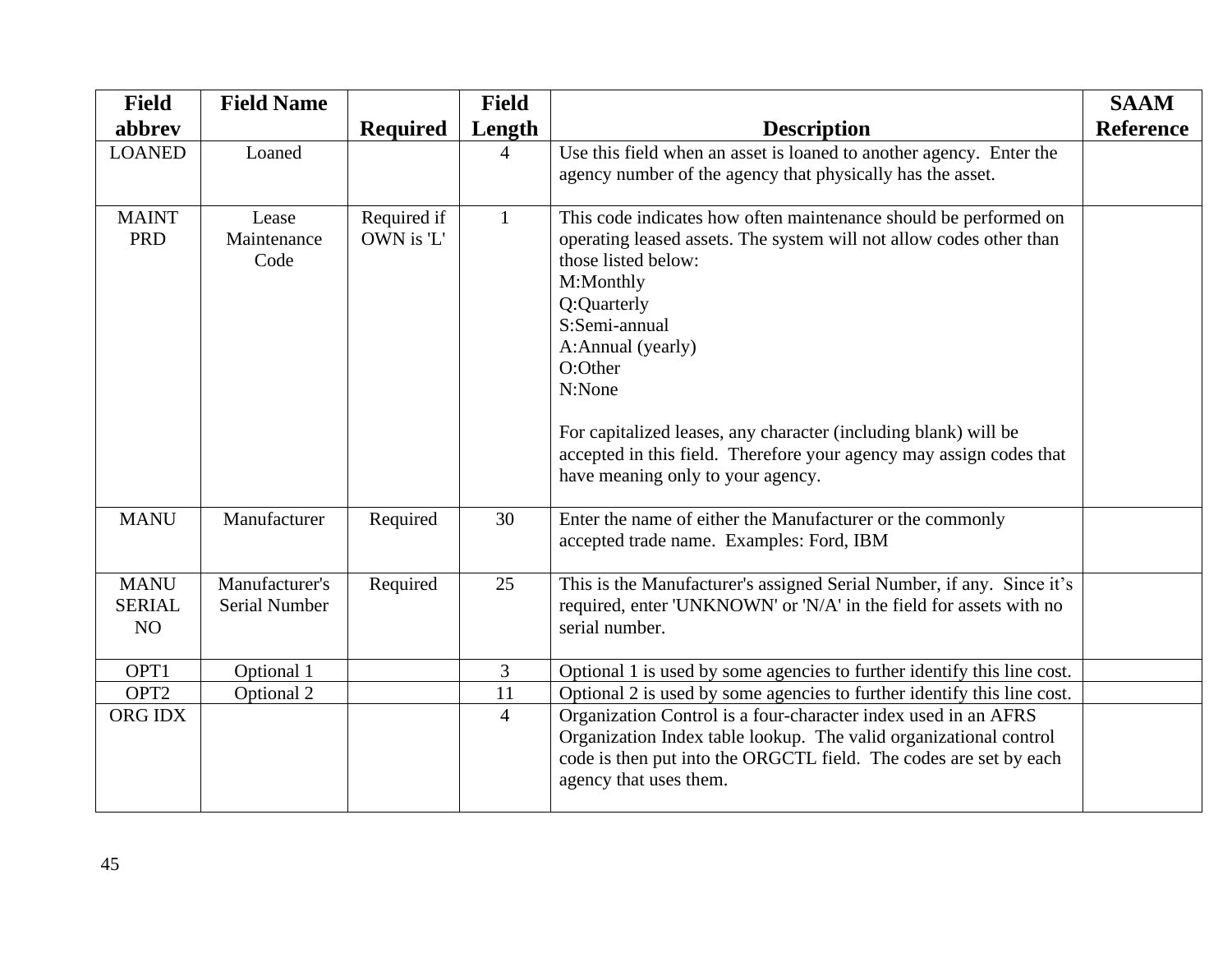| <b>Field</b> | <b>Field Name</b>            |                 | <b>Field</b>   |                                                                                                                                                                                                                                                                                                                                                                                                                                                                 | <b>SAAM</b>      |
|--------------|------------------------------|-----------------|----------------|-----------------------------------------------------------------------------------------------------------------------------------------------------------------------------------------------------------------------------------------------------------------------------------------------------------------------------------------------------------------------------------------------------------------------------------------------------------------|------------------|
| abbrev       |                              | <b>Required</b> | Length         | <b>Description</b>                                                                                                                                                                                                                                                                                                                                                                                                                                              | <b>Reference</b> |
| ORGCTL       |                              |                 | 10             | Organization Control. The system assigns this code based upon the<br>'ORG IDX' field and the agency's AFRS Organization Index Table.<br>The ten positions represent the following organization index<br>elements:<br>First 2. Division<br>Next 2. Branch<br>Next 2. Section<br>Next 2. Unit<br>Last 2. Cost Center                                                                                                                                              |                  |
| <b>OWN</b>   | Ownership                    | Required        | 1              | Ownership status of asset. The system will not allow codes other<br>than those listed below:<br>S: State owned<br>C: Capitalized lease<br>L: Operating lease<br>P: Certificate of Participation                                                                                                                                                                                                                                                                 |                  |
| PI           |                              |                 | 5              | Program Index. This is the program index of the line cost. There<br>are no edits on this field.                                                                                                                                                                                                                                                                                                                                                                 |                  |
| <b>QTY</b>   | Quantity                     |                 | $\overline{7}$ | Quantity is the number of assets reported on this record. The units<br>are determined by the asset as follows:<br>Equipment<br>Whole units (1 asset per record)<br>Square feet (whole feet)<br><b>Buildings</b><br>Acres (nearest tenth of an acre)<br>Uplands<br>Beds of navigable waters<br>Acres (nearest tenth of an acre)<br>Harbor areas<br>Acres (nearest tenth of an acre)<br>Tidelands<br>Whole unit front foot<br>Shorelines<br>Whole unit front foot |                  |
| <b>REST</b>  | Lease<br><b>Restrictions</b> |                 | 1              | Lease Restrictions. This code indicates whether a leased asset<br>(operating lease) has any lease restrictions.                                                                                                                                                                                                                                                                                                                                                 |                  |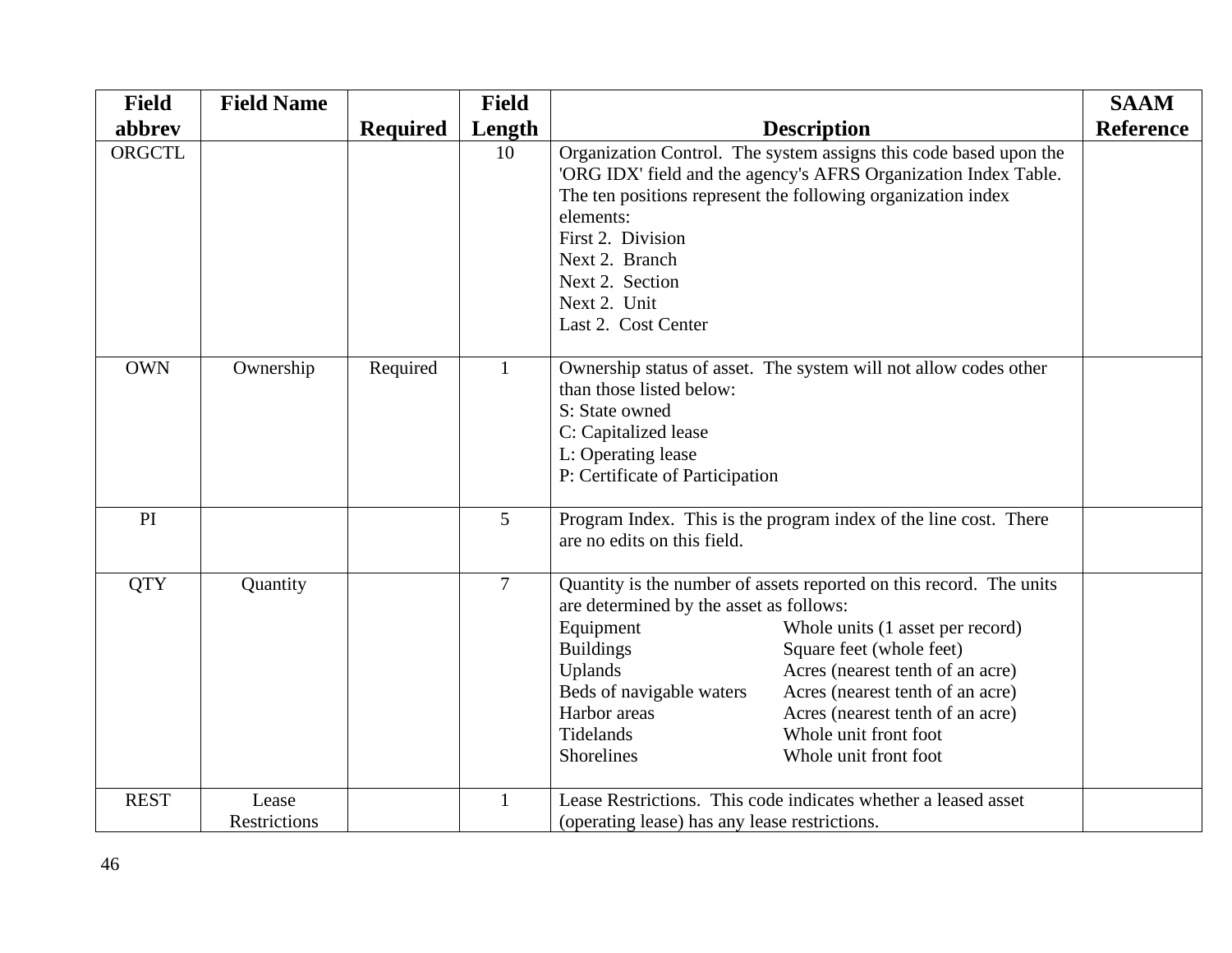| <b>Field</b> | <b>Field Name</b>       |                 | <b>Field</b> |                                                                                                                                                                                                                                                                                                                                                                                                                                                                                                                              | <b>SAAM</b>      |
|--------------|-------------------------|-----------------|--------------|------------------------------------------------------------------------------------------------------------------------------------------------------------------------------------------------------------------------------------------------------------------------------------------------------------------------------------------------------------------------------------------------------------------------------------------------------------------------------------------------------------------------------|------------------|
| abbrev       |                         | <b>Required</b> | Length       | <b>Description</b>                                                                                                                                                                                                                                                                                                                                                                                                                                                                                                           | <b>Reference</b> |
|              |                         |                 |              | The standard lease restriction codes are:<br>F. Restricted to a facility. May not be subleased.<br>N. No restrictions.<br>Your agency may assign other codes that have meaning only to your<br>agency.                                                                                                                                                                                                                                                                                                                       |                  |
| <b>ROLL</b>  | <b>Feature Roll</b>     |                 |              | A field in CAMS which has two options Y (Yes) or N (No). The<br>system defaults to N. When set to N, each asset record is handled<br>separately for calculating depreciation and for CM800 reporting<br>purposes. When set to Y (Yes), all features within the same<br>reference and the first two (2) characters of the class will be<br>combined for determining eligibility for depreciation and CM800<br>reporting purposes.                                                                                             |                  |
| S&A          | Small and<br>Attractive |                 | $\mathbf{1}$ | This code indicates when an asset is not depreciated (less than the<br>OFM threshold amount for the class). Agencies can use CAMS for<br>non-capital items with the code "Y". Agencies that own weapons<br>(class 10XX) must include these assets regardless of threshold. The<br>default code is "N". Reports can be limited or exclude assets with<br>the "Y" code. CAMS will stop depreciating when the code is<br>changed to "Y" and calculate depreciation from the acquisition date<br>when the code is changed to N". |                  |
| $S-F$        | State-Federal<br>Code   | Required        | $\mathbf{1}$ | This code is used to indicate the funding source and possibility of<br>claims against the asset by outside parties on disposal. State is most<br>common but some agencies receive assets by donation or other<br>governments. The system will only allow the codes listed below:<br>1. State<br>2. Federal<br>3. Local<br>4. State/Federal                                                                                                                                                                                   |                  |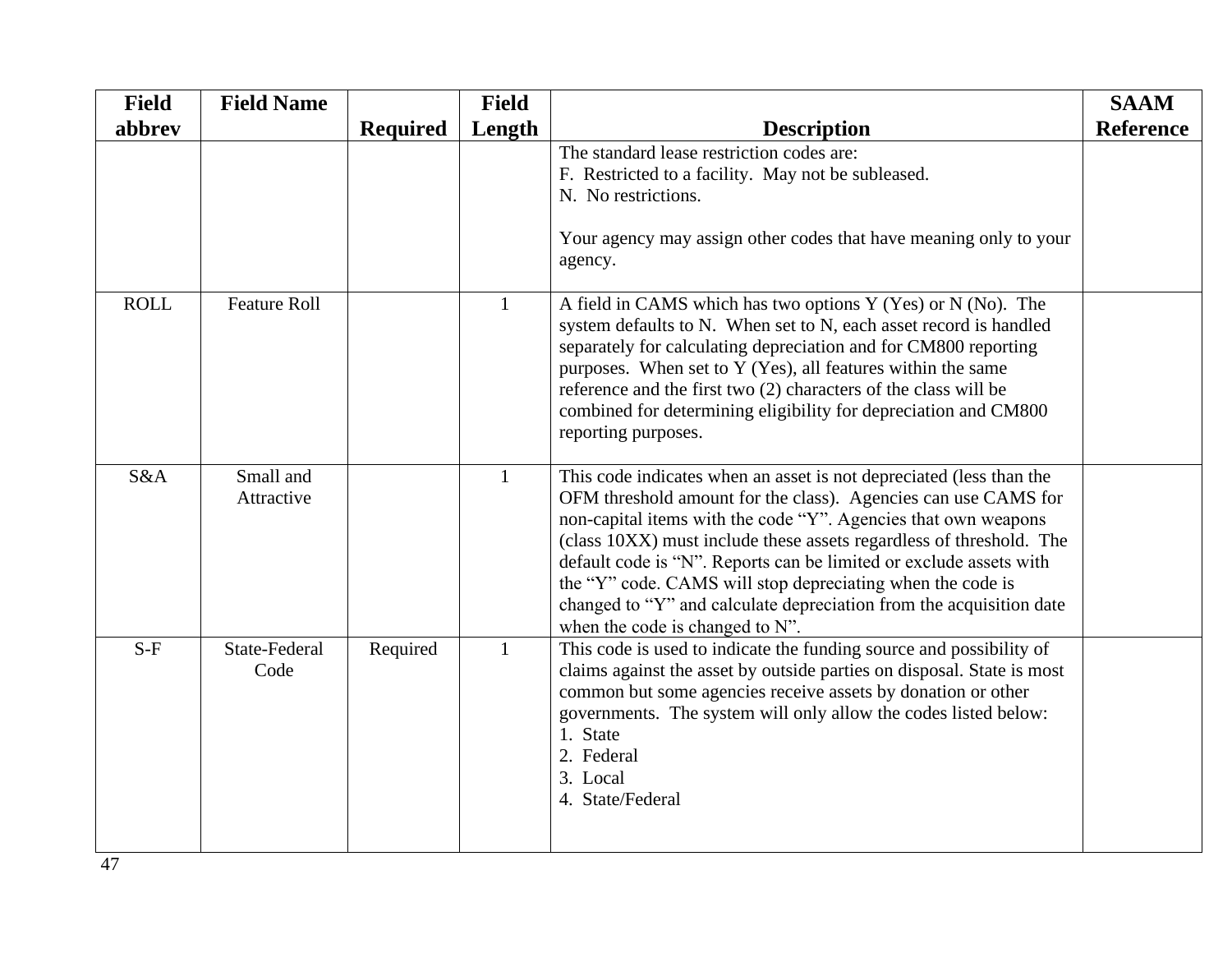| <b>Field</b>                 | <b>Field Name</b> |                 | <b>Field</b>   |                                                                                                                                                                                                                                                                                                                                                                                                                                                 | <b>SAAM</b>                      |
|------------------------------|-------------------|-----------------|----------------|-------------------------------------------------------------------------------------------------------------------------------------------------------------------------------------------------------------------------------------------------------------------------------------------------------------------------------------------------------------------------------------------------------------------------------------------------|----------------------------------|
| abbrev                       |                   | <b>Required</b> | Length         | <b>Description</b>                                                                                                                                                                                                                                                                                                                                                                                                                              | <b>Reference</b>                 |
|                              |                   |                 |                | 5. State/Local<br>6. Federal/Local<br>7. Other<br>8. Donated                                                                                                                                                                                                                                                                                                                                                                                    |                                  |
| <b>SLVAGE</b>                | Salvage Value     |                 | 10             | This is the amount an agency expects to receive upon disposal of a<br>given asset. A zero salvage value is allowed and may be<br>appropriate.                                                                                                                                                                                                                                                                                                   |                                  |
| <b>SPECIAL</b><br><b>USE</b> | Special Use       |                 | 25             | This field is for your agency's use. Common uses include data for<br>other systems or more description of the asset. Some agencies use<br>the field to identify the person who is assigned the asset.                                                                                                                                                                                                                                           |                                  |
| <b>TAG NO</b>                | Tag Number        | Required        | 12             | Tag Number is the Washington State asset control number that is<br>affixed (in most cases) to the asset. If you leave this field blank the<br>REF: will automatically be put into this field when you press Enter.                                                                                                                                                                                                                              |                                  |
| <b>TOT</b><br><b>COST</b>    | <b>Total Cost</b> |                 | 12             | This is the total cost of the asset, including all appropriate ancillary<br>costs. The TOT COST default value is \$0.01.                                                                                                                                                                                                                                                                                                                        | Ancillary<br>costs<br>30.20.10.c |
| <b>USE</b>                   | Useful Life       | Required        | $\mathfrak{Z}$ | The Useful Life is an estimate of the total time that an asset is usable<br>and in service. This standard life can be two years for some asset<br>classes and up to 50 years maximum for some buildings. CAMS<br>automatically enters the field based upon the class code entered in<br>the CLASS field. For new assets, the useful life is the required life<br>determined by SAAM. These codes can be found in the SAAM,<br>Chapter 30.50.10. | 30.50.10                         |